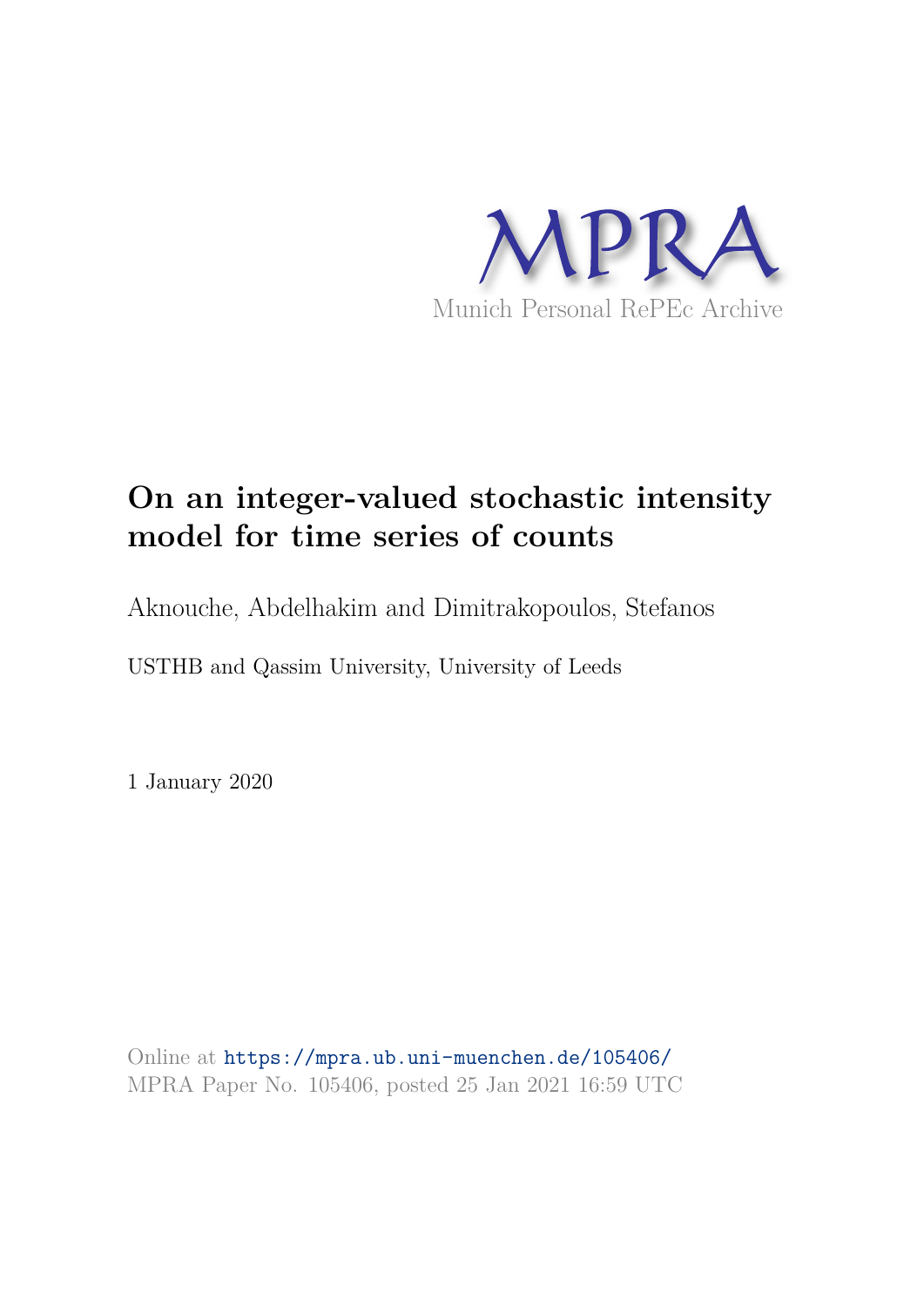# On an integer-valued stochastic intensity model for time series of counts

Abdelhakim Aknouche<sup>\*</sup> and Stefanos Dimitrakopoulos<sup>1\*\*</sup>

\*Faculty of Mathematics, University of Science and Technology Houari Boumediene (Algeria) and Qassim University (Saudi Arabia) \*\*Economics Division, Leeds University, UK

#### Abstract

We propose a broad class of count time series models, the mixed Poisson integer-valued stochastic intensity models. The proposed specification encompasses a wide range of conditional distributions of counts. We study its probabilistic structure and design Markov chain Monte Carlo algorithms for two cases; the Poisson and the negative binomial distributions. The methodology is applied to simulated data as well as to various data sets. Model comparison using marginal likelihoods and forecast evaluation using point and density forecasts are also considered.

Keywords: Markov chain Monte Carlo, mixed Poisson, parameter-driven models

JEL CODE: C00, C10, C11, C13, C22

<sup>&</sup>lt;sup>1</sup>Correspondence to: Stefanos Dimitrakopoulos, Economics Division, Leeds University Business School, Leeds University, UK, E-mail: s.dimitrakopoulos@leeds.ac.uk, Tel: +44(0) 113 3435637. The present version of the paper is a substantial improvement of the MPRA paper (MPRA:91962) titled: "Integer-valued stochastic volatility".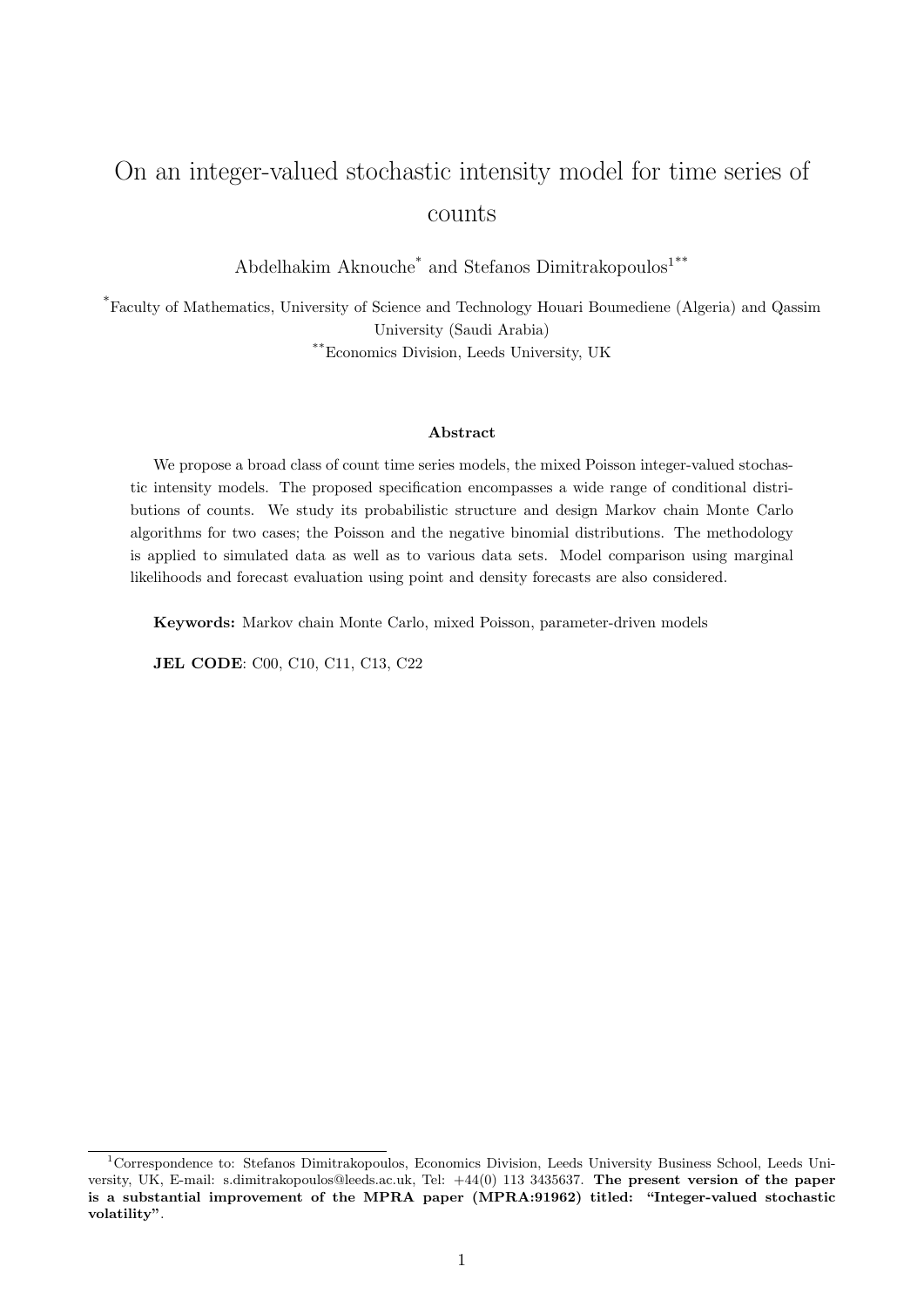# 1 Introduction

Nowadays, time series count data models have a wide range of applications in many fields (finance, economics, environmental and social sciences). The analysis of this type of models is still an active area (Davis et al., 2016; Weiß, 2017), as numerous models and methods have been proposed to account for the main characteristics of count time series (such as, overdispersion, underdispersion, and excess of zeros).

Many count time series models are often related to the Poisson process with a given parametric intensity. Following the general terminology by Cox (1981), these models can be classified into observation-driven and parameter-driven, depending on whether the dependence structure of counts is induced by an observed or a latent process, respectively.

One way of introducing serial correlation in count time series is through a dynamic equation for the intensity parameter, which may evolve according to an observed or an unobserved process. Observation-driven models of counts with a dynamic specification for the intensity parameter are mainly represented by integer-valued generalized autoregressive conditional heteroscedastic processes (INGARCH). This paper deals with the theory and inference of parameter-driven models of counts with a dynamic specification for the intensity parameter.

As is well known, INGARCH processes (Grunwald et al., 2000; Rydberg and Shephard, 2000; Ferland et al., 2006; Fokianos et al., 2009; Doukhan et al., 2012; Christou and Fokianos, 2014; Chen et al., 2016; Davis and Liu, 2016; Ahmad and Francq, 2016), are easier to interpret and estimate by maximum likelihood-type methods. They are also convenient for forecasting purposes, but it has been quite difficult to establish their stability properties; see Fokianos et al., (2009), Davis and Liu (2016) and Aknouche and Francq (2021).

In contrast, parameter-driven models with a dynamic equation for the intensity parameter<sup>1</sup> (Davis and Rodriguez-Yam, 2005; Frühwirth-Schnatter et al., 2006; Jung et al., 2006; Frühwirth-Schnatter et al, 2009; Barra et al, 2018; Sørensen, 2019), although they do not admit a weak ARMA representation, are generally of a simple structure and offer a great deal of flexibility in representing dynamic dependence (Davis and Dunsmuir, 2016). However, their estimation by the maximum likelihood method is computationally very demanding, if not infeasible. In general, these models are estimated by Bayesian Markov chain Monte Carlo (MCMC) and Expectation–Maximization (EM)-type algorithms.

Focusing on such type of models, we propose the mixed Poisson integer-valued stochastic intensity models (INSI). This class of models encompasses a large number of conditional distributions of counts and is formulated by considering a mixed Poisson process (Mikosch, 2009), for which the logarithm of the latent conditional mean parameter (intensity) follows a first-order (drifted) autoregressive model, which in turn, is driven by independent and identically (not necessarily Gaussian) distributed innovations.

Although we focus on the mixed Poisson INSI model, we show that the present framework can be easily generalized to account for larger classes of conditional distributions. Various INSI models can correspond to conditional distributions (e.g. the exponential family) that do not necessarily belong to the class of mixed Poisson INSI processes. Furthermore, since the INSI can be seen as an alternative to the INGARCH process, the present work is also related to observation-driven models.

<sup>1</sup>The literature on time series of counts has also put forward parameter-driven models, which do not consider a dynamic equation for the latent intensity parameter (Zeger, 1988; Davis et al., 1999, 2000; Hay and Pettitt, 2001; Davis and Wu, 2009). In this case, the parameter-driven models are constructed based on a particular conditional distribution of counts (Poisson, negative binomial, integer-valued exponential family), given some covariates and an intensity parameter.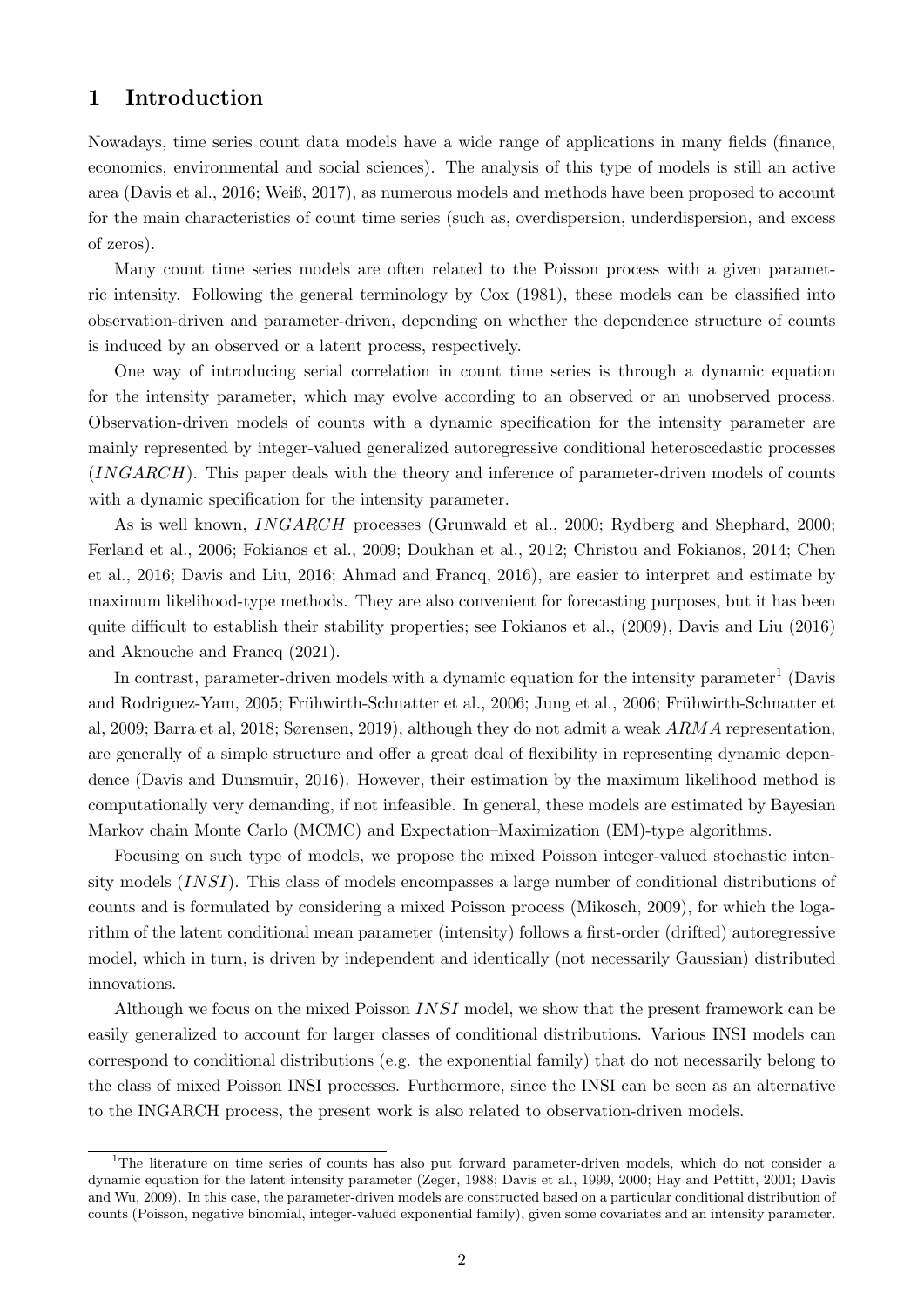We study the probabilistic path properties of the mixed Poisson  $INSI$  model, such as ergodicity, mixing, covariance structure and existence of moments. Moreover, by construction, the proposed model leads to an intractable likelihood function, as it depends on high-dimensional integrals. Yet, conditionally on the intensity parameter, the likelihood function has a closed form and parameter estimation can be achieved by MCMC methods. To demonstrate that, we consider two conditional distributions that belong to the family of the mixed Poisson INSI process; the Poisson INSI model  $(P{\text -}INSI)$  and the negative binomial  $INSI$  model  $(NB{\text -}INSI)$ .

The difficult part in the construction of the algorithms is related to the efficient updating of the unobserved log-intensities in both models and of the dispersion parameter in the negative binomial case, the posteriors of which are of unknown form. For the log-intensities, we adopt the Fast Universal Self-Tuned Sampler (FUSS) of Martino et al, (2015), which is an efficient Metropolis-Hastings type method. For the dispersion parameter of the negative binomial INSI model, we use the Metropolisadjusted Langevin algorithm (MALA), introduced in Roberts and Tweedie (1996) and further studied in Roberts and Rosenthal (1998). Model selection is based on the computation of the marginal likelihood with the cross entropy method (Chan and Eisenstat, 2015). Forecast evaluation is based on the calculation of point and density forecasts as well as on optimal prediction pooling (Geweke and Amisano, 2011a).

We carry out a simulation study in order to evaluate the performance of our Bayesian methodology. To empirically illustrate its usefulness, we implement it to health data as well as to three high-frequency financial (transaction) data on the number of stock trades, which is characterized by pronounced correlation structure and overdispersion (Rydberg and Shephard 2000; Liesenfeld et al., 2006).

The paper is structured as follows. In section 2 we set up the proposed mixed Poisson INSI model, examine its probabilistic properties and show how the modelling approach taken here can be generalized to account for other INSI-type models. In section 3 we describe the prior-posterior analysis for the two cases of the proposed specification  $(P{\text -}INSI)$  and  $NB{\text -}INSI)$ , while in section 4 we conduct a simulation study. In section 5 we carry out our empirical analysis. Section 5 concludes. An Online Appendix accompanies this paper.

## 2 The mixed Poisson integer-valued stochastic intensity model

#### 2.1 The set up

Consider the unknown real parameters  $\phi_0$  and  $\phi_1$  and an independently and identically distributed  $(i.i.d)$  latent sequence  $\{e_t, t \in \mathbb{Z}\}\)$  with mean zero and unit variance. Let also  $\{Z_t, t \in \mathbb{Z}\}\)$  be an  $i.i.d$ sequence of positive random variables with unit mean and variance  $\rho^2 \geq 0$  and  $\{N_t(.) , t \in \mathbb{Z}\}\)$ an *i.i.d* sequence of homogeneous Poisson processes with unit intensity. The sequences  $\{e_t, t \in \mathbb{Z}\}\,$ ,  $\{Z_t, t \in \mathbb{Z}\}\$  and  $\{N_t(.)\}, t \in \mathbb{Z}\}$  are assumed to be independent.

A mixed Poisson integer-valued stochastic intensity (INSI) model is an observable integer-valued stochastic process  $\{Y_t, t \in \mathbb{Z}\}\$  given by the following equation

$$
Y_t = N_t \left( Z_t \lambda_t \right), \tag{1}
$$

where the logarithm of the intensity  $\lambda_t > 0$  (latent mean process) follows a first-order autoregression<sup>2</sup>

<sup>&</sup>lt;sup>2</sup>To simplify the analysis, we specify a latent AR(1) process, although generalizations to AR(p) processes are straightforward.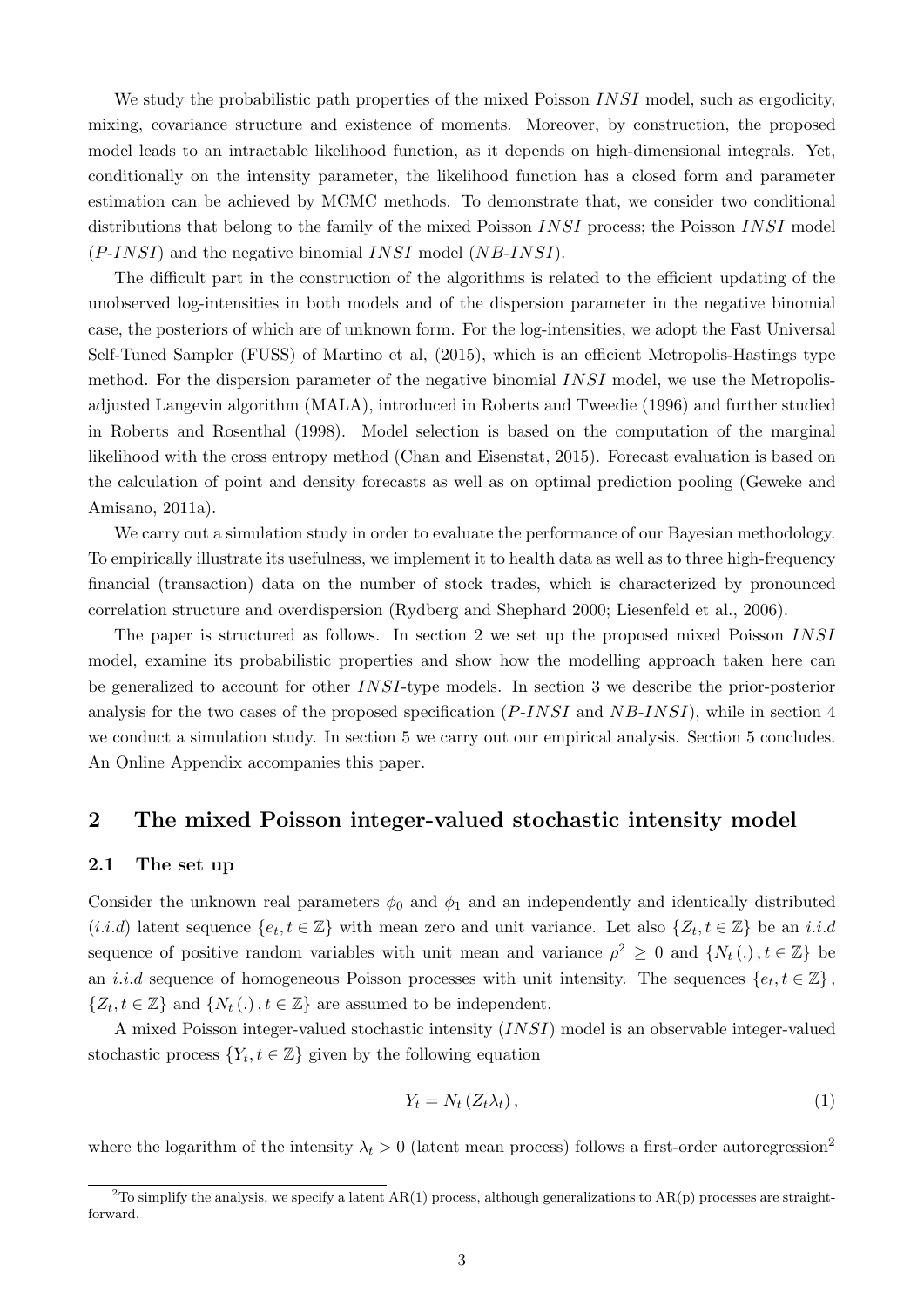driven by  $\phi_0$ ,  $\phi_1$  and  $\{e_t, t \in \mathbb{Z}\}\,$ , that is,

$$
\log(\lambda_t) = \phi_0 + \phi_1 \log(\lambda_{t-1}) + \sigma e_t, \quad t \in \mathbb{Z},
$$
\n(2)

with  $\sigma > 0$ . The family of processes represented by (1) is known as mixed Poisson process with mixing variable  $Z_t$  (Mikosch, 2009). It is important to mention that our proposed specification is different from that of Christou and Fokianos (2015) in two aspects. First, we introduce the latent process  $e_t$ and second the log-intensity here does not depend on previous counts. Model (3) should also not to be confused with similar specifications proposed by Zeger,1988; Chan and Ledolter, 1995; Davis et al., 2000. Depending on the law of  $Z_t$ , this class of models offers a wide range of conditional distributions for  $Y_t$  given  $\lambda_t$ . In the development of the proposed estimation methodology, two special distributions are considered.

First, when  $Z_t$  is degenerate at 1 (i.e.,  $\rho^2 = 0$ ), the conditional distribution of  $Y_t | \lambda_t$  is the Poisson distribution with intensity  $\lambda_t$ , namely,

$$
Y_t | \lambda_t \sim \mathcal{P}(\lambda_t), \qquad (3)
$$

where  $\mathcal{P}(\lambda)$  denotes the Poisson distribution with parameter  $\lambda$ . The model, given by (2) and (3), along with the normal distributional assumption that  $e_t \stackrel{i.i.d}{\sim} N(0, 1)$ , is named the Poisson INSI model (P-INSI). This model is characterized by conditional equidispersion, i.e.,  $E(Y_t|\lambda_t) = var(Y_t|\lambda_t) = \lambda_t$ .

Second, when  $Z_t \sim \mathcal{G}(\rho^{-2}, \rho^{-2})$  with  $\rho^2 > 0$ , the conditional distribution of model (1)-(2) reduces to the negative binomial distribution

$$
Y_t | \lambda_t \sim \mathcal{NB}\left(\rho^{-2}, \frac{\rho^{-2}}{\rho^{-2} + \lambda_t}\right),\tag{4}
$$

where  $\mathcal{NB}(r, p)$  and  $\mathcal{G}(a, b)$  denote the negative binomial distribution with parameters  $r > 0$  and  $p \in (0, 1)$ , and the gamma distribution with shape  $a > 0$  and rate  $b > 0$ , respectively. The variance of the mixing sequence  $\rho^2$  is called the dispersion parameter. We refer to the model, given by (2) and (4), along with the normal distributional assumption that  $e_t \stackrel{i.i.d}{\sim} N(0, 1)$ , as the negative binomial INSI model (*NB-INSI*). This model is characterized by conditional overdispersion, i.e.,  $var(Y_t|\lambda_t)$  =  $\lambda_t + p^2 \lambda_t^2 > E(Y_t | \lambda_t) = \lambda_t.$ 

Other well-known conditional distributions of  $Y_t$  can be obtained, depending on the distribution of the mixing variable  $Z_t$ . For instance, if  $Z_t$  is distributed as an inverse-Gaussian, then  $Y_t | \lambda_t$  follows the Poisson-inverse Gaussian model (Dean et al., 1989). Moreover, if the distribution of  $Z_t$  is lognormal, then the conditional distribution of  $Y_t$  is a Poisson-log-normal mixture (Hinde, 1982). The mixed Poisson INSI model also includes the double Poisson distribution (Efron, 1986) that handles both underdispersion and overdispersion, the Poisson stopped-sum distribution (Feller, 1943) and the Tweedie-Poisson model (Jørgensen, 1997; Kokonendji et al., 2004).

The mixed Poisson INSI model forms a particular class of unobserved conditional intensity models that are based on  $\{N_t(.)$ ,  $t \in \mathbb{Z}\}$ . Assuming stochastic processes other than  $\{N_t(.)$ ,  $t \in \mathbb{Z}\}$  gives rise to different INSI-type models; see a remark of section 2.2. What is more, this paper deals with an alternative to the INGARCH processes, for which the intensity parameters depend only on the past process.

The INGARCH model can not be written as a Multiplicative Error Model (MEM, Engle, 2002), but in spite of that it has an ARMA representation. The mixed Poisson INSI model does not have a MEM structure. Furthermore, it is the conjugation between the non-MEM form and the log-intensity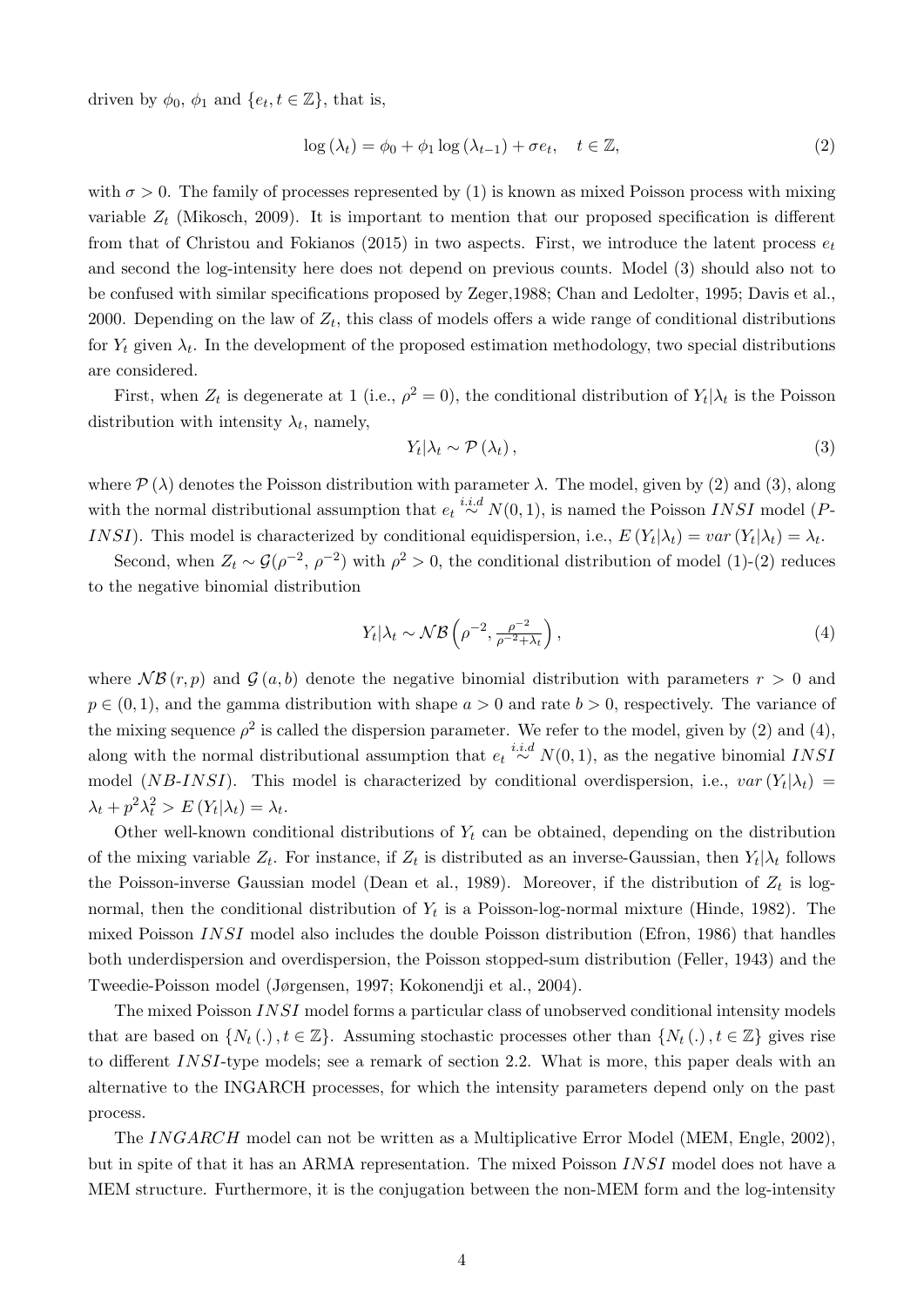equation (in the INGARCH there is no such equation) that makes the mixed Poisson INSI model to not admit a weak ARMA representation. This means that studying the probabilistic structure (such as ergodicity, geometric ergodicity, etc.,) of these models could be tedious. It is much easier, though, to do that for the mixed Poisson  $INSI$  model<sup>3</sup>.

#### 2.2 The probabilistic structure of the mixed Poisson INSI model

The conditional mean and conditional variance of the mixed Poisson INSI model are given, respectively, by (see, for example, Christou and Fokianos, 2015 ; Fokianos, 2016)

$$
E(Y_t|\lambda_t) = \lambda_t \tag{5}
$$

$$
Var(Y_t|\lambda_t) = \lambda_t + \lambda_t^2 \rho^2, \tag{6}
$$

Under the following condition

$$
|\phi_1| < 1,\tag{7}
$$

expression (2) admits a unique strictly stationary and ergodic solution given by

$$
\lambda_t = \exp\left(\frac{\phi_0}{1 - \phi_1} + \sum_{j=0}^{\infty} \phi_1^j \sigma e_{t-j}\right), \ t \in \mathbb{Z},
$$
\n(8)

where the series in (8) converges almost surely and in mean square. The following result shows that (7) is a necessary and sufficient condition for strict stationarity and ergodicity of  $\{Y_t, t \in \mathbb{Z}\}.$ 

**Theorem 1.** The process  $\{Y_t, t \in \mathbb{Z}\}$ , defined by (1)-(2), is strictly stationary and ergodic if and only *if* (7) holds. Moreover, for all  $t \in \mathbb{Z}$ ,

$$
Y_t = N_t \left( Z_t \exp \left\{ \frac{\phi_0}{1 - \phi_1} + \sum_{j=0}^{\infty} \phi_1^j \sigma e_{t-j} \right\} \right). \tag{9}
$$

Proof*. Appendix*.

Other properties, such as strong mixing are obvious.

**Theorem 2.** Assume that  $e_t$  has an a.s. positive density on R. Under the condition  $|\phi_1| < 1$ , the *process*  ${Y_t, t \in \mathbb{Z}}$ *, defined by (1)- (2), is β-mixing.* 

#### Proof*. Appendix*.

Given the form of the stationary solution in (9), we can derive its moment properties. Let  $\Delta_{tj} =$  $\exp\left(\phi_1^j\right)$  $(\overline{e}_1^j \sigma e_{t-j}), j \in \mathbb{N}, t \in \mathbb{Z}$ , and assume that the following conditions hold

$$
E\left(\prod_{j=0}^{\infty} \Delta_{tj}\right) = \prod_{j=0}^{\infty} E\left(\Delta_{tj}\right),\tag{10}
$$

 $\Box$ 

 $\Box$ 

<sup>&</sup>lt;sup>3</sup>The same strategy is used by the literature on  $INGARCH$  models (Ferland et al., 2006; Fokianos et al., 2009; Weiß, 2009 Zhu, 2010; Christou and Fokianos, 2014; Davis and Liu, 2016; Aknouche and Francq, 2021; Aknouche and Demmouche, 2019; Silva and Barreto-Souza, 2019).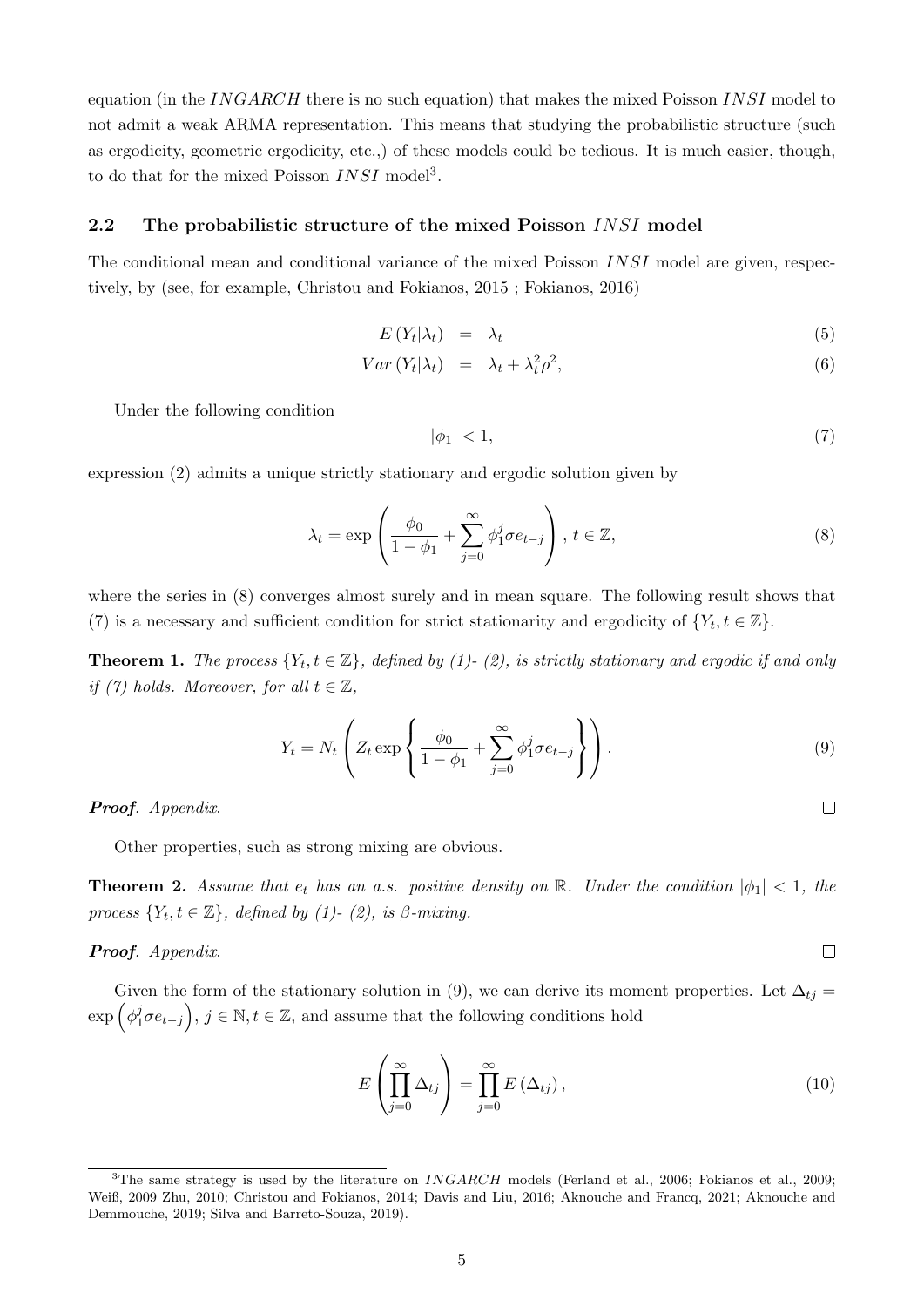$$
\prod_{j=0}^{\infty} E\left(\Delta_{tj}\right) < \infty. \tag{11}
$$

The equality in (10) is not always satisfied for any independent sequence  $\{\Delta_{tj}, j \in \mathbb{N}, t \in \mathbb{Z}\}\$  and one can exhibit examples of independent sequences for which (10) is not fulfilled; see Aknouche (2017). Nevertheless, by the *dominated convergence theorem*, a sufficient condition for (10) to hold is that

$$
\prod_{j=0}^{n} \Delta_{tj} \le W_t, \, a.s. \text{ for all } n \in \mathbb{N},\tag{12}
$$

for some integrable random variable  $W_t$ .

The mean, the variance and the autocovariances of the mixed Poisson integer-valued stochastic intensity model are given as follows.

**Proposition 1.** *Under* (7) and (10)-(12), the mean of the process  $\{Y_t, t \in \mathbb{Z}\}$ , defined by (1)-(2), is *given by*

$$
E(Y_t) = \exp\left(\frac{\phi_0}{1 - \phi_1}\right) \prod_{j=0}^{\infty} E\left(\Delta_{tj}\right). \tag{13}
$$

*If, in addition,*  $e_t \sim N(0, 1)$ *, then (11) reduces to (7) and*  $E(Y_t)$  *is explicitly given by* 

$$
E(Y_t) = \exp\left(\frac{\phi_0}{1 - \phi_1} + \frac{\sigma^2}{2(1 - \phi_1^2)}\right).
$$
 (14)

 $\Box$ 

Proof*. Appendix*.

To calculate the variance of the mixed Poisson INSI consider the following modifications of expressions (10) and (11)

$$
E\left(\prod_{j=0}^{\infty} \Delta_{tj}^{2}\right) = \prod_{j=0}^{\infty} E\left(\Delta_{tj}^{2}\right),\tag{15}
$$

$$
\prod_{j=0}^{\infty} E\left(\Delta_{tj}^2\right) < \infty. \tag{16}
$$

As for expression (10), a sufficient condition for (15) to hold is that

$$
\prod_{j=0}^{n} \Delta_{tj}^{2} \le V_{t}, \, a.s. \text{ for all } n \in \mathbb{N},\tag{17}
$$

for some integrable random variable  $V_t$ .

**Proposition 2.** *Under* (7) and (15) -(17), the variance of the process  $\{Y_t, t \in \mathbb{Z}\}$ , defined by (1) -(2), *is given by*

$$
var\left(Y_{t}\right) = \exp\left(\frac{\phi_{0}}{1-\phi_{1}}\right) \prod_{j=0}^{\infty} E\left(\Delta_{tj}\right) + \exp\left(\frac{2\phi_{0}}{1-\phi_{1}}\right) \left[ \left(\rho^{2}+1\right) \prod_{j=0}^{\infty} E\left(\Delta_{tj}^{2}\right) - \prod_{j=0}^{\infty} \left[E\left(\Delta_{tj}\right)\right]^{2} \right].
$$
 (18)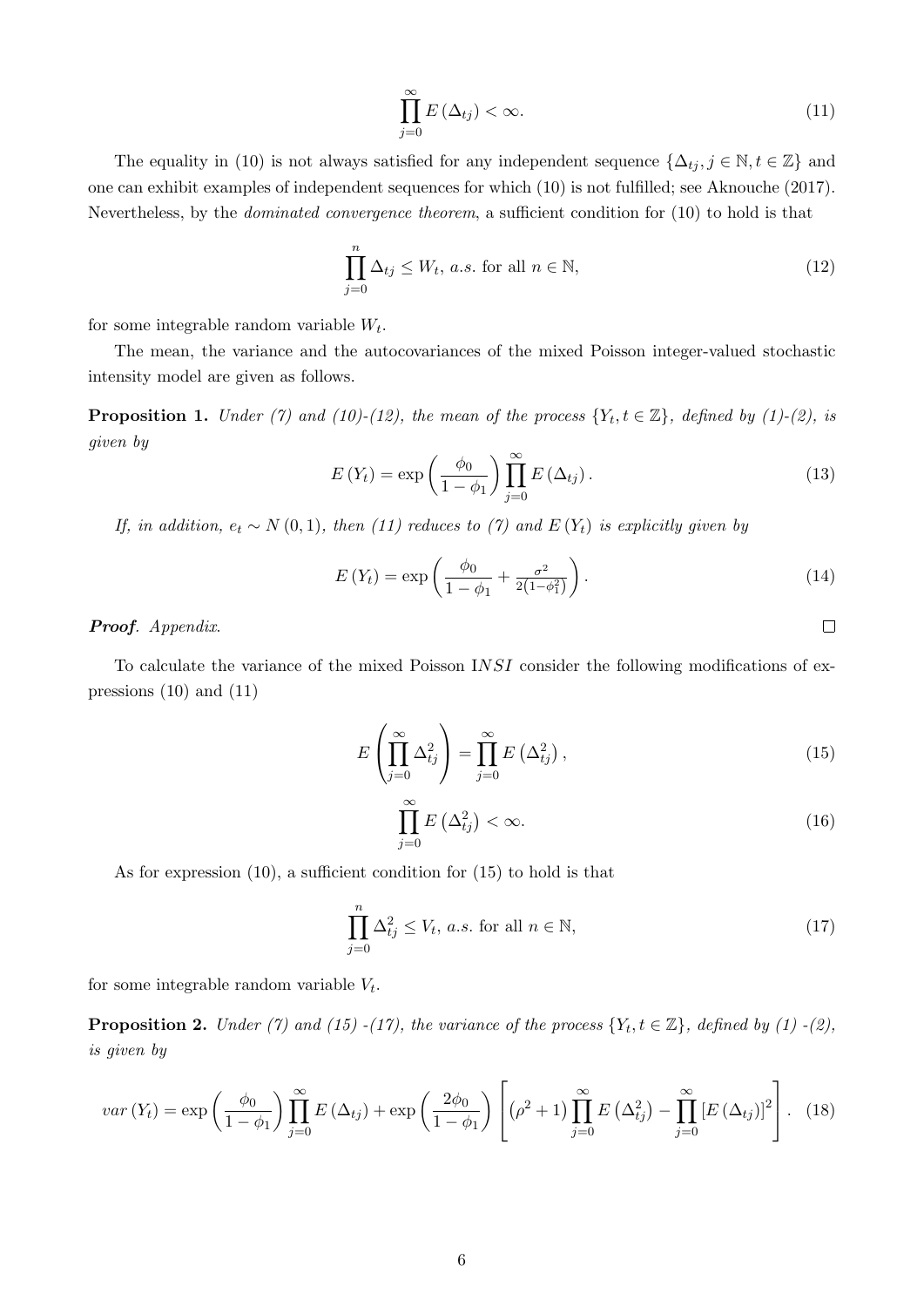*If, in addition,*  $e_t \sim N(0, 1)$ *, then (16) reduces to (7) and var (Y<sub>t</sub>) is explicitly given by* 

$$
var(Y_t) = \exp\left(\frac{\phi_0}{1-\phi_1} + \frac{\sigma^2}{2\left(1-\phi_1^2\right)}\right) + \exp\left(\frac{2\phi_0}{1-\phi_1}\right) \left[\left(\rho^2 + 1\right)\exp\left(\frac{2\sigma^2}{1-\phi_1^2}\right) - \exp\left(\frac{\sigma^2}{1-\phi_1^2}\right)\right].
$$
\n(19)

Proof*. Appendix*.

The Poisson INSI model is conditionally equidispersed but unconditionally overdispersed as

$$
var(Y_t) = \exp\left(\frac{\phi_0}{1-\phi_1} + \frac{\sigma^2}{2(1-\phi_1^2)}\right) + \exp\left(\frac{2\sigma^2}{1-\phi_1^2} + \frac{2\phi_0}{1-\phi_1}\right) - \exp\left(\frac{\sigma^2}{1-\phi_1^2} + \frac{2\phi_0}{1-\phi_1}\right)
$$
  
=  $E(Y_t) + \exp\left(\frac{2\sigma^2}{1-\phi_1^2} + \frac{2\phi_0}{1-\phi_1}\right) - \exp\left(\frac{\sigma^2}{1-\phi_1^2} + \frac{2\phi_0}{1-\phi_1}\right)$   
>  $E(Y_t)$ 

The negative binomial INSI model is conditionally overdispersed, so it is clear that it is also unconditionally overdispersed. However, it is important to note that overdispersion implied by the negative binomial case is more pronounced than the one implied by the Poisson case, and this is what we have emphasized on.

Let  $\gamma_h = E(Y_t Y_{t-h}) - E(Y_t) E(Y_{t-h})$  be the autocovariance function of the process  $\{Y_t, t \in \mathbb{Z}\}.$ The expression of  $\gamma_h$  is quite complicated for the negative binomial INSI model and we restrict our attention to the Poisson INSI model. Assume that

$$
E\left[\prod_{j=0}^{\infty} \exp\left\{ \left(\phi_1^h + 1\right) \phi_1^j \sigma e_{t-h-j} \right\} \right] = \prod_{j=0}^{\infty} E\left[\exp\left\{ \left(\phi_1^h + 1\right) \phi_1^j \sigma e_{t-h-j} \right\} \right],\tag{20}
$$

$$
\prod_{j=0}^{\infty} E\left[\exp\left\{\left(\phi_1^h+1\right)\phi_1^j \sigma e_{t-h-j}\right\}\right] < \infty. \tag{21}
$$

 $\Box$ 

 $\Box$ 

**Proposition 3.** *Under* (3) and (20)-(21), the autocovariance of the process  $\{Y_t, t \in \mathbb{Z}\}\$ is given, for  $h > 0$ , by

$$
\gamma_h = \exp\left(\frac{2\phi_0}{1-\phi_1}\right) \left(\prod_{j=0}^{h-1} E\left(\Delta_{tj}\right) \prod_{j=0}^{\infty} E\left[\exp\left\{\left(\phi_1^h+1\right) \phi_1^j \sigma e_{t-h-j}\right\}\right] - \prod_{j=0}^{\infty} \left[E\left(\Delta_{tj}\right)\right]^2\right).
$$
 (22)

*If, in addition,*  $e_t \sim N(0, 1)$ *, then* 

$$
\gamma_h = \exp\left(\frac{2\phi_0}{1-\phi_1}\right) \left( \exp\left(\frac{\sigma^2}{2} \frac{1-\phi_1^{2h}}{1-\phi_1^2} + \frac{\left(\phi_1^h+1\right)^2}{2} \frac{\sigma^2}{1-\phi_1^2}\right) - \exp\left(\frac{\sigma^2}{1-\phi_1^2}\right) \right). \tag{23}
$$

#### Proof*. Appendix*.

We next obtain the sth moment  $E(Y_t^s)$ ,  $(s \ge 1)$  for the Poisson case corresponding to  $\rho^2 = 0$  and the first four moments for the negative binomial case. Assume that

$$
E\left(\prod_{j=0}^{\infty} \Delta_{tj}^{s}\right) = \prod_{j=0}^{\infty} E\left(\Delta_{tj}^{s}\right),\tag{24}
$$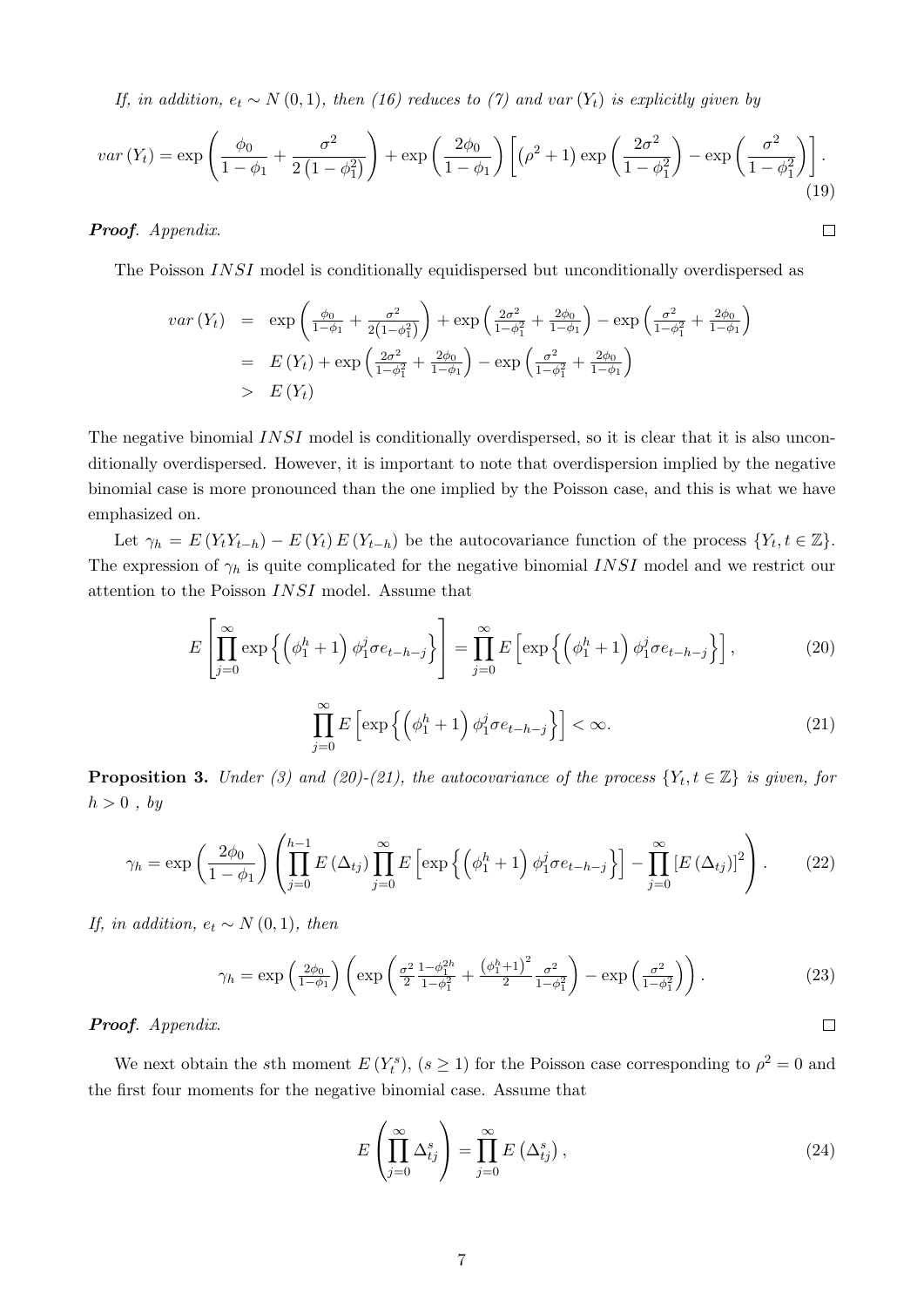$$
\prod_{j=0}^{\infty} E\left(\Delta_{tj}^{s}\right) < \infty,\tag{25}
$$

and let  $\{^{s}_{i}\}$  denote the Stirling number of the second kind (see, for example, Ferland et al., 2006; Graham et al., 1989).

Proposition 4. *Assume that (7) and (24) -(25) hold.*

*A)* Poisson case: The sth moment of the Poisson INSI process (1) -(2), corresponding to  $\rho^2 = 0$ , *is given by*

$$
E(Y_t^s) = \sum_{i=0}^s \begin{Bmatrix} s \\ i \end{Bmatrix} \exp\left(\frac{i\phi_0}{1-\phi_1}\right) \prod_{j=0}^\infty E\left(\Delta_{tj}^i\right). \tag{26}
$$

*If, in addition,*  $e_t \sim N(0, 1)$ *, then* (25) reduces to (7) and  $E(Y_t^s)$  is explicitly given by

$$
E(Y_t^s) = \sum_{i=0}^s \begin{Bmatrix} s \\ i \end{Bmatrix} \exp\left(\frac{i\phi_0}{1-\phi_1} + \frac{i^2\sigma^2}{2\left(1-\phi_1^2\right)}\right), s \ge 1.
$$
 (27)

*B) Negative binomial case: The first four moments of the negative binomial* INSI *process (1) -(2), corresponding to*  $Z_t \sim \mathcal{G}(\rho^{-2}, \rho^{-2})$   $(\rho^2 > 0)$ *, are given by* 

$$
E(Y_t^s) = \sum_{i=1}^s A_s^i \exp\left(\frac{i\phi_0}{1-\phi_1}\right) \prod_{j=0}^\infty E\left(\Delta_{tj}^i\right), \ 1 \le s \le 4,\tag{28}
$$

 $where A_s^1 = 1 \ (1 \le s \le 4), A_2^2 = 1 + \rho^2, A_3^2 = 3(1 + \rho^2), A_3^3 = 1 + 3\rho^2 + 2\rho^4, A_4^2 = 7(1 + \rho^2)$  $A_4^3 = 6 + 18\rho^2 + 12\rho^4$ , and  $A_4^4 = 1 + 6\rho^2 + 11\rho^4 + 6\rho^6$ .

*If, in addition,*  $e_t \sim N(0,1)$ *, then* (25) *reduces to* (7) and  $E(Y_t^s)$  *is given by* 

$$
E(Y_t^s) = \sum_{i=1}^s A_s^i \exp\left(\frac{i\phi_0}{1-\phi_1} + \frac{i^2\sigma^2}{2(1-\phi_1^2)}\right), \ 1 \le s \le 4.
$$
 (29)

 $\Box$ 

Proof*. Appendix*.

Before we turn our attention to the posterior analysis of the P-INSI and NB-INSI models, we show that the mixed Poisson INSI model follows from a general INSI model.

Remark. *The mixed Poisson* INSI *model may be enlarged to a more general class of conditional distributions.*

In section 2.1 we defined the mixed Poisson *INSI* model as a process corresponding to the class of mixed Poisson conditional distributions. This model choice is motivated by the fact that with such a class of distributions, one can use the device of the mixed Poisson process to build a stochastic equation driven by *i.i.d* innovations, so that path properties can be easily revealed. Moreover, the class of mixed Poisson distributions is quite large and contains many well known count distributions, which are useful and widely used in practice, such as the Poisson and the negative binomial.

However, we can still define the INSI model for a larger class of distributions for which a corresponding stochastic equation with i.i.d innovations also exists. Let  $F_{\lambda}$  be a discrete cumulative distribution function (cdf) indexed by its mean  $\lambda = \int_0^{+\infty} x dF_\lambda(x) > 0$  and with support  $[0, \infty)$  (i.e.  $F_{\lambda}(x) = 0$  for all  $x < 0$ ). A priori, no restriction on  $F_{\lambda}$  is required, so  $F_{\lambda}$  can belong, for instance, to the exponential family, to the class of mixed Poisson distributions or to any larger class (see, for example, the class of equal stochastic and mean orders proposed by Aknouche and Francq (2021)).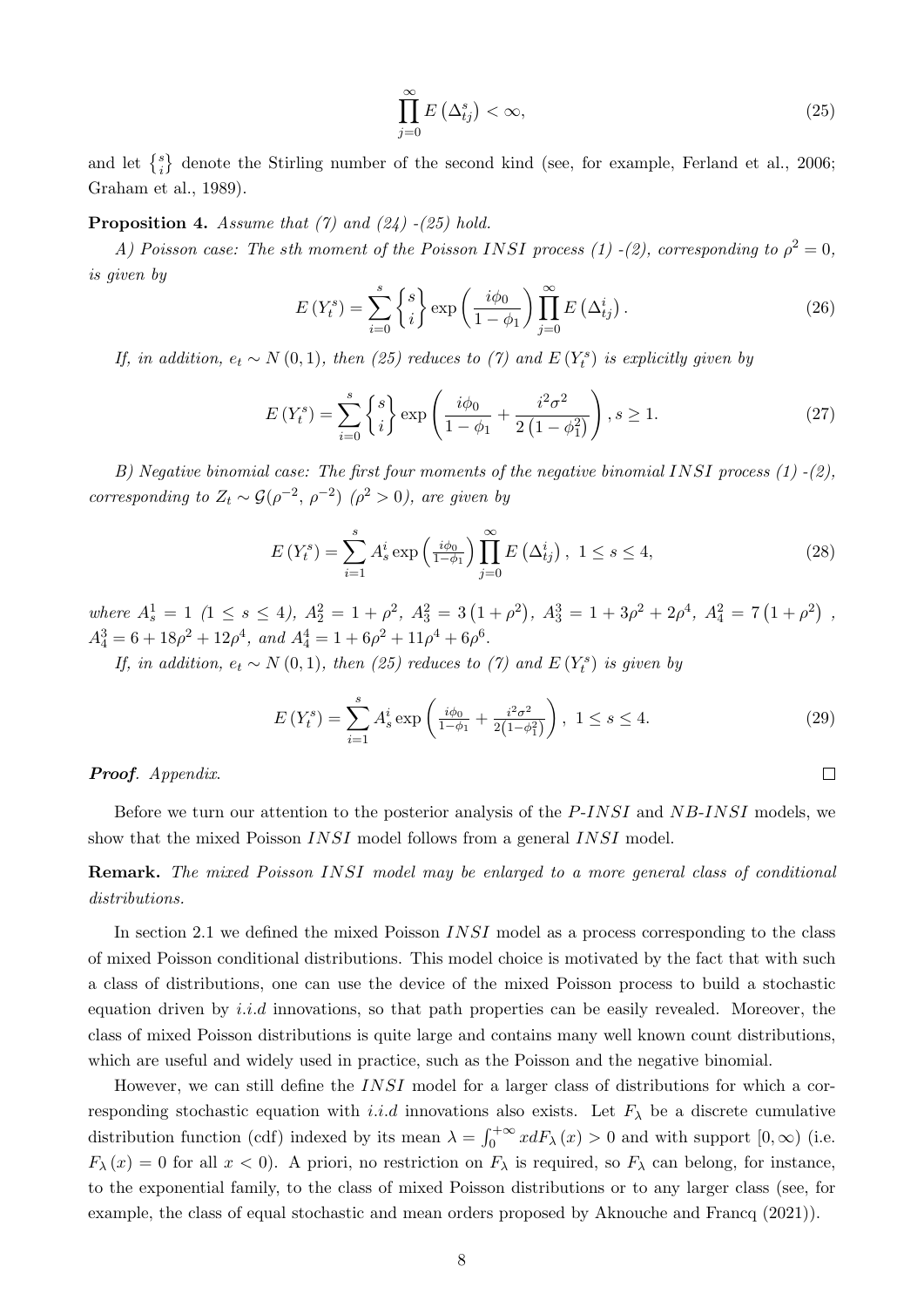Let us consider the general INSI process  $(X_t)$ , which is defined to have  $F_\lambda$  as conditional distribution

$$
X_t | \lambda_t \sim F_{\lambda_t} \left( . \right), \tag{30}
$$

where the latent intensity process  $(\lambda_t)$  satisfies the log-autoregression in (2).

Whatever the distribution  $F_{\lambda_t}$  of  $X_t | \lambda_t$ , model (30) can be written as a stochastic equation with *i.i.d* inputs, as in Neumann (2011), Davis and Liu (2016) and Aknouche and Francq (2021). In particular, let  $F_{\lambda}^-$  be the quantile function associated with  $F_{\lambda}$ . It is well known that  $F_{\lambda}^-(U)$  has the cdf  $F_{\lambda}$ , when U is uniformly distributed on [0, 1]. Assume that  $(U_t)$  is a sequence of i.i.d  $U_{[0,1]}$ . Then, the general INSI model (30) can be expressed as the following stochastic equation

$$
X_t = F_{\lambda_t}^-(U_t), \qquad (31)
$$

where  $\lambda_t$  is given by (2), with *i.i.d* inputs  $\{(U_t, e_t)\}\$ , where  $\{U_t\}$  and  $\{e_t\}$  are assumed to be independent. When  $F_{\lambda_t}$  is the cdf of the Poisson distribution, then we obtain the Poisson INSI model. When  $F_{\lambda_t}$  is the cdf of the negative binomial distribution, then we obtain the negative binomial INSI model. We can easily study the probabilistic properties of model (31) in a way similar to that for the mixed-Poisson case. For example, the conditional mean of (31)-which is the analogue of (5)- is  $E(X_t|\lambda_t) = E\left[E\left(F_{\lambda_t}^-(U_t)|\lambda_t\right)\right] = E(\lambda_t).$ 

Hence, the Bayesian estimation methodology of this paper can by no means restricted to the mixed Poisson  $INSI$  case. Instead, it can be easily modified to accommodate any  $INSI$ -type model. represented by (31).

## 3 MCMC inference

In this section we propose algorithmic schemes for two cases of the mixed Poisson INSI model, assuming that the distribution of the innovation in the log- intensity equation is Gaussian. The first case refers to the Poisson INSI model for which  $\rho^2 = 0$ , so the parameter vector to be estimated is  $\theta = (\phi_0, \phi_1, \sigma^2)'$ .

The second case refers to the negative binomial INSI model, corresponding to  $Z_t \sim \mathcal{G}(\rho^{-2}, \rho^{-2})$ , with  $\rho^2 > 0$ . The vector of parameters to be estimated is now  $\theta = (\phi_0, \phi_1, \tau, \sigma^2)'$ , where  $\tau = \rho^{-2}$  (the dispersion parameter).

#### 3.1 Estimating the Poisson INSI model

Following the Bayesian paradigm, the parameter vector  $\theta$  and the unobserved intensities  $log(\lambda)$  $(\log(\lambda_1), ..., \log(\lambda_n))'$  are viewed as random with a prior distribution  $f(\theta, \log(\lambda))$ . Given a series  $Y = (Y_1, \ldots, Y_n)'$  generated from (1)-(2) with Gaussian innovation  $\{e_t, t \in \mathbb{Z}\}\$  and  $\rho^2 = 0$ , our goal is to sample from the joint posterior distribution  $f(\theta, \log(\lambda)|Y)$ .

Under the normality of the innovation of the log-intensity equation, the conditional posteriors  $f(\phi_0|Y,\sigma^2,\lambda,\phi_1)$  and  $f(\sigma^2|Y,\phi_0,\phi_1,\lambda)$  are well defined. For  $f(\phi_1|Y,\sigma^2,\lambda,\phi_0)$  we implement an independence Metropolis-Hastings step. The vector  $log(\lambda)$  in  $f(log(\lambda)|Y, \phi_0, \phi_1, \sigma^2)$  is updated element-by-element, using the Fast Universal Self-Tuned Sampler (FUSS) of Martino et al,  $(2015)^4$ .

<sup>4</sup>The FUSS algorithm is faster and has better mixing properties than alternative MCMC methods such as the MALA, slice sampling and Hamiltonian Monte Carlo sampling. The FUSS matlab function is available from Martino's webpage.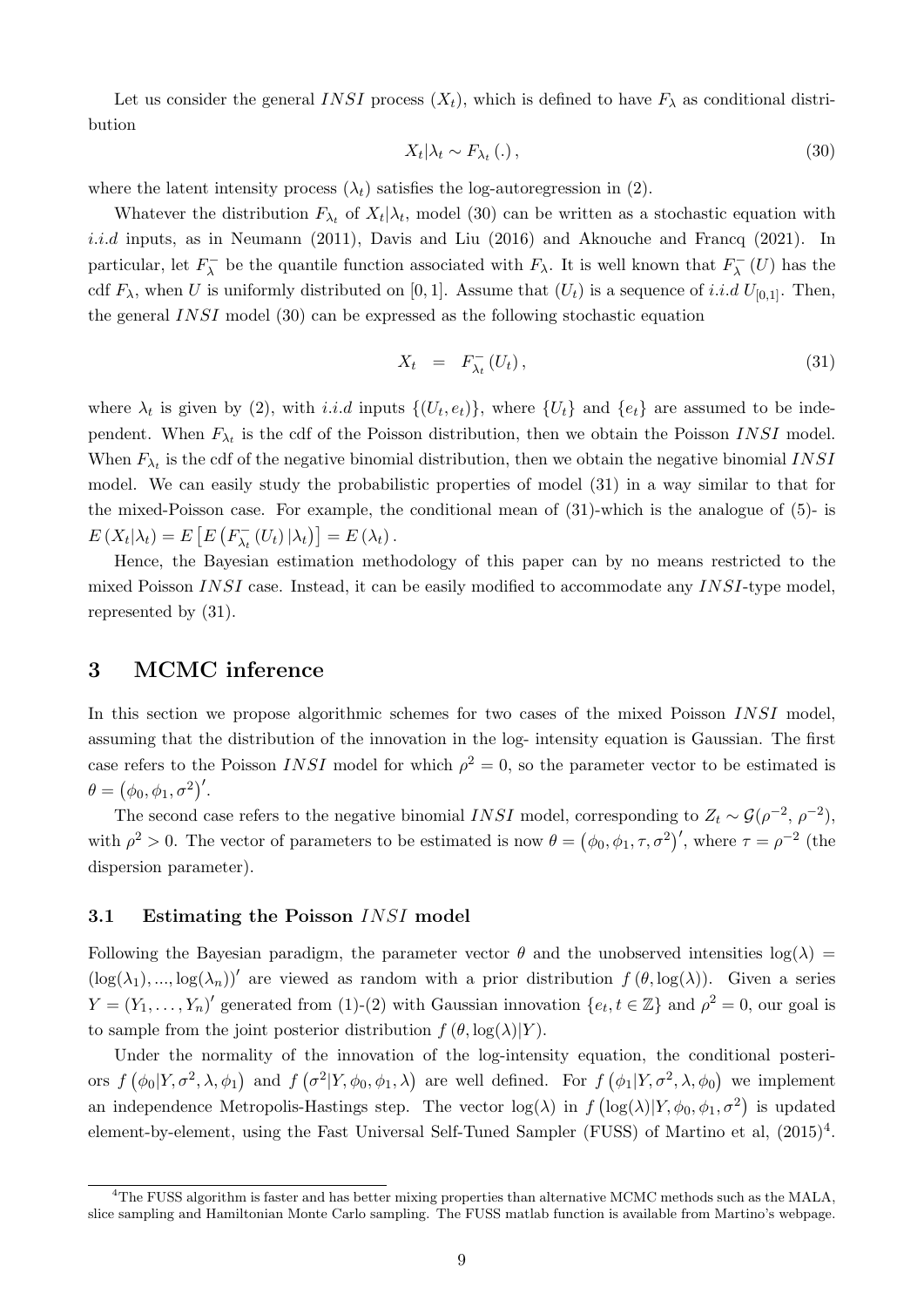Hence, in this single-move framework, we update  $f\left(\log(\lambda_t)|Y, \phi_0, \phi_1, \sigma^2, \log(\lambda_{-\{t\}})\right)$   $(1 \le t \le n)$ , where  $\log(\lambda_{-\{t\}})$  denotes the  $\log(\lambda)$  vector after removing its t-th component  $\log(\lambda_t)$ .

#### Sampling  $\phi_0$

Assuming that the process in (2) is initialized with  $\log(\lambda_1) \sim N(\phi_0|(1-\phi_1), \sigma^2|(1-\phi_1^2))$  and that the prior for  $\phi_0$  is the normal  $N(\mu_{\phi_0}, \sigma_{\phi_0}^2)$ , we update  $\phi_0$  by sampling from

$$
\phi_0|\mu_{\phi_0}, \sigma_{\phi_0}^2, Y, \phi_1, \lambda \sim N(D_1 d_1, D_1), \qquad (32)
$$

where

$$
D_1 = \left(\frac{1}{\sigma_{\phi_0}^2} + \frac{1+\phi_1}{\sigma^2(1-\phi_1)} + \frac{n-1}{\sigma^2}\right)^{-1}, d_1 = \frac{\mu_{\phi_0}}{\sigma_{\phi_0}^2} + \frac{\log(\lambda_1)(1+\phi_1)}{\sigma^2} + \frac{\sum_{t=1}^{n-1}[\log(\lambda_{t+1}) - \phi_1 \log(\lambda_t)]}{\sigma^2}.
$$

#### Sampling  $\phi_1$

Assuming a normal prior  $N(\mu_{\phi_1}, \sigma_{\phi_1}^2)$  for  $\phi_1$ , its conditional posterior is given by

$$
f(\phi_1|\mu_{\phi_1}, \sigma^2_{\phi_1}, Y, \phi_0, \lambda) \propto \sqrt{1 - \phi^2} \times
$$

$$
\exp\left\{-\frac{1}{2\sigma^2}\sum_{t=1}^{n-1}(\log(\lambda_{t+1})-\phi_0-\phi_1\log(\lambda_t))^2-(\log(\lambda_1)-\frac{\phi_0}{1-\phi_1})^2(1-\phi_1^2)-\frac{1}{2\sigma_{\phi_1}^2}(\phi_1-\mu_{\phi_1})^2\right\}1_{(-1<\phi_1<1)}.
$$
\n(33)

The above posterior is of unknown form, so we use an independence Metropolis-Hastings step with proposal density  $N(B_{\phi_1}m_{\phi_1}, B_{\phi_1})1_{(-1<\phi_1<1)}$ , where

$$
B_{\phi_1} = \left(\frac{1}{\sigma_{\phi_1}^2} + \frac{\sum_{t=1}^{n-1} \log(\lambda_t)}{\sigma^2}\right)^{-1}, \ m_{\phi_1} = \left(\frac{\mu_{\phi_1}}{\sigma_{\phi_1}^2} + \frac{\sum_{t=1}^{n-1} [\log(\lambda_t)(\log(\lambda_{t+1}) - \phi_0)]}{\sigma^2}\right).
$$

Given the current value  $\phi_1^{(c)}$  $\mathbf{I}_{1}^{(c)}$ , we move to the proposed point  $\phi_{1}^{(p)}$  with probability

$$
a_p(\phi_1^{(c)},\phi_1^{(p)}) = \min\left(\frac{\pi(\phi_1^{(p)})\sqrt{1-\phi_1^{(p)}}}{\pi(\phi_1^{(c)}\sqrt{1-\phi_1^{(c)}}},1\right),
$$

where  $\pi(\phi_1)$  is the prior of  $\phi_1$ .

## Sampling  $\sigma^2$

Assuming an inverse gamma prior  $IG(v_a/2, v_\beta/2)$  for  $\sigma^2$ , we update this parameter by sampling from

$$
\sigma^{2}|v_{a}, v_{\beta}, Y, \phi_{0}, \phi_{1}, \lambda \sim
$$
  

$$
\mathcal{IG}\left(\frac{v_{a}+n}{2}, \frac{v_{\beta}+(\log(\lambda_{1})-\frac{\phi_{0}}{1-\phi_{1}})^{2}(1-\phi_{1}^{2})+\sum_{t=1}^{n-1}(\log(\lambda_{t+1})-\phi_{0}-\phi_{1}\log(\lambda_{t}))^{2}}{2}\right).
$$
 (34)

Sampling the intensity parameters  $\log(\lambda) = (\log(\lambda_1), ..., \log(\lambda_n))'$ 

It remains to sample from the conditional posterior distribution  $f\left(\log(\lambda_t)|Y,\theta,\log(\lambda_{-\{t\}})\right), t =$ 1, 2, ..., n. Because of the Markovian structure of the intensity process  $\{\lambda_t, t \in \mathbb{Z}\}$  and the conditional independence of  $Y_t$  and  $\lambda_{t-h}$   $(h \neq 0)$  given  $\lambda_t$ , it follows that for any  $1 < t < n$ 

$$
f\left(\log(\lambda_t)|Y,\theta,\log(\lambda_{-\{t\}})\right) \propto f\left(\log(\lambda_t)|\log(\lambda_{t-1}),\theta\right) f\left(\log(\lambda_{t+1})|\log(\lambda_t),\theta\right) f\left(Y_t|\theta,\log(\lambda_t)\right). \tag{35}
$$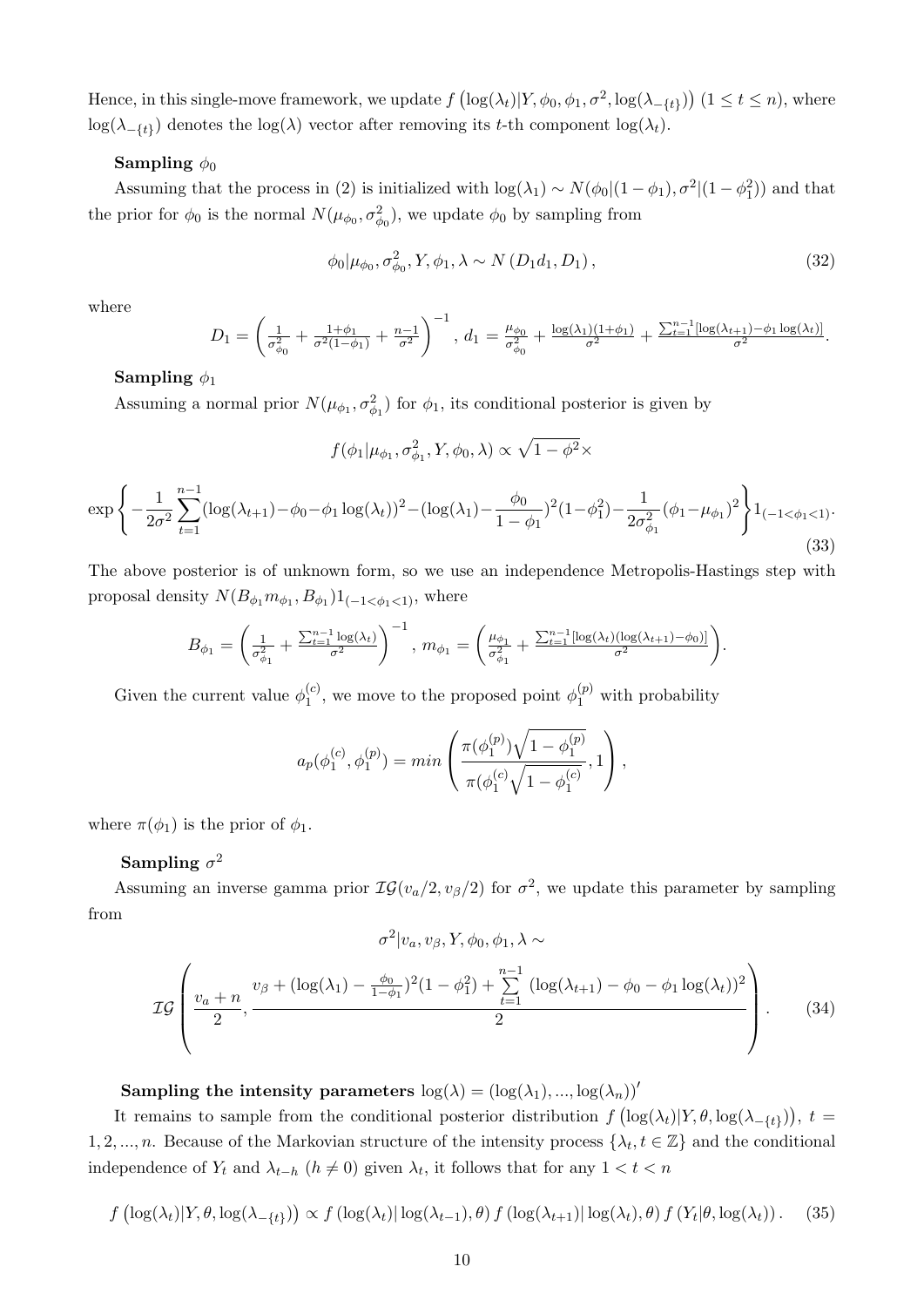Using the fact that  $Y_t | \theta, \lambda_t \equiv Y_t | \lambda_t \sim \mathcal{P}(\lambda_t)$ , and  $\log(\lambda_t) | \log(\lambda_{t-1}), \theta \sim N(\phi_0 + \phi_1 \log(\lambda_{t-1}), \sigma^2)$ , the logarithmic version of (35) becomes

$$
\log f\left(\log(\lambda_t)|Y,\theta,\log(\lambda_{-\{t\}})\right) \propto -\exp(\log(\lambda_t)) + Y_t \log(\lambda_t) - \frac{1}{2\Omega} \left(\log(\lambda_t) - \mu_t\right)^2, \quad 1 < t < n,\tag{36}
$$

where

$$
\mu_t = \frac{\log(\lambda_t)(\phi_0 - \phi_1 \phi_0) + \phi_1 \log(\lambda_t)(\log(\lambda_{t-1}) + \log(\lambda_{t+1}))}{1 + \phi_1^2} \tag{37}
$$

$$
\Omega = \frac{\sigma^2}{1 + \phi_1^2}.\tag{38}
$$

To sample from this expression, we use the FUSS sampler (Martino et al, 2015). The FUSS sampler is an MCMC method which can be used to sample efficiently from a univariate distribution. The sampler consists of four steps. In the first step, we choose an initial set of support points of the target distribution. In the second step, unnecessary support points are removed according to some predefined pruning criterion (optimal minimax pruning strategy). In the third step, the construction of the independent proposal density, tailored to the shape of the target takes place, with some appropriate pre-defined mechanism (interpolation). In the last step, a Metropolis–Hastings (MH) method is used.

#### 3.2 Estimating the negative binomial INSI model

For the mixed Poisson INSI model (1)-(2) with  $\rho^2 > 0$  and  $Z_t \sim \mathcal{G}(\rho^{-2}, \rho^{-2})$ , leading to  $Y_t | \lambda_t, \theta \sim$  $\mathcal{NB}\left(\tau,\frac{\tau}{\tau+\lambda_t}\right)$ ), we have to estimate  $\theta = (\phi_0, \phi_1, \sigma^2, \tau)'$ . We use again the Gibbs sampler, where the conditional posteriors for  $\phi_0, \phi_1$  and  $\sigma^2$  are sampled as in the Poisson case. It remains to show how to sample from  $f\left(\log(\lambda)|Y,\theta\right)$  and  $f\left(\tau|Y,\phi_0,\phi_1,\sigma^2,\lambda\right)$ .

Sampling the augmented intensity parameters  $log(\lambda) = (log(\lambda_1), ..., log(\lambda_n))'$ 

We first derive the kernel of  $f(\lambda_t|Y,\theta,\lambda_{-\{t\}})$  for the case of the negative binomial model. It is still given by (35), where now  $\theta = (\phi_0, \phi_1, \sigma^2, \tau)'$ . Using the fact that  $Y_t | \theta, \lambda_t \equiv Y_t | \tau, \lambda_t \sim \mathcal{NB}(\tau, \frac{\tau}{\lambda_t + \tau})$  $\setminus$ and  $\log(\lambda_t) | \log(\lambda_{t-1}), \theta \sim N(\phi_0 + \phi_1 \log(\lambda_{t-1}), \sigma^2)$ , formula (35) becomes

$$
\log f\left(\log(\lambda_t)|Y,\theta,\log(\lambda_{-\{t\}})\right) \propto \frac{\Gamma(Y_t+\tau)}{\Gamma(\tau)} \left(\frac{\tau}{\tau+\lambda_t}\right)^\tau \left(\frac{\lambda_t}{\tau+\lambda_t}\right)^{Y_t} \exp\left(-\frac{1}{2\Omega}\left(\log\left(\lambda_t\right)-\mu_t\right)^2\right),\tag{39}
$$

where  $\mu_t$  and  $\Omega$  are given by (37) and (38), respectively. Then, we can use the FUSS sampler (Martino et al, 2015) to draw efficiently from expression (39), as in the Poisson case.

#### Sampling the dispersion parameter  $\tau$

If  $f(\tau)$  denotes the prior distribution of  $\tau$ , then the posterior distribution  $f(\tau|Y,\phi_0,\phi_1,\sigma^2,\lambda)$  is given by

$$
f\left(\tau|Y,\phi_0,\phi_1,\sigma^2,\lambda\right) \propto f\left(\tau\right)f\left(Y|\theta,\lambda\right),\tag{40}
$$

where  $f(Y|\theta, \lambda)$  is the likelihood function

$$
f(Y|\theta,\lambda) = \prod_{t=1}^{n} \frac{\Gamma(Y_t+\tau)}{\Gamma(\tau)} \left(\frac{\tau}{\tau+\lambda_t}\right)^{\tau} \left(\frac{\lambda_t}{\tau+\lambda_t}\right)^{Y_t}.
$$
 (41)

Since it is difficult to find a conjugate prior for  $\tau$ , we exploit, as is usually the case, the gamma prior. In particular, we assume that  $\tau > 0$  follows the gamma distribution with hyperparameters  $a > 0$  and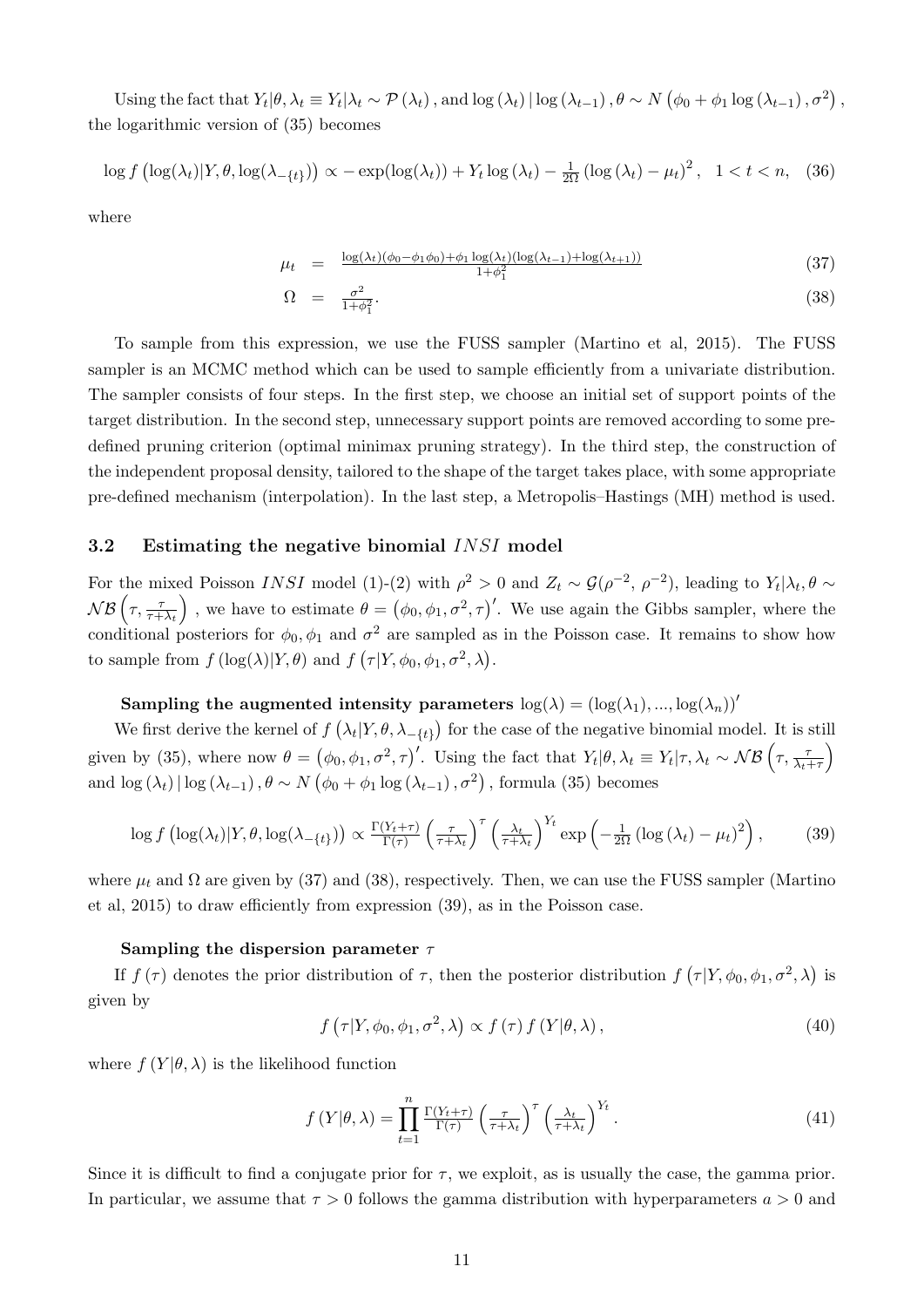$b > 0$ , i.e.,

$$
f(\tau) = \frac{b^a \tau^{a-1}}{\Gamma(a)} e^{-b\tau}.
$$

Therefore, (40) becomes

$$
f\left(\tau|Y,\phi_0,\phi_1,\sigma^2,\lambda\right) \propto \tau^{a-1} e^{-b\tau} \prod_{t=1}^n \frac{\Gamma(Y_t+\tau)}{\Gamma(\tau)} \left(\frac{\tau}{\tau+\lambda_t}\right)^\tau \left(\frac{\lambda_t}{\tau+\lambda_t}\right)^{Y_t}.
$$
 (42)

The posterior  $f(\tau|Y,\phi_0,\phi_1,\sigma^2,\lambda)$  is not amenable to closed-form integration (Bradlow et al., 2002). To sample from this posterior we use the Metropolis adjusted Langevin algorithm (MALA); see Roberts and Tweedie (1996) and Roberts and Rosenthal (1998).

In particular, given the current value  $\tau^{(c)}$ , we move to the proposed point  $\tau^{(p)}$  with probability

$$
a_p(\tau^{(c)}, \tau^{(p)}) = \min\left(\frac{f(\tau^{(p)}|Y, \phi_0, \phi_1, \sigma^2, \lambda) N(\tau^{(c)}|, \tau^{(p)} + \frac{k^2}{2}\Delta \log f(\tau^{(p)}|Y, \phi_0, \phi_1, \sigma^2, \lambda), k) I_{(0,\infty)}(\tau)}{f(\tau^{(c)}|Y, \phi_0, \phi_1, \sigma^2, \lambda) N(\tau^{(p)}|, \tau^{(c)} + \frac{k^2}{2}\Delta \log f(\tau^{(c)}|Y, \phi_0, \phi_1, \sigma^2, \lambda), k) I_{(0,\infty)}(\tau)}, 1\right),
$$

where  $k > 0$  is a constant and  $\Delta \log f(\tau | Y, \phi_0, \phi_1, \sigma^2, \lambda)$  is the first derivative of the log-posterior of  $\tau$ , evaluated at the specific value of it. The resulting value of this derivative is obtained from the MATLAB built-in function  $fmincon.$  Also,  $N(\tau |, ; , ;)I_{(0,\infty)}$  is the normal proposal density truncated in the region  $(0, \infty)$ . The value of k is chosen to achieve acceptance rate of 60%.

#### 3.3 Model comparison

The conditional marginal likelihood (CML) of a model M with complete-data likelihood  $p(Y | \mathcal{M}, \theta, \lambda)$ , where  $\theta$  is the parameter vector with prior  $p(\theta|\mathcal{M})$  and  $\lambda$  is the latent variable vector, is defined as

$$
p(Y|\lambda, \mathcal{M}) = \int p(Y|\mathcal{M}, \theta, \lambda) p(\theta|\mathcal{M}) d\theta.
$$
 (43)

Since (43) does not have closed form, we utilize the Importance Sampling (IS) method of Chan and Eisenstat (2015), to compute it. This method is based on cross-entropy ideas. The importance sampling estimator of expression (43) is given by

$$
p(\widehat{Y|\lambda,\mathcal{M}}) = \frac{1}{M_1} \sum_{i=1}^{M_1} \frac{p(Y|\mathcal{M}, \theta^{(i)}, \lambda^{(i)}) p(\theta^{(i)}|\mathcal{M})}{g(\theta^{(i)}, \lambda^{(i)})},\tag{44}
$$

where  $q(\cdot)$  is the importance density. The optimal  $q(\cdot)$  is constructed from the posterior draws. In terms of  $\theta$ , the function g is defined as the product of (independent) distributions for each parameter of  $\theta$ ; gamma and inverse gammas for the positive ones, truncated normal for those that are defined in  $(-1, 1)$  and normal for the ones defined in R.

• P-INSI model: For this model,  $\theta = (\phi_0, \phi_1, \sigma^2)'$ . Hence,

$$
N(\phi_0; \hat{\phi}_0, S_{\phi_0}) \times N(\phi_1; \hat{\phi_1}, S_{\phi_1})1_{(-1 < \phi_1 < 1)} \times IG(\sigma^2; \hat{\sigma^2}, S_{\sigma^2}),
$$

where in all the above,  $\hat{c}$  and  $S_c$  denote the posterior mean and variance for parameter c, respectively, obtained from the MCMC product.

• NB-INSI model: For this model,  $\theta = (\phi_0, \phi_1, \tau, \sigma^2)'$ . For the distribution of  $\tau$  in g, we take  $G(\tau; \hat{\sigma}_{\tau}^2, S_{\sigma_{\tau}^2})$ , where G denotes the gamma distribution.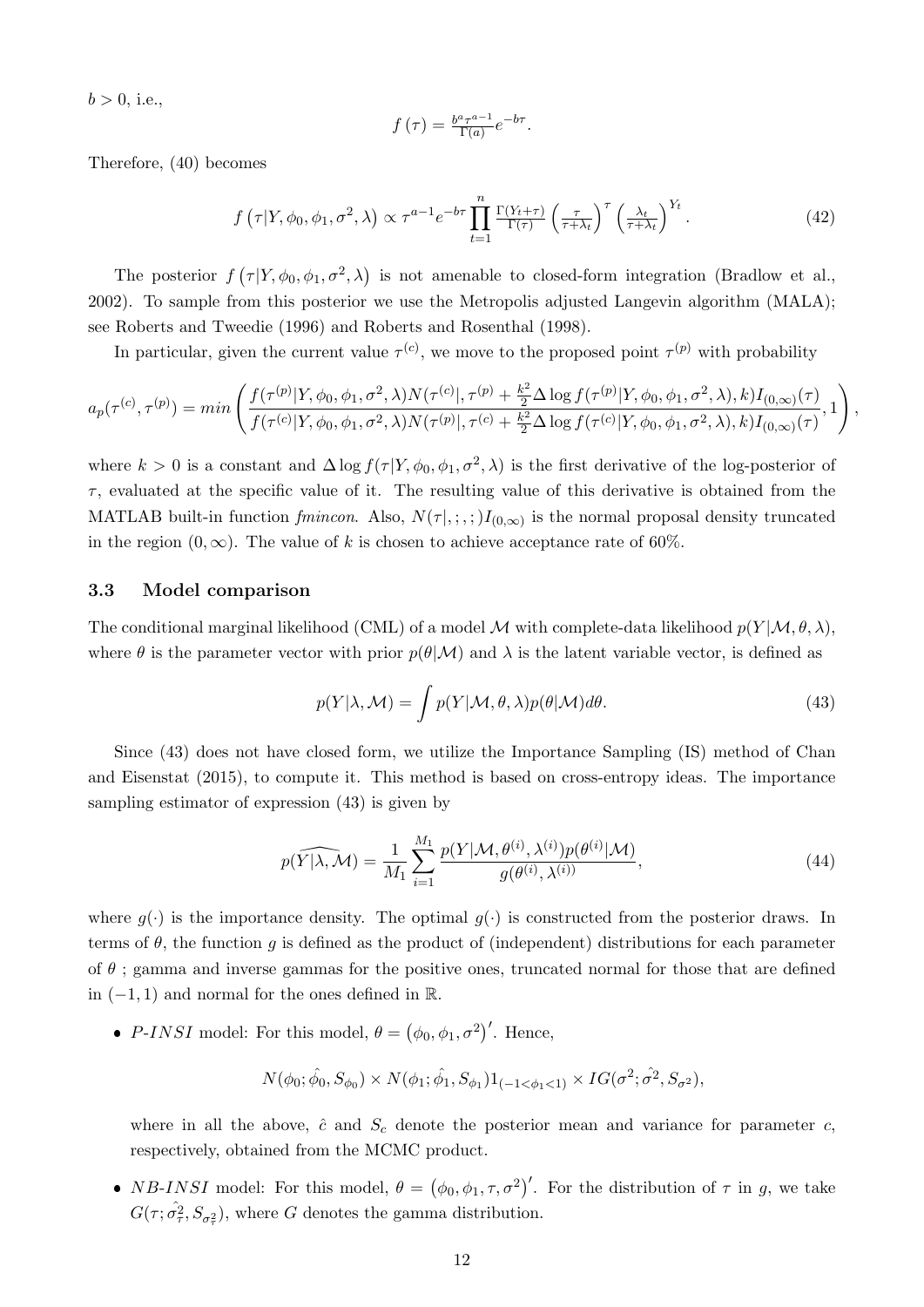Larger values of the CML indicate better model fit.

#### 3.4 Forecast evaluation

A recursive out-of-sample forecasting exercise is conducted for the evaluation of the predictive performance of the proposed models, as is usual practice in the field (Freeland and McCabe 2004; McCabe and Martin, 2005). In this exercise we compute point and density forecasts.

The conditional predictive density of the one-step ahead  $y_{t+1}$ , given the data  $Y_t = (y_1, ..., y_t)$  is given by

$$
p(y_{t+1}|Y_t) = \int p(y_{t+1}|\Omega_t) dp(\Omega_t|Y_t), \qquad (45)
$$

where  $\Omega_t = (\theta, \Lambda_t)$  and  $\Lambda_t = (\lambda_1, ..., \lambda_t)$ .

The above expression can be approximated by Monte Carlo integration,

$$
\widehat{p}(y_{t+1}|Y_t) = \frac{1}{R} \sum_{i=1}^{R} p(y_{t+1}|\Omega_t^{(i)}),
$$
\n(46)

where  $\Omega_t^{(i)}$  is the posterior draw of  $\Omega_t$  at iteration  $i = 1, ..., R$  (after the burn-in period).

The conditional predictive likelihood of  $y_{t+1}$  is the conditional predictive density of  $y_{t+1}$  evaluated at the observed  $y_{t+1}^o$ , namely,  $p(y_{t+1} = y_{t+1}^o | Y_t)$ . As a metric for the evaluation of the density forecasts we use the log predictive score  $(LPS)$  which is the sum of the log predictive likelihoods

$$
LPS = \sum_{t=t_0}^{T-1} \log p(y_{t+1} = y_{t+1}^o | Y_t), \tag{47}
$$

where  $t = t_0 + 1, ..., T$  is the evaluation period. Higher LPS values indicate better (out-of-sample) forecasting power of the model; see also Geweke and Amisano (2011b).

We also compute the one-step ahead predictive mean  $E(y_{t+1}|Y_t)$ , which is used as a point forecast for the observation  $y_{t+1}^o$ . As in the case of the predictive density of  $y_{t+1}$ , we also use predictive simulation for the calculation of the predictive mean. A usual metric to evaluate point forecasts is the root mean squared forecast error (RMSFE) defined as

$$
RMSFE = \sqrt{\frac{\sum_{t=t_0}^{T-1} (y_{t+1}^o - E(y_{t+1}|Y_t))^2}{T - t_0}}.
$$
\n(48)

Lower values of the RMSFE indicate better point forecasts.

#### 3.5 Optimal pooling

We compare the forecasting performance of the proposed models, by implementing the approach of optimal pooling (Geweke and Amisano, 2011a). According to this approach, none of the competing models is the true data generating process, and as such it considers a linear prediction pool based on the predictive likelihood (log score function) from a set of competing models.

Given a set of models  $\{\mathcal{M}_i\}_{i=1}^M$  and a set of predictive densities  $\{p(y_t|y_1, ..., y_{t-1}, \mathcal{M}_i)\}_{i=1}^M$ , we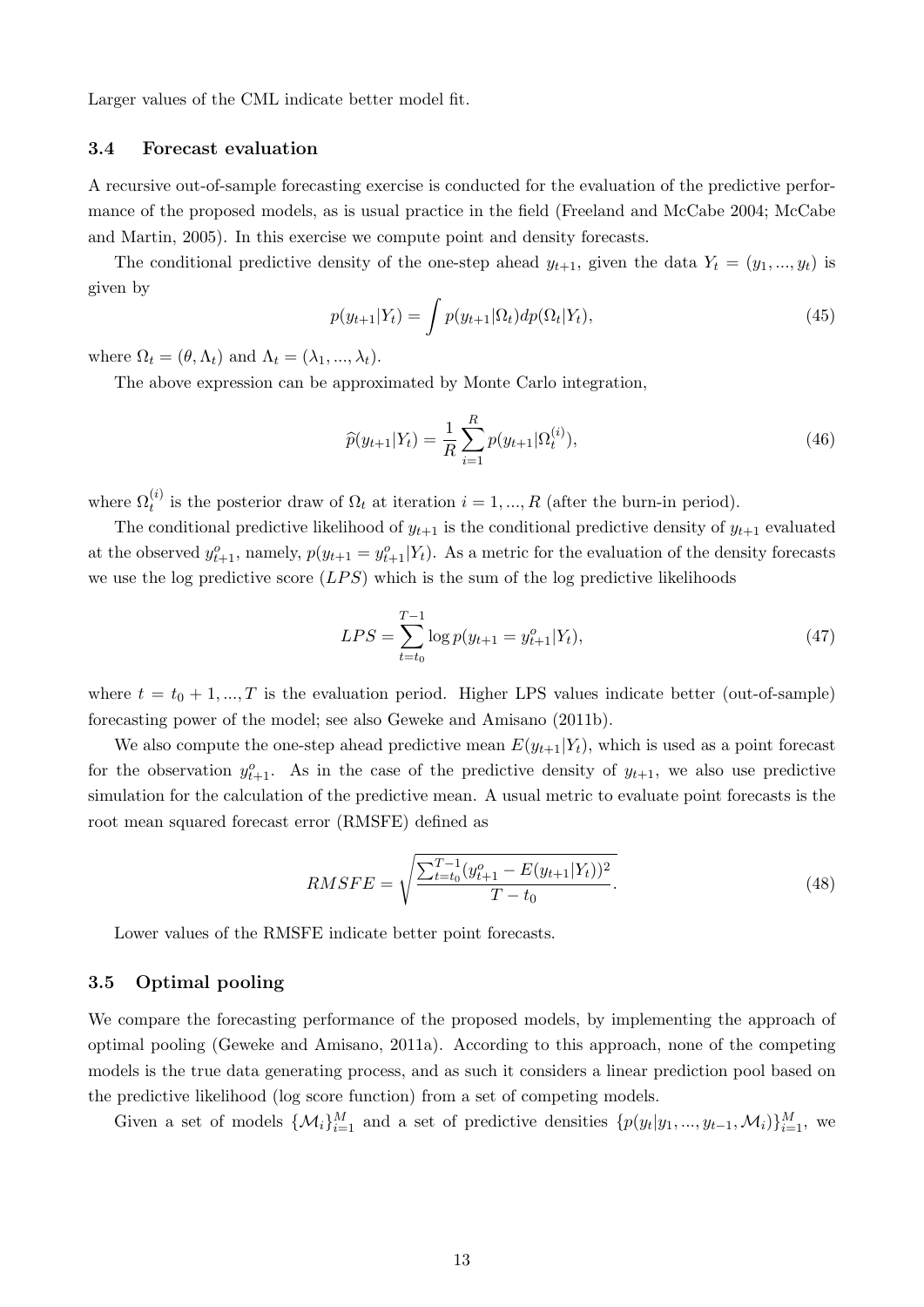consider the following form of mixtured predictive densities

$$
\sum_{i=1}^{M} w_i p(y_t | y_1, ..., y_{t-1}, \mathcal{M}_i), \text{where } \sum_{i=1}^{M} w_i = 1, \ w_i \ge 0, i = 1, ..., M. \tag{49}
$$

The optimal weight vector  $w^*$  is chosen to maximise the log pooled predictive score function; that is,

$$
\underset{w_i, i=1,\dots,M}{\text{argmax}} \sum_{t=k_1}^{k_2} \log \left( \sum_{i=1}^M w_i p(y_t | y_1, \dots, y_{t-1}, \mathcal{M}_i) \right), \tag{50}
$$

where the predictive density is evaluated at the realized value  $y_t$ .

Conditional on the data up to time  $t-1$ , i.e.,  $y_1, ..., y_{t-1}$ , we get a large number of MCMC draws for the parameters, which are then used to evaluate the predictive likelihood  $p(y_t = y_t^o | y_1, ..., y_{t-1}, \mathcal{M}_i)$ . From the entire history of the predictive likelihood values we can then estimate the optimal weights.

## 4 Simulation study

In this section, we assess the performance of the proposed Bayesian methodology on simulated mixed Poisson INSI series with Gaussian innovations for the log-intensity equation. In particular, we consider two cases of the mixed Poisson INSI model; the P-INSI model and the NB-INSI model.

Throughout our simulations, we generated  $n=1000$  data points from both models, while we run the samplers for 5000 iterations after discarding the initial 5000 cycles (burn-in period). In our empirical study the sample size consists of approximately 3000 observations. The purpose of this simulation study is to show that with much smaller sample size  $(n=1000)$ , the algorithms still perform satisfactory. In an Online Appendix we repeated the same simulation study with even smaller samples ( $n = 300$ ) and  $n = 500$ . Again, the simulation results were good.

We use the same priors for the common parameters in both models. In particular, we took

$$
\phi_0 \sim N(0, 10), \phi_1 \sim N(0, 1)1_{(-1 \le \phi \le 1)}, \sigma^2 \sim IG(5, 0.16).
$$

For the dispersion parameter, we used

$$
\tau \sim G(5, 0.1).
$$

To monitor the performance of our sampling algorithms, we estimated the inefficiency factor (IF) that measures how well the chain mixes. The IF is defined as  $1 + \sum_{s=1}^{\infty} \varrho_s$ , where  $\varrho_s$  is the sample autocorrelation at lag s; for further details see Chib (2001). The inefficiency factor quantifies the relative efficiency loss owing to the correlation in the samples drawn. A well designed algorithm will generate low correlations across draws and therefore a low IF.

To monitor any lack of convergence, we also computed the values of the Convergence Diagnostics (CD) statistic of Geweke (1992). The CD statistic compares draws from the early part of the chain to those from the last part of the chain. Lower absolute values of CD statistic indicate a better convergence.

The simulation results (posterior means, standard deviations, IF and CD values) for the P-INSI and the NB-INSI are summarized in Tables 1 and 2, respectively for three different sets of true values of the parameters. In any case, the estimated parameters are close to their true values. Based on the IF and CD values there are no convergence issues, while the mixing of the produced chains is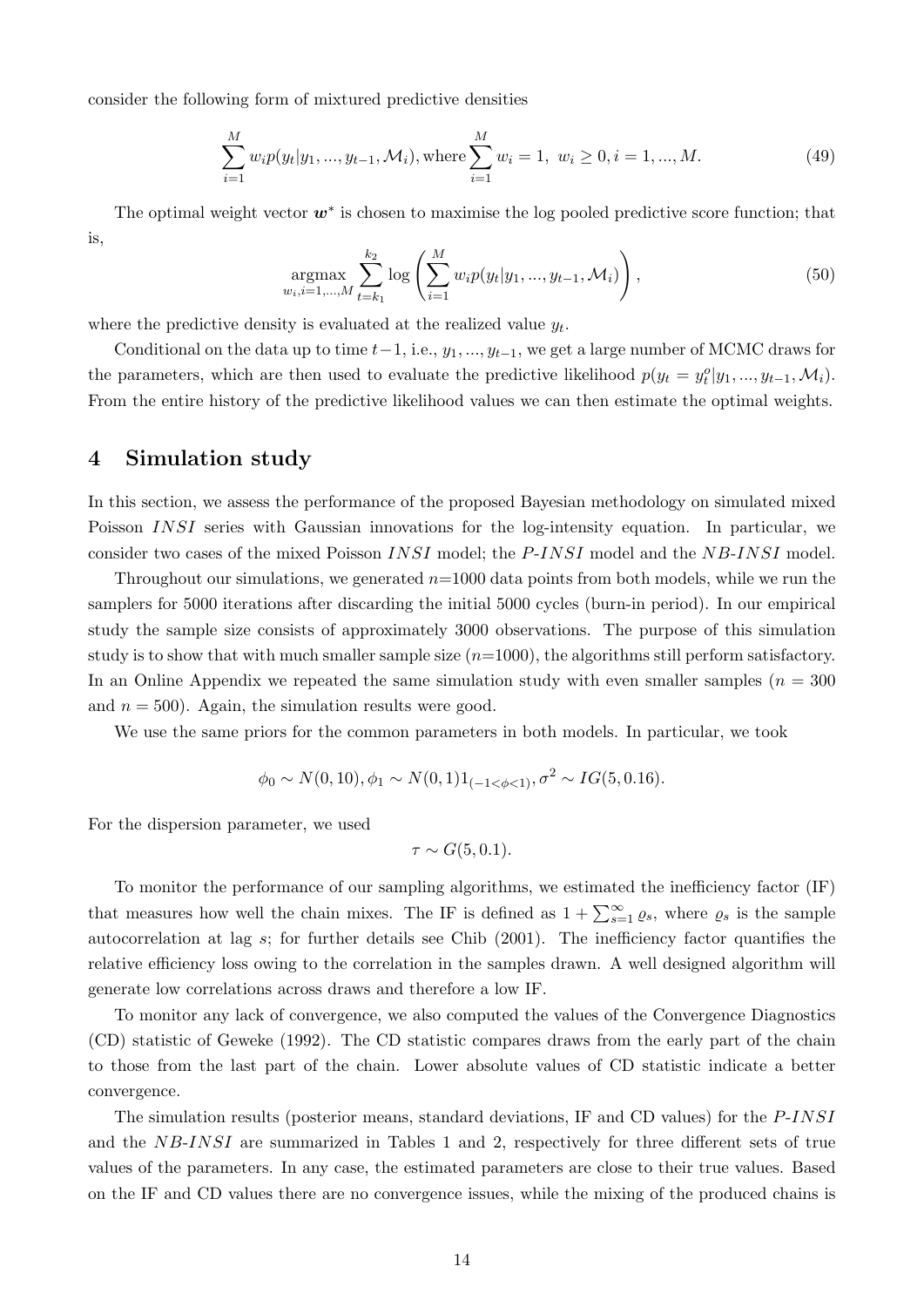satisfactory.

In an Online Appendix, we display the figures for the posterior paths, the posterior autocorrelation functions, and the posterior histograms for the parameters of this simulation study. The posterior paths were stable and the posterior autocorrelations decayed quickly, indicating that the proposed algorithmic schemes were efficient.

The estimation algorithms were implemented in Matlab on a desktop with Intel Core i5-3470 @ 3.20 GHz 3.20 GHz processes with 8 GB RAM. In terms of computation time, it takes 20.743 seconds to obtain 100 posterior draws from the P-INSI model and 57.851 seconds from the NB-INSI model.

# 5 Empirical applications

### 5.1 Application I: Financial data

To illustrate the Bayesian methodology of this paper, we use three time series that record the number of trades in five-minute intervals between 9:45 AM and 4:00 PM for three stocks (Glatfelter Company (GLT), Wausau Paper Corporation (WPP), Empire District Electric Company (EDE)). These stocks are traded on the New York Stock Exchange (NYSE) and the time period spans from January 3, 2005 to February 18, 2005. The time series in question, which are plotted in Figure 1, consist of  $n = 2925$ observations and have also been used by Jung et al., (2011). As can be seen from Table 3, each time series is strongly overdispersed; the sample variance is greater than the sample mean. This is also verified by the histogram of these series; see Figure 2.

The number of Gibbs iterations was set equal to 5000 with a burn-in period of 5000 updates. Furthermore, the hyperparameters of the prior distributions for the P-INSI and NB-INSI models are similar to those used in the simulation study. The significance of the parameters was examined using 95% highest posterior density intervals; see Koop et al. (2007).

#### 5.1.1 Results

The empirical results are presented in Table 4. In particular, it reports the posterior means, standard deviations, inefficiency factors (IF) and CD statistics for both models and for all data sets. According to the CD values of this table, the generated sequences of MCMC draws converge for all parameters of the models. Also, the reported IF values (Table 4) signal a good mixing of the corresponding MCMC chains, produced by the proposed algorithms.

The figures for the posterior paths, the posterior histograms, and the posterior autocorrelation functions, for the parameters of both models and for each of the data set in question are given in an Online Appendix. These figures verify that the posterior paths are stable, while the posterior autocorrelations decay satisfactory, suggesting that the proposed algorithmic schemes are efficient.

All the parameters in Table 4 are statistically significant. We also observe that the estimated persistence parameter  $\phi_1$  is systematically smaller in the *P-INSI* model (around 0.7) than in the NB-INSI model (around 0.9), whereas the opposite holds for the estimated posterior mean of the variance  $\sigma^2$  of the log-volatility equation. From the corresponding posterior histograms (see Online Appendix),  $\hat{\phi}_1$  lies in the stability domain, defined by expression (7). The dispersion parameter in the  $NB\text{-}INSI$  model is the highest in GLT  $(0.911)$  and the smallest in EDE  $(4.89)$ .

According to the reported values of the log of the conditional marginal likelihood (log-CML), the most preferred model is the NB-INSI. It has the largest log-CML value for each data set. This is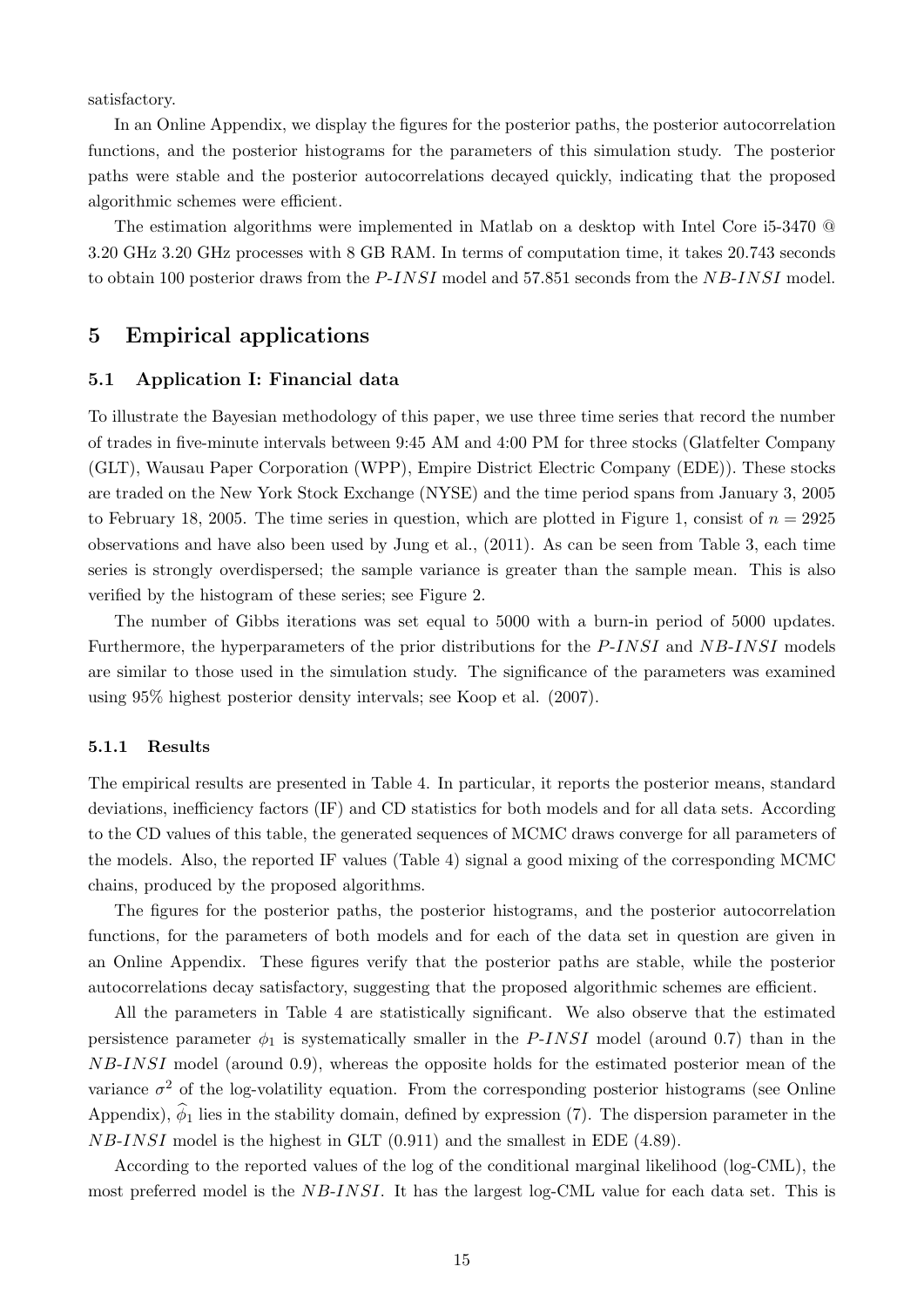also supported by the significance of the  $\tau$  parameter, which, in any case, is far away from zero (Table 4).

We also considered weighted linear combinations of linear pools (prediction models), which are evaluated using the log predictive scoring rule (Geweke and Amisano, 2011a). In particular, optimal weights can be computed in each time  $t$  to form a prediction pool for the one-step-ahead forecasting. Figure 3 shows the evolution of these weights for the last 20 observations of the GLT data set. The largest weight over the entire out-of sample forecasting period was received by the NB-INSI model. The corresponding figures for the EDE and WPP data have been moved to the Online Appendix. In addition, Table 5 displays the weights for the pool optimized over all of the last 20 observations for the three financial data sets. The sum of these numbers for each data set is equal to 1. All the weight is allocated to the NB-INSI model, with the P-INSI being excluded from the optimal prediction pool.

We compared the forecasting performance of the two models, using log predictive scores (LPS) and RMSFEs. For this out-of-sample forecasting exercise, we calculated density and point forecasts for the last 20 data points. Table 4 presents the results. Based on the density forecast results, the NB-INSI model is the best forecasting model. As far as the point forecasts are concerned, the NB-INSI model delivered the lowest RMSFE. In any case, the NB-INSI model dominates the P-INSI model, both in terms of goodness of fit and out-of-sample forecasting ability.

Since NB-INSI outperforms P-INSI we focus on the former. Figure 4 shows the real time path of each time series along with the estimated conditional mean  $\hat{\lambda}_t$  and the estimated conditional variance, given by  $\hat{\lambda}_t \left(1 + \frac{1}{\tilde{\tau}} \hat{\lambda}_t\right)$ , obtained from the *NB-INSI* model. There is an observed consistent evolution of these two quantities with the evolution of the original series, where the (conditional) overdispersion phenomenon is visually highlighted as well.

Given that the proposed specification of this paper attempts to capture the autocorrelation in the data, it would be appropriate to compare the sample autocorrelations from the data and the autocorrelations implied by the NB-INSI model. Hence, we focus on two types of its residuals. First, the Pearson conditional mean residual  $(\hat{\epsilon}_t)_{1\leq t\leq n}$  (Y-residuals in short) is defined by

$$
\widehat{\epsilon}_t = \frac{Y_t - \widehat{\lambda}_t}{\sqrt{\widehat{\lambda}_t \left(1 + \frac{1}{\widehat{\tau}} \widehat{\lambda}_t\right)}}, \quad 1 \le t \le n,
$$

where  $\hat{\lambda}_t$  is the posterior estimate of  $\lambda_t$ , and  $\hat{\lambda}_t \left(1 + \frac{1}{\hat{\tau}} \hat{\lambda}_t\right)$  is the estimated conditional variance of the model.

Second, we analysed the randomized quantile Y -residuals, defined by Dunn and Smyth (1996) and used e.g. by Benjamin et al., (2003), Zhu (2011) and Aknouche et al., (2018). The randomized quantile Y-residuals are especially useful to achieve continuous residuals, when the series is discrete, as in our case. In the NB-INSI context, they are given by  $\hat{\epsilon}_t = \Phi^{-1}(p_t)$ , where  $\Phi^{-1}$  is the inverse of the standard normal cumulative distribution and  $p_t$  is a random number uniformly chosen in the interval

$$
\left[F\left(Y_t-1;\widehat{\theta}\right),F\left(Y_t;\widehat{\theta}\right)\right],
$$

 $F(x;\hat{\theta})$  being the cumulative function of the negative binomial distribution  $N\mathcal{B}\left(\hat{\tau},\frac{\hat{\tau}}{\hat{\lambda}_t+\hat{\tau}}\right)$  $\lambda_t+\widehat{\tau}$ ) evaluated at x with parameter  $\widehat{\theta} = (\widehat{\phi}_0, \widehat{\phi}_1, \widehat{\sigma}^2, \widehat{\tau})'.$ 

The results from the residual analysis are presented in Figure 5 for the GLT data. For example, in Figure 5 we compare the sample autocorrelations of the observed GLT data (Figure 5a) with those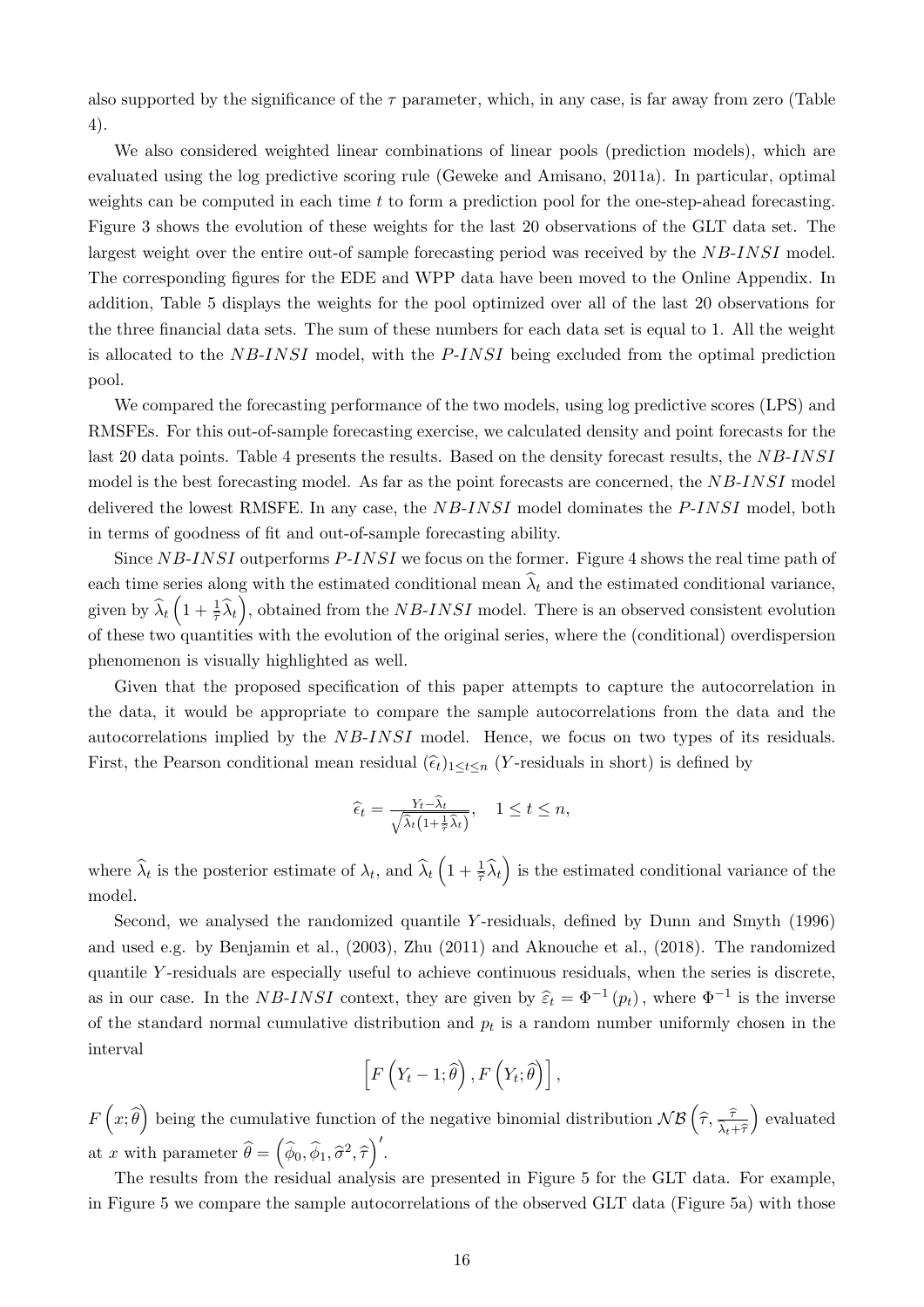of the residuals (Pearson and randomized). We can see that there is significant autocorrelation in the GLT data series but there is no significant evidence of correlation within the Pearson (Figure 5b) or randomized Y -residuals (Figure 5c). We repeated the same analysis for the rest of the data sets (EDE and WPP) and reported the graphical results in the Online Appendix, as the conclusions remained unchanged.

#### 5.2 Application II: Health data

We also considered, as a second empirical example, the weekly number of a disease caused by Escherichia coli (E.coli) in the state of North Rhine-Westphalia (Germany). The time period of the data set is from January 2001 to May 2013 with  $n = 646$ . The series has been analyzed by various researchers (Doukhan et al., 2006; Silva and Barreto-Souza, 2019) and a graphical view of it is provided in Figure 6. It is also highly overdispersed, as its sample mean is 20.3344 and its sample variance is 88.7531.

#### 5.2.1 Results

The estimation results are presented in Table 6. No convergence or mixing issues were detected by inspecting the IF and CD values. The trace plots for the parameters of both models along with their posterior histograms and autocorrelations are given in the Online Appendix. The estimated  $\phi_1$ parameters obtained from the two models are high in magnitude; 0.8075 in the P-INSI model and 0.9012 in the  $NB\text{-}INSI$  model. Therefore, there is strong persistence in the evolution of the latent log-intensities. We also note that the posterior mean of the dispersion parameter is approximately 32 and statistically significant.

Moreover, the NB-INSI model outperformed the P-INSI model, both in terms of one-step ahead (out-of-sample) point and density forecasts (Table 6) for the last 20 observations of the sample. In Figure 7, the P-INSI model received the least of the weight over the forecasting period and it is also excluded from the optimal pool of models; its optimal weight was zero. The conditional marginal likelihood suggests the NB-INSI model, as having the best in-sample fit (Table 6).

In Figure 8 we plotted the E.coli series along with the conditional means and variances of the logintensities for the NB-INSI model, which is the dominant one. This figure shows visually that the data are conditionally overdispersed. This model is also able to pick up most of the serial correlation present in the E.coli series. This can be seen from the sample autocorrelations of the Y -residuals and the randomized Y -residuals, given in Figure 9.

# 6 Conclusions

We proposed an integer-valued stochastic intensity (INSI) model that conceptually parallels the stochastic volatility model for real-valued time series. However, like the difference between the INGARCH and the GARCH models, the underlying source of dynamics in our model (time-varying parameter nature of our model) stems from the conditional mean and not the conditional variance, as in the stochastic volatility framework. The proposed specification is a discrete-valued parameterdriven model, depending on a latent time-varying intensity parameter, the logarithm of which follows a drifted first-order autoregression. We focused on a rich class of Poisson mixture distributions that form a particular INSI-type model, the mixed Poisson INSI model.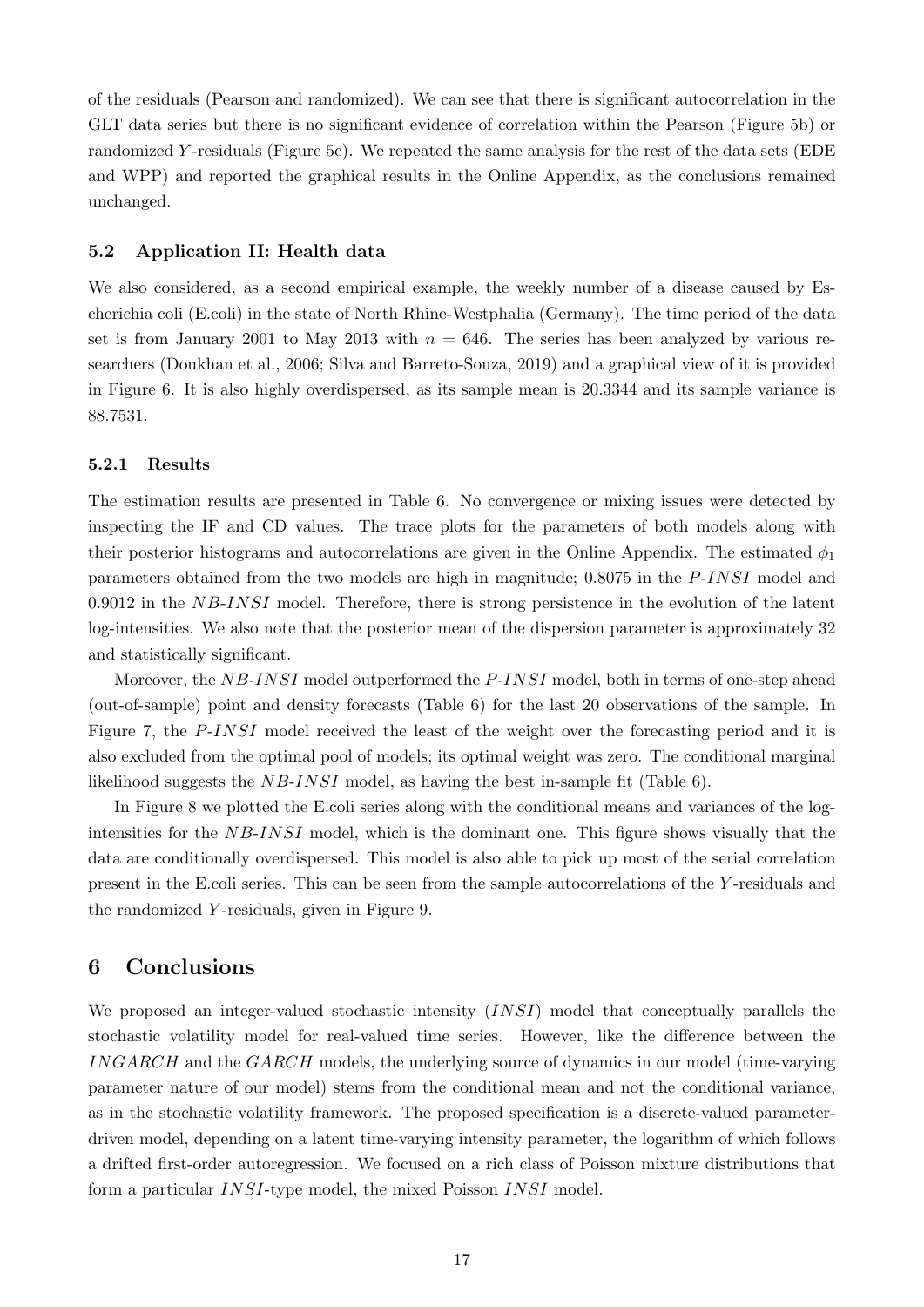Unlike the standard stochastic volatility model, the mixed Poisson INSI model does not admit a weak ARMA representation nor a multiplicative error representation but, in spite of that, we easily studied its probabilistic properties, such as ergodicity, mixing, covariance structure and existence of higher order moments. The Poisson mixture paradigm has the advantage that its probabilistic structure allows us to write it as a non-linear stochastic difference equation with  $i.i.d$  innovations, simplifying the study of its probabilistic properties.

Under the Gaussianity assumption for the innovation of the log-intensity equation, we constructed Markov Chain Monte Carlo algorithms in order to estimate the parameters of the mixed Poisson INSI model for two particular conditional distributions; the Poisson and the negative binomial. The proposed specifications were applied to financial and health data.

It would be interesting to compare the Poisson and negative binomial INSI models with the corresponding INGARCH models, both in terms of model fit and forecasting performance. We leave that for future research.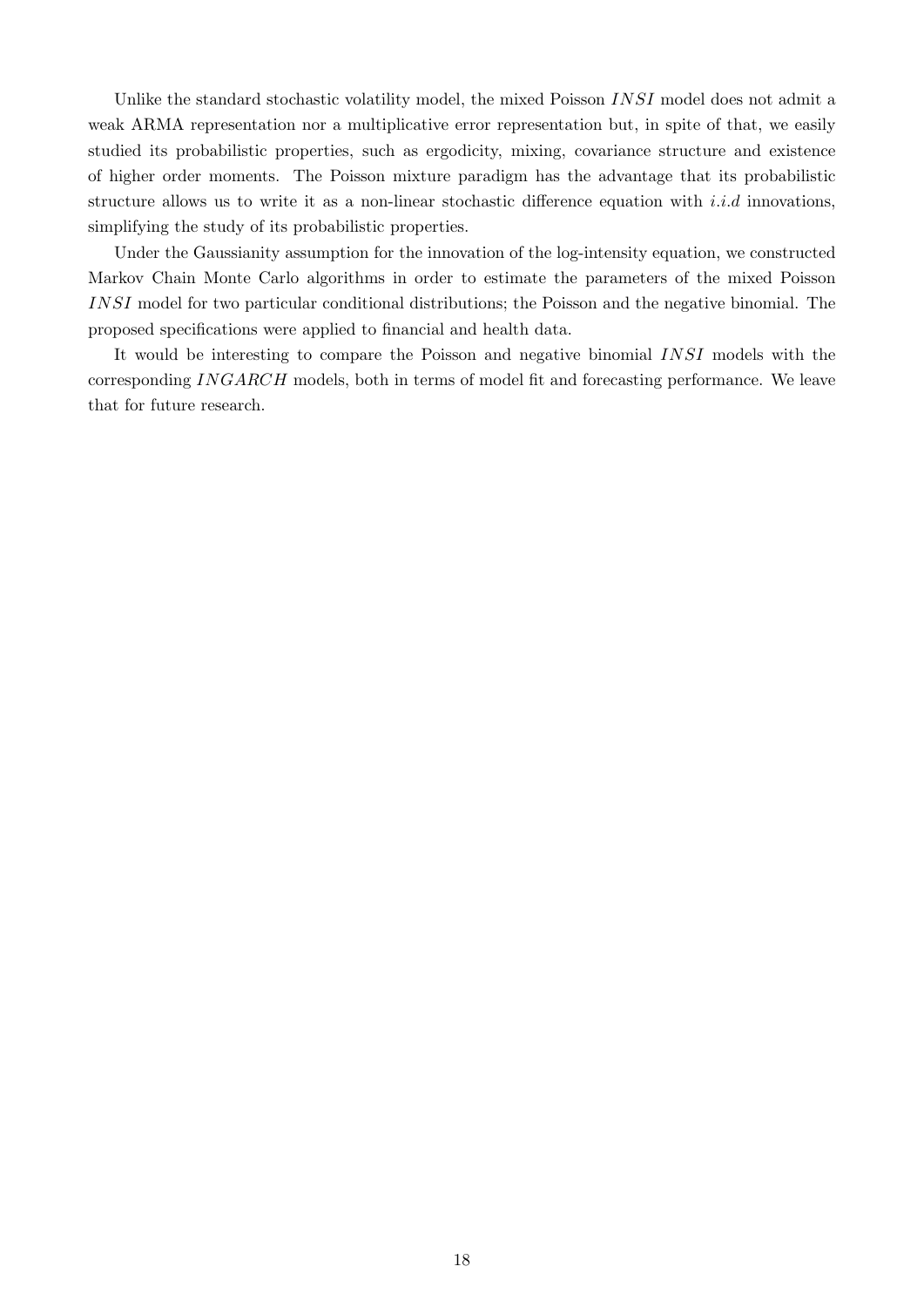#### Appendix: Proofs

*Proof of Theorem 1.* In view of  $(9)$ , we know that  $Y_t$  is a causal measurable function of the *i.i.d* sequence  $\{(N_t, Z_t, e_t), t \in \mathbb{Z}\}\.$  Hence,  $\{Y_t, t \in \mathbb{Z}\}\.$  is strictly stationary and ergodic. If  $|\phi_1| \geq 1$ , then clearly there does not exist a nonanticipative strictly stationary solution of  $(1)-(2)$ , like expression (9).  $\Box$ 

*Proof of Theorem 2.* Under the assumptions of Theorem 2 it is clear that the autoregressive process  $\{\log(\lambda_t), t \in \mathbb{Z}\}\$ is geometrically ergodic and hence is  $\beta$ -mixing (Meyn and Tweedie, 2009). By the properties of the  $\beta$ -mixing coefficient (e.g. Francq and Zakoian, 2019) it follows that  $\{\lambda_t, t \in \mathbb{Z}\}$  is also  $\beta$ -mixing. Now, since  $Y_t$  is a measurable function of  $\lambda_t$ , then

$$
\beta_Y(h) \leq \beta_\lambda(h),
$$

 $\sqrt{ }$  $\setminus$ so the result follows, where  $\beta_Y(h) = E$ sup  $|P(A/\sigma \{Y_t, t \leq 0\}) - P(A)|$ and so on, with  $A \in \sigma \{Y_t, t \geq h\}$  $\sigma\left\{Y_t, a \leq t \leq b\right\}$  being the  $\sigma$ -algebra, generated by  $\{Y_t, a \leq t \leq b\}$ .<sup>5</sup>  $\Box$ 

*Proof of Proposition 1.* Under (7) and (10)-(12) we have

$$
E(Y_t) = E(E(N_t (Z_t \lambda_t) | Z_t))
$$
  
= 
$$
E\left[\exp\left(\frac{\phi_0}{1-\phi_1} + \sum_{j=0}^{\infty} \phi_1^j \sigma e_{t-j}\right)\right]
$$
  
= 
$$
\left[\prod_{j=0}^{\infty} E(\Delta_{tj})\right] \exp\left(\frac{\phi_0}{1-\phi_1}\right),
$$

which is (13). If, in addition,  $e_t \sim N(0, 1)$ , then using the fact that if  $X \sim N(0, 1)$  it holds  $E(\exp(\varphi X)) = \exp(\frac{\varphi^2}{2})$  $\frac{\partial^2}{\partial x^2}$  for any nonnull real constant  $\varphi$ , we get

$$
E(Y_t) = \exp\left(\frac{\phi_0}{1-\phi_1}\right) \prod_{j=0}^{\infty} \exp\frac{1}{2} \left(\phi_1^j \sigma\right)^2
$$

$$
= \exp\left(\frac{\phi_0}{1-\phi_1}\right) \exp\frac{\sigma^2}{2} \sum_{j=0}^{\infty} \phi_1^{2j}
$$

$$
= \exp\left(\frac{\phi_0}{1-\phi_1} + \frac{\sigma^2}{2(1-\phi_1^2)}\right),
$$

which is  $(14)$ .

 $\Box$ 

<sup>&</sup>lt;sup>5</sup>Note that  ${Y_t, t \in \mathbb{Z}}$  is not a Markov chain but a Hidden Markov chain in the sense of Leroux (1992). So the result also follows from Proposition 4 of Carrasco and Chen (2002).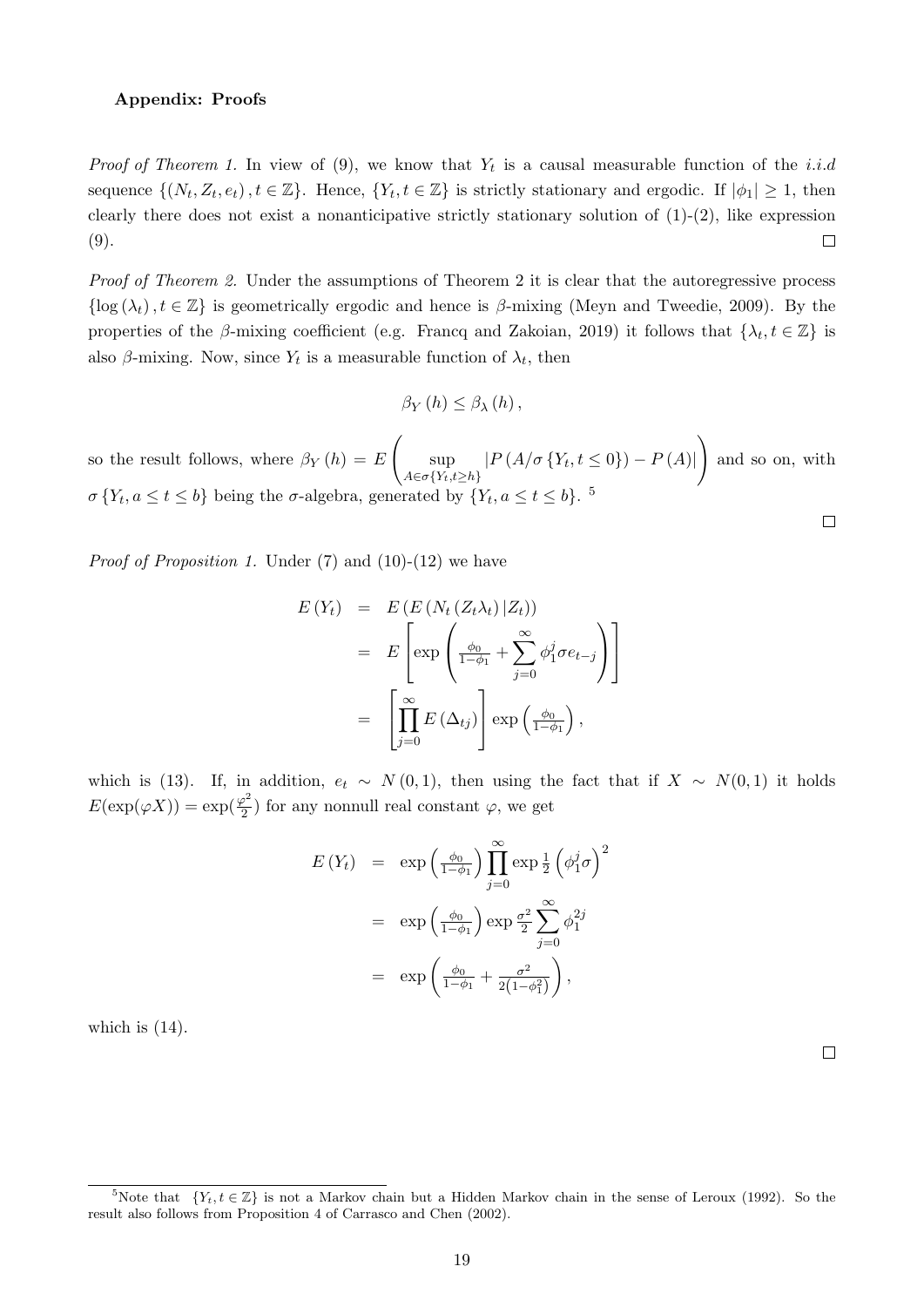*Proof of Proposition 2.* Under  $(7)$  and  $(15)-(17)$  and using  $(5)-(6)$  we have

$$
var(Y_t) = E(var(Y_t|\lambda_t)) + var(E(Y_t|\lambda_t))
$$
  
\n
$$
= \left[ \prod_{j=0}^{\infty} E(\Delta_{tj}) \right] exp\left(\frac{\phi_0}{1-\phi_1}\right) + (\rho^2 + 1) E\left(\left( exp\left(\frac{\phi_0}{1-\phi_1} + \sum_{j=0}^{\infty} \phi_1^j \sigma e_{t-j}\right)\right)^2\right)
$$
  
\n
$$
- \left( \prod_{j=0}^{\infty} E(\Delta_{tj}) exp\left(\frac{\phi_0}{1-\phi_1}\right) \right)^2
$$
  
\n
$$
= \left( \prod_{j=0}^{\infty} E(\Delta_{tj}) \right) exp\left(\frac{\phi_0}{1-\phi_1}\right) + \left( (\rho^2 + 1) \prod_{j=0}^{\infty} E(\Delta_{tj}^2) - \prod_{j=0}^{\infty} (E(\Delta_{tj}))^2 \right) exp\left(\frac{2\phi_0}{1-\phi_1}\right),
$$

which is (18). If, in addition,  $e_t \sim N(0, 1)$ , then using the above normality result we get

$$
\prod_{j=0}^{\infty} E(\Delta_{tj}) = \prod_{j=0}^{\infty} E \exp \left( \phi_1^j \sigma e_{t-j} \right) = \exp \left( \frac{\sigma^2}{2(1-\phi_1^2)} \right)
$$

and

$$
\prod_{j=0}^{\infty} E\left(\Delta_{tj}^2\right) = \prod_{j=0}^{\infty} E\left(\left(\exp\left(\phi_1^j \sigma e_{t-j}\right)\right)^2\right) = \exp\left(\frac{2\sigma^2}{1-\phi_1^2}\right).
$$

Using these results, we get (19).

*Proof of Proposition 3.* Under (3) and (20)-(21) we have for  $h > 0$ 

$$
E(Y_tY_{t-h}) = E\left[E(Y_tY_{t-h}) | \lambda_t, \lambda_{t-h}\right]
$$
  
\n
$$
= E\left[\exp\left(\frac{\phi_0}{1-\phi_1} + \sum_{j=0}^{\infty} \phi_1^j \sigma e_{t-j} + \frac{\phi_0}{1-\phi_1} + \sum_{j=0}^{\infty} \phi_1^j \sigma e_{t-h-j}\right)\right]
$$
  
\n
$$
= \exp\left(\frac{2\phi_0}{1-\phi_1}\right) \prod_{j=0}^{h-1} E\left(\Delta_{tj}\right) \prod_{j=0}^{\infty} E\left[\exp\left(\left(\phi_1^h + 1\right) \phi_1^j \sigma e_{t-h-j}\right)\right].
$$

Hence, (22) follows by calculating  $E(Y_t) E(Y_{t-h})$ , using (13). If  $e_t \sim N(0, 1)$ , then  $E(\Delta_{tj}) = \exp\left(\frac{\sigma^2}{2}\right)$  $\frac{\sigma^2}{2} \phi_1^{2j}$ 1  $\Big)$  and

$$
\prod_{j=0}^{h-1} E(\Delta_{tj}) \prod_{j=0}^{\infty} E \exp \left( \left( \phi_1^h + 1 \right) \phi_1^j \sigma e_{t-h-j} \right) = \prod_{j=0}^{h-1} \exp \left( \frac{\sigma^2}{2} \phi_1^{2j} \right) \prod_{j=0}^{\infty} \exp \left( \frac{\left( \phi_1^h + 1 \right)^2 \sigma^2}{2} \phi_1^{2j} \right)
$$
  
= 
$$
\exp \left( \frac{\sigma^2}{2} \frac{1 - \phi_1^{2h}}{1 - \phi_1^2} \right) \exp \left( \frac{\left( \phi_1^h + 1 \right)^2 \sigma^2}{2} \frac{1}{1 - \phi_1^2} \right).
$$

Hence, (23) follows by combining the last two expression. Observe that as  $h \to \infty$  (under  $|\phi_1| < 1$ )  $\gamma_h \to 0$ , which is consistent with asymptotic theory.

 $\Box$ 

*Proof of Proposition 4.* A) Poisson case: When  $Y_t | \lambda_t \sim \mathcal{P}(\lambda_t)$ , it is well known that (e.g. Ferland et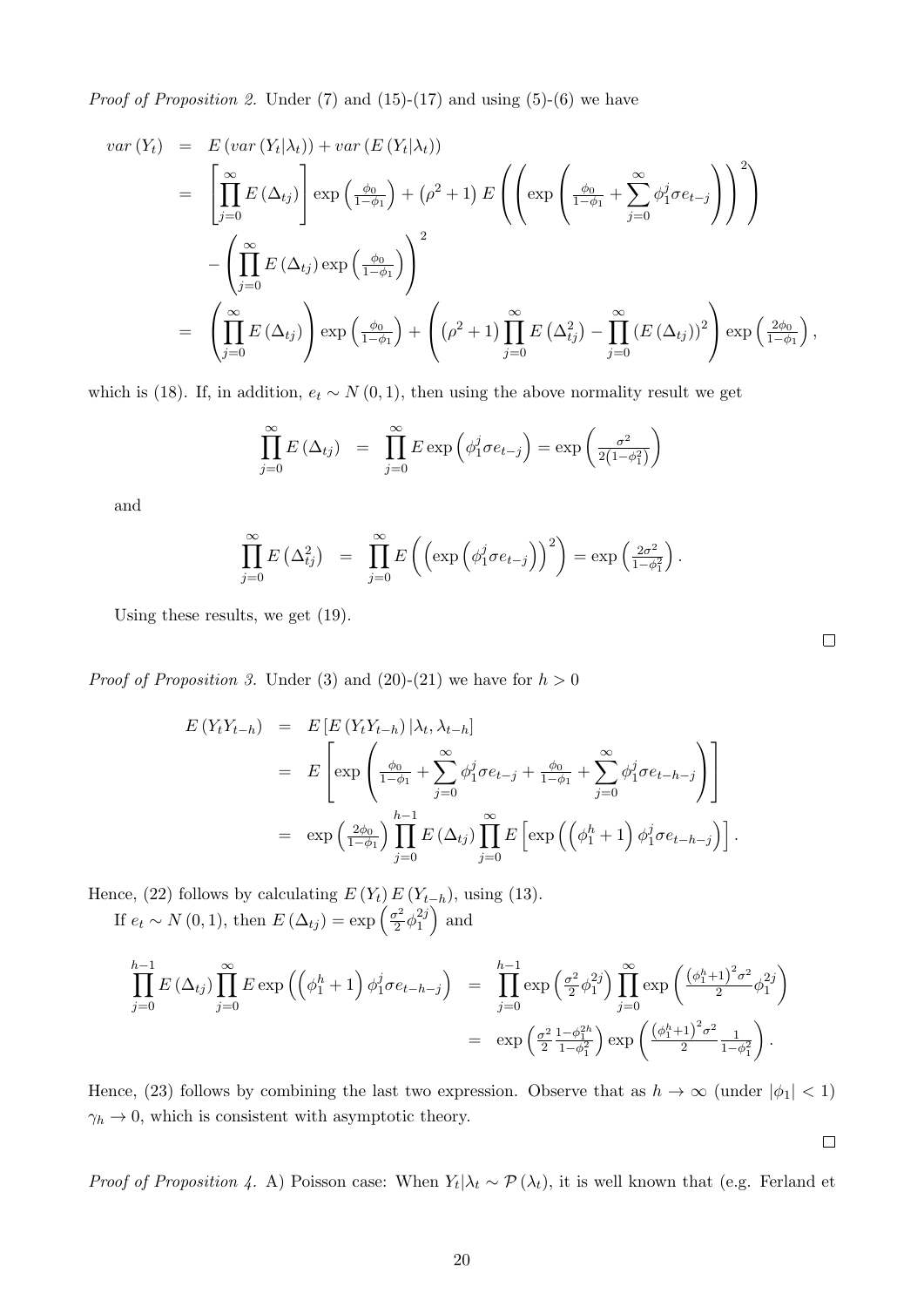al., 2006)

$$
E(Y_t^s|\lambda_t) = \sum_{i=0}^r \begin{Bmatrix} s \\ i \end{Bmatrix} \lambda_t^i.
$$

Hence, under  $(7)$  and  $(24)-(25)$  we have

$$
E(Y_t^s) = E(E(Y_t^s | \lambda_t))
$$
  
= 
$$
\sum_{i=1}^s {s \brace i} E\left(\exp\left(\frac{i\phi_0}{1-\phi_1} + i \sum_{j=0}^\infty \phi_1^j \sigma e_{t-j}\right)\right)
$$
  
= 
$$
\sum_{i=1}^s {s \brace i} \exp\left(\frac{i\phi_0}{1-\phi_1}\right) \prod_{j=0}^\infty E(\Delta_{tj}^i),
$$

which is  $(26)$ .

If, in addition,  $e_t \sim N(0, 1)$ , then using the above normality result we get (27).

B) Negative binomial case: The first four moments of  $Y_t | \lambda_t \sim \mathcal{NB} \left( \rho^{-2}, \frac{\rho^{-2}}{\rho^{-2} + \rho^{-2}} \right)$  $\rho^{-2}+\lambda_t$  are explicitly given by

$$
E(Y_t|\lambda_t) = \lambda_t
$$
  
\n
$$
E(Y_t^2|\lambda_t) = \lambda_t + (1+\rho^2) \lambda_t^2
$$
  
\n
$$
E(Y_t^3|\lambda_t) = \lambda_t + 3(1+\rho^2) \lambda_t^2 + (1+3\rho^2+2\rho^4) \lambda_t^3
$$
  
\n
$$
E(Y_t^4|\lambda_t) = \lambda_t + 7(1+\rho^2) \lambda_t^2 + (6+18\rho^2+12\rho^4) \lambda_t^3 + (1+6\rho^2+11\rho^4+6\rho^6) \lambda_t^4,
$$

so (28) follows by combining (8), the formula  $E(\lambda_t^i) = \exp\left(\frac{i\phi_0}{1-\phi}\right)$  $\frac{i\phi_0}{1-\phi_1}$   $\prod_{j=0}^{\infty} E\left(\Delta_{tj}^i\right)$  and the fact that  $E(Y_t^s) = E(E(Y_t^s|\lambda_t))$  (1 ≤ s ≤ 4). If, in addition,  $e_t \sim N(0, 1)$ , then since  $\prod_{j=0}^{\infty} E(\Delta_{tj}^i) = \frac{i^2\sigma^2}{2(1-d)}$  $\frac{i^2 \sigma^2}{2(1-\phi_1^2)}$ we finally get (29).

$$
\Box
$$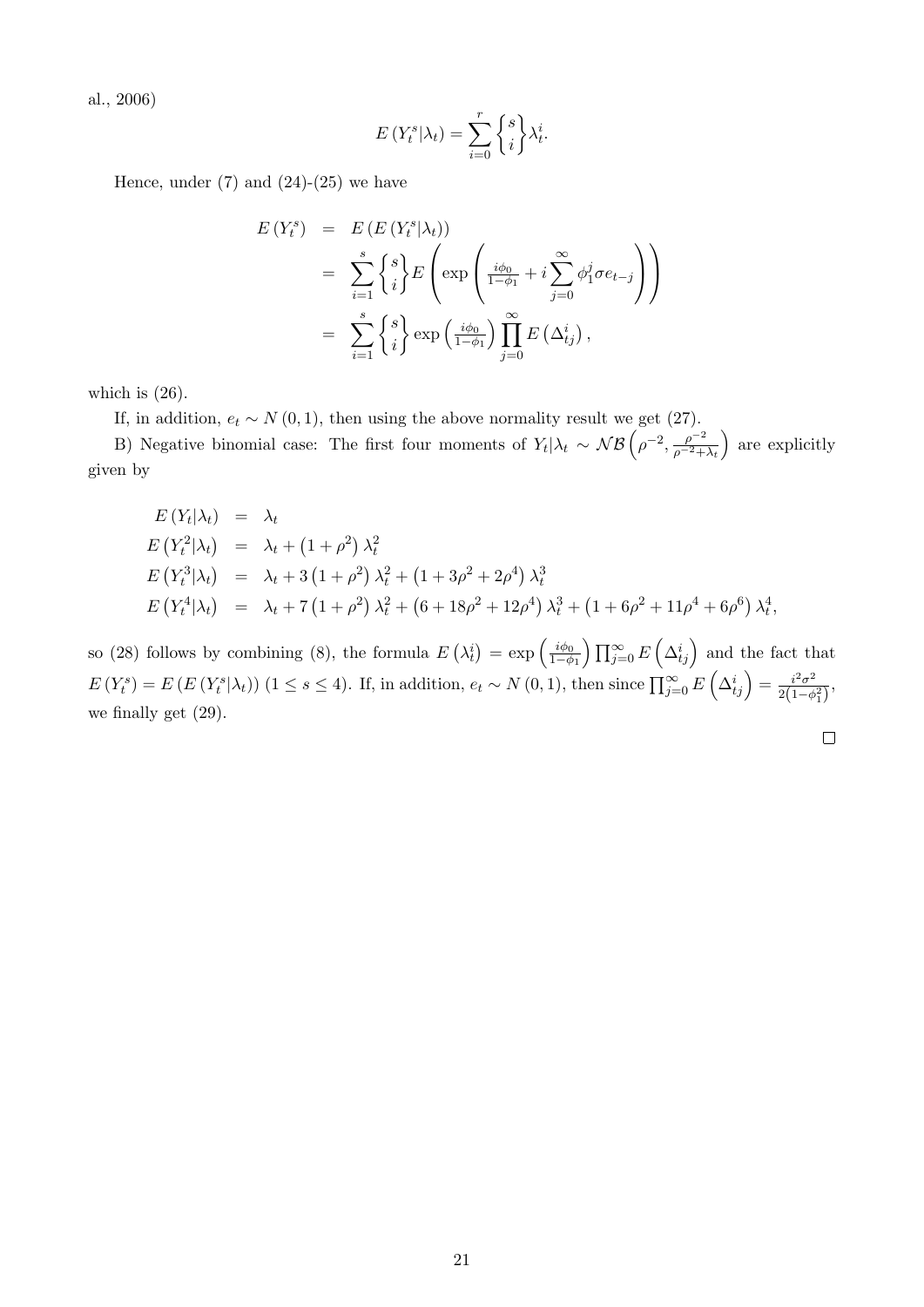# References

Ahmad, A., Francq, C. (2016). Poisson QMLE of count time series models. *Journal of Time Series Analysis* 37: 291-314.

Aknouche, A. (2017). Periodic autoregressive stochastic volatility. *Statistical Inference for Stochastic Processes* 20: 139–177.

Aknouche, A., Bendjeddou, S., Touche, N. (2018). Negative binomial quasi-likelihood inference for general integer-valued time series models. *Journal of Time Series Analysis* 39: 192-211.

Aknouche, A., Demmouche, N. (2019). Ergodicity conditions for a double mixed Poisson autoregression. *Statistics and Probability Letters*: 147: 6–11.

Aknouche, A., Francq, C. (2021). Count and duration time series with equal conditional stochastic and mean orders. *Econometric Theory, forthcoming*.

Atchadé, Y.F. (2006). An adaptive version for the Metropolis adjusted Langevin algorithm with a truncated drift. *Methodology and Computing in Applied Probability* 8: 235–254.

Barra, I., Borowska, A., Koopman, S.J. (2018). Bayesian dynamic modeling of high-frequency integer price changes. *Journal of Financial Econometrics* 16: 384–424.

Benjamin, M.A., Rigby, R.A., Stasinopoulos, D.M. (2003). Generalized autoregressive moving average models. *Journal of the American Statistical Association* 98: 214–23.

Berg, A., Meyer, R., Yu, J. (2004). Deviance information criterion for comparing stochastic volatility models. *Journal of Business & Economic Statistics* 22: 107–120.

Bradlow, E.T., Hardie, B.G.S, Fader, P.S. (2002). Bayesian inference for the negative binomial distribution via polynomial expansions. *Journal of Computational & Graphical Statistics* 11: 189– 201.

Carrasco, M., Chen, X. (2002). Mixing and moment properties of various GARCH and stochastic volatility models. *Econometric Theory* 18: 17-39.

Chan, J.C.C., Eisenstat, E. (2015). Marginal likelihood estimation with the Cross-Entropy method. *Econometric Reviews*, 34: 256–285.

Chan, K.S., Ledholter, J. (1995). Monte Carlo EM Estimation for Time Series Models Involving Counts. *Journal of the American Statistical Association*, 90, 242–252.

Chen, C.W.S., So, M., Li, J.C., Sriboonchitta, S. (2016). Autoregressive conditional negative binomial model applied to over-dispersed time series of counts. *Statistical Methodology* 31: 73–90.

Chib, S. (2001). Markov chain Monte Carlo methods: computation and inference. In: *Handbook of Econometrics*, Volume 5. North Holland, Amsterdam, pp. 3569-3649.

Christou, V., Fokianos, K. (2014). Quasi-likelihood inference for negative binomial time series models. *Journal of Time Series Analysis* 35: 55–78.

Christou, V., Fokianos, K. (2015). Estimation and testing linearity for non-linear mixed poisson autoregressions. *Electronic Journal of Statistics* 9: 1357—1377.

Cox, D.R. (1981). Statistical analysis of time series: Some recent developments. *Scandinavian*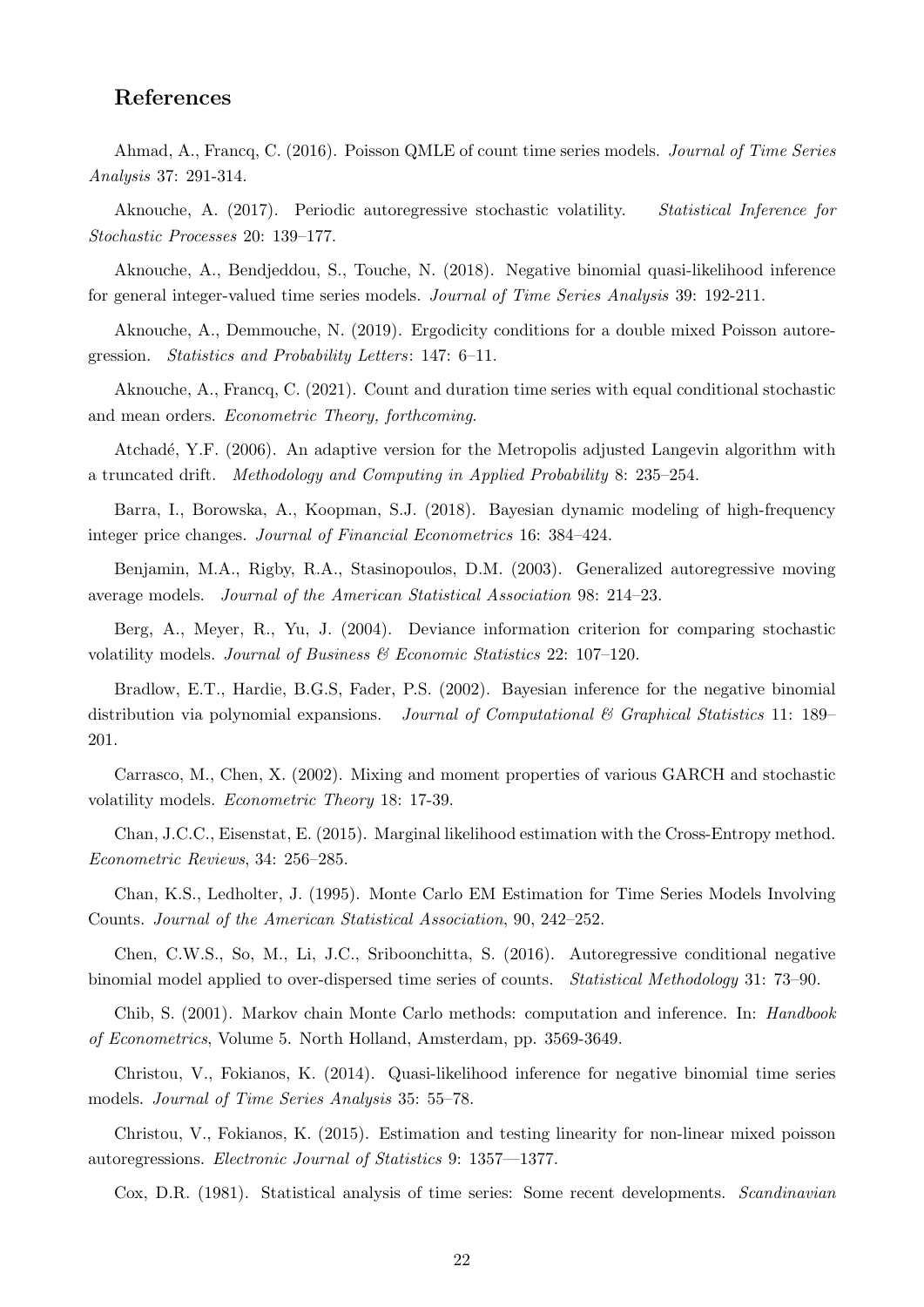*Journal of Statistics* 8: 93-115.

Davis, R.A., Dunsmuir, W.T.M., Wang, Y. (1999). Modelling time series of count data. In *Asymptotics, Nonparametrics, and Time Series*. CRC Press, New York, pp. 63–114.

Davis, R.A., Dunsmuir, W.T.M., Wang, Y. (2000). On autocorrelation in a Poisson regression model. *Biometrika* 87: 491-505.

Davis, R.A., Dunsmuir, W.T.M. (2016). State space models for count time series. In: *Handbook of Discrete-Valued Time Series*. Chapman and Hall: CRC Press, pp. 121–144.

Davis, R.A., Holan, S.H., Lund, R., Ravishanker, N. (2016). *Handbook of Discrete-Valued Time Series*. Chapman and Hall: CRC Press.

Davis, R.A., Liu, H. (2016). Theory and inference for a class of observation-driven models with application to time series of counts. *Statistica Sinica* 26: 1673-1707.

Davis, R.A., Rodriguez-Yam, G. (2005). Estimation for state-space models based on likelihood approximation. *Statistica Sinica* 15: 381–406.

Davis, R.A., Wu, R. (2009). A negative binomial model for time series of counts. *Biometrika* 96: 735–749.

Dean, C., Lawless, J., Willmot, G. (1989). A mixed Poisson-Inverse-Gaussian regression model. *The Canadian Journal of Statistics* 17: 171–181.

Doukhan, P., Fokianos, K., Tjøstheim, D. (2012). On weak dependence conditions for Poisson autoregressions. *Statistics and Probability Letters* 82: 942–948.

Doukhan, P., Latour, A., Oraichi, D. (2006). A simple integer-valued bilinear time series model. *Advances in Applied Probability* 32: 559–578.

Dunn, P.K., Smyth, G.K. (1996). Randomized quantile residuals. *Journal of Computational and Graphical Statistics* 5: 236–244.

Efron, B. (1986). Double exponential families and their use in generalized linear Regression. *Journal of the American Statistical Association* 81: 709–721.

Engle, R. (2002). New frontiers for ARCH models. *Journal of Applied Econometrics* 17: 425–446.

Feller, W. (1943). On a general class of "contagious" distributions. *Annals of Mathematical Statistics* 14: 389–400.

Ferland, R., Latour, A., Oraichi, D. (2006). Integer-valued GARCH process. *Journal of Time Series Analysis* 27: 923-942.

Fokianos, K., Rahbek, A., Tjøstheim, D. (2009). Poisson autoregression. *Journal of the American Statistical Association* 140: 1430–1439.

Fokianos, K. (2016). Statistical analysis of count time Series models: A GLM perspective. In: *Handbook of Discrete-Valued Time Series*. Chapman and Hall: CRC Press.

Francq, C., Zakoian, J.M. (2019). *GARCH Models: Structure, Statistical Inference and Applications*. Wiley.

Freeland, R.K., McCabe, B.P.M. (2004). Forecasting Discrete Valued Low Count Time Series. *International Journal of Forecasting*, 20: 427–434.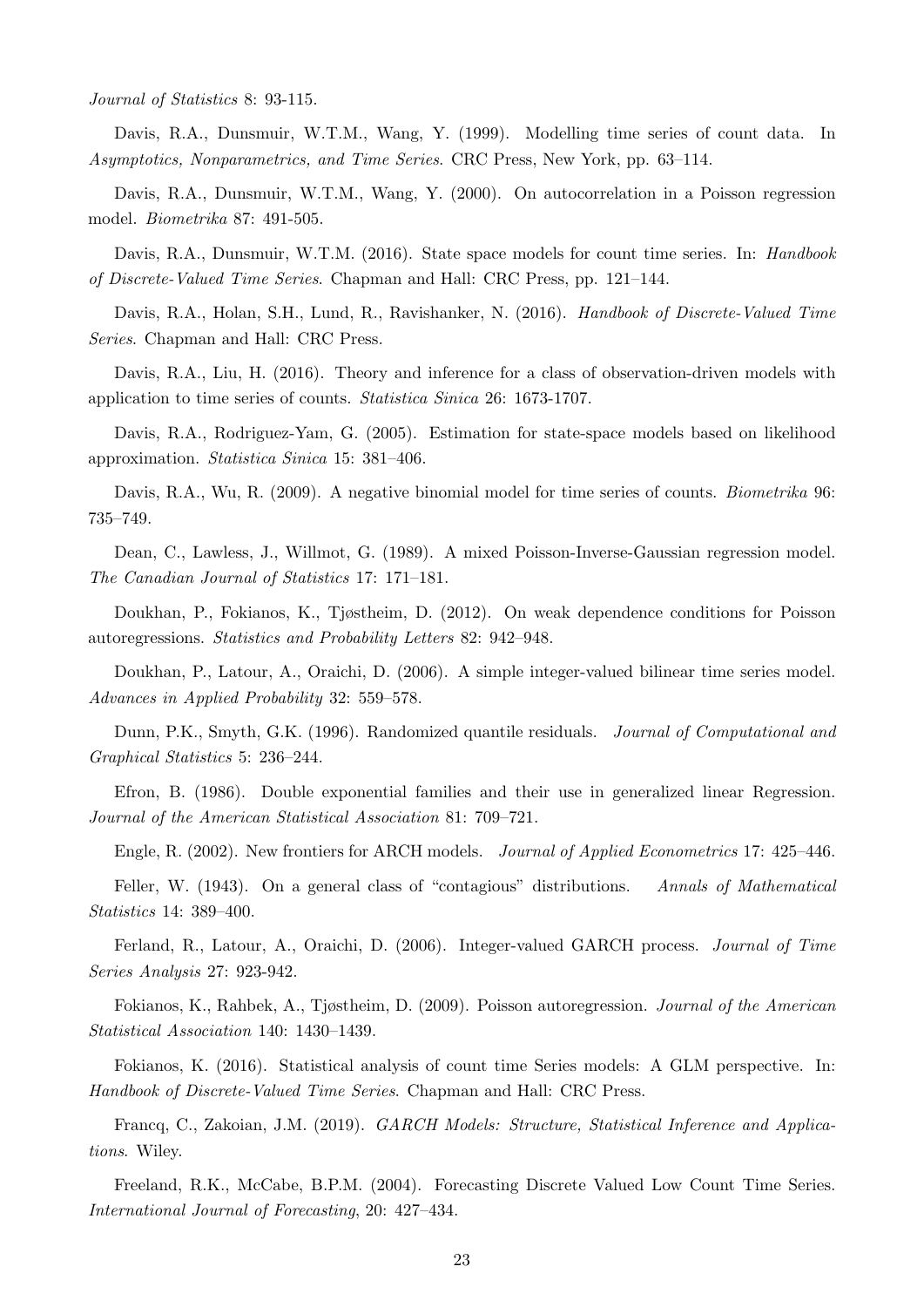Frühwirth-Schnatter, S., Frühwirth, R., Held, L., Rue, H. (2009). Improved auxiliary mixture sampling for hierarchical models of non-Gaussian data. *Statistics and Computing*, 19: 479.

Frühwirth-Schnatter, S., Wagner, H. (2006). Auxiliary mixture sampling for parameter-driven models of time series of counts with applications to state space modelling. *Biometrika* 93: 827–841.

Geweke, J. (1992). Evaluating the accuracy of sampling-based approaches to the calculation of posterior moments. In: Bayesian Statistics 4, Oxford: Clarendon Press, pp. 641-649.

Geweke, J., Amisano, G. (2011a). Optimal prediction pools. *Journal of Econometrics* 164: 130– 141.

Geweke, J., Amisano, G. (2011b). Hierarchical Markov normal mixture models with applications to financial asset returns. *Journal of Applied Econometrics* 26:1–29.

Graham, R.L., Knuth, D.E., Patashnik, O. (1989). *Concrete Mathematics. A Foundation for Computer Science*. Reading, MA: Addison Wesley.

Grunwald, G., Hyndman, R.J.S., Tedesco, L., Tweedie, R.L. (2000). Theory and methods: Non-Gaussian conditional linear AR(1) models. *Australian & New Zealand Journal of Statistics* 42: 479– 495.

Hay, J., Pettitt, A. (2001). Bayesian analysis of a time series of counts with covariates: an application to the control of an infectious disease. *Biostatistics* 2: 433–444.

Hinde, J.P. (1982). Compound Poisson regression models. In: Proceedings of the International Conference on Generalised Linear Models. Lecture Notes in Statistics, Vol 14. Springer, pp. 109–121.

Jørgensen, B. (1997). *The Theory of Dispersion Models*. Chapman & Hall, London.

Jung, R.C., Kukuk, M., Liesenfeld, R. (2006). Time series of count data: modeling, estimation and diagnostics. *Computational Statistics & Data Analysis* 51: 2350–2364.

Jung, R.C., Liesenfeld, R., Richard, J.-F. (2011). Dynamic Factor Models for Multivariate Count Data: An Application to Stock-Market Trading Activity. *Journal of Business and Economic Statistics*, 29: 73–86.

Kim, S., Shephard, N., Chib, S. (1998). Stochastic volatility: Likelihood inference and comparison with ARCH models. *Review of Economic Studies* 65: 361-393.

Kokonendji, C.C., Dossou-Gbété, S., Demétrio, C.G.B. (2004). Some discrete exponential dispersion models: Poisson-Tweedie and Hinde-Dem´etrio classes. *Statistics and Operations Research Transactions* 28: 201—213.

Koop, G., Poirier, D.J., Tobias, J.L. (2012). *Bayesian Econometric methods (1st edn*. Cambridge University Press, New York.

Liesenfeld, R., Nolte, I., Pohlmeier, W. (2006). Modelling financial transaction price movements: a dynamic integer count data model. *Empirical Economics* 30: 795–825.

Leroux, B.G. (1992). Maximum likelihood estimation for hidden Markov models. *Stochastic Processes and their Applications* 40: 127–143.

McCabe, B.P.M., Martin, G.M. (2005). Bayesian predictions of low count time series. *International Journal of Forecasting* 21: 315–330.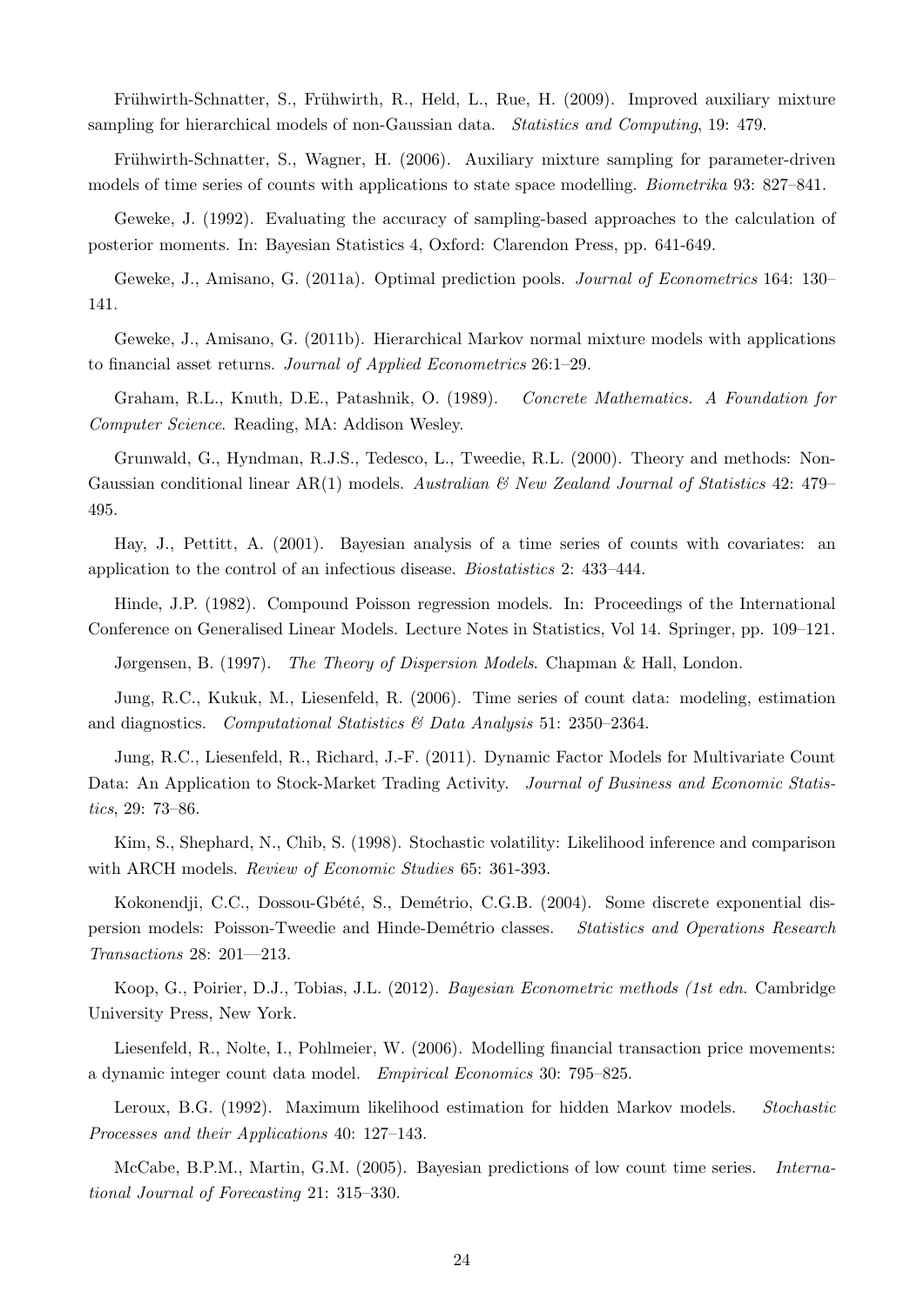Martino, L., Yang, H., Luengo, D., Kanniainen, J., Corander, J. (2015). A Fast Universal Self-Tuned Sampler Within Gibbs Sampling. *Digital Signal Processing* 47: 68–83.

Meyn, S.P., Tweedie, R.L. (2009). *Markov Chains and Stochastic Stability*. Springer Verlag, New York.

Mikosch, T. (2009). *Non-life Insurance Mathematics, An Introduction with the Poisson Process*. Springer-Verlag, Berlin.

Neumann, M.H. (2011). Absolute regularity and ergodicity of Poisson count processes. *Bernoulli* 17: 1268–1284.

Priestley, M.B. (1981). *Spectral analysis and time series*. New York: Academic Press.

Roberts, G.O., Rosenthal, J.S. (1998). Optimal scaling of discrete approximations to Langevin diffusions. *Journal of the Royal Statistical Society: Series B (Statistical Methodology)* 60: 255-–268.

Roberts, G.O., Tweedie, R.L. (1996). Exponential convergence of Langevin distributions and their discrete approximations. *Bernoulli* 2: 341-363.

Rydberg, T.H., Shephard, N. (2000). BIN models for trade-by-trade data. Modelling the number of trades in a fixed interval of time. *Technical Report 0740, Econometric Society*.

Silva, R.B., Barreto-Souza, W. (2019). Flexible and robust mixed Poisson INGARCH models. *Journal of Time Series Analysis* 40: 788–814.

Sørensen, H. (2019). Independence, successive and conditional likelihood for time series of counts. *Journal of Statistical Planning and Inference* 200: 20–31.

Weiß, C.H (2009). Modelling time series of counts with overdispersion. *Statistical Methods and Applications*, 18:507–519.

Weiß, C.H. (2017). *An Introduction to Discrete-Valued Time Series*. Wiley.

Zeger, S.L. (1988). A regression model for time series of counts. *Biometrika* 75: 621–629.

Zeger, S., Qaqish, B. (1988). Markov regression models for time series: A quasi-likelihood approach. *Biometrics* 44: 1019–1031.

Zhu, F. (2011). A negative binomial integer-valued GARCH model. *Journal of Time Series Analysis* 32: 54–67.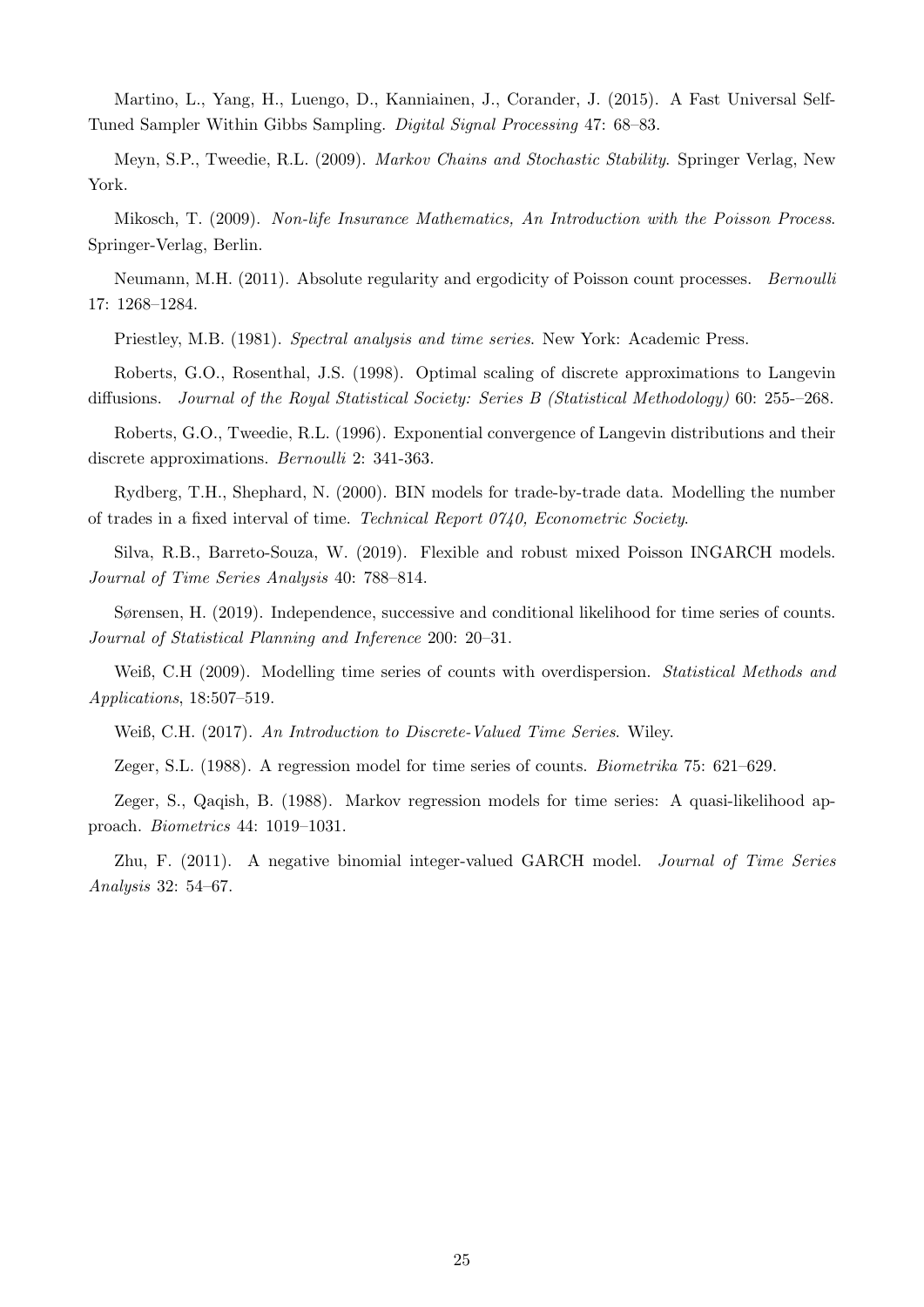









(c) WPP.

Figure 1: Empirical results: Plot of the three financial time series.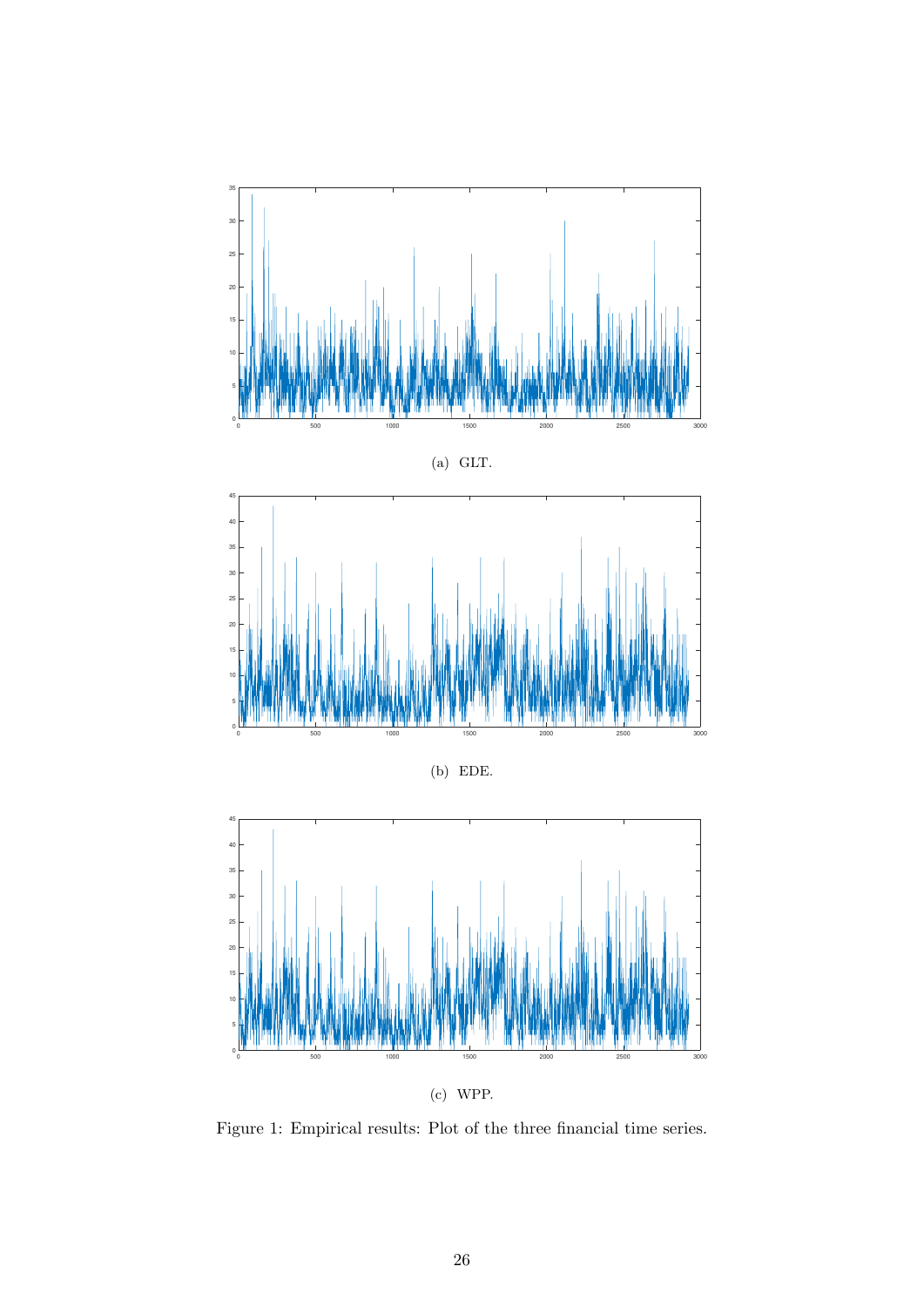

(c) WPP.

Figure 2: Empirical results: Histograms of the three financial time series.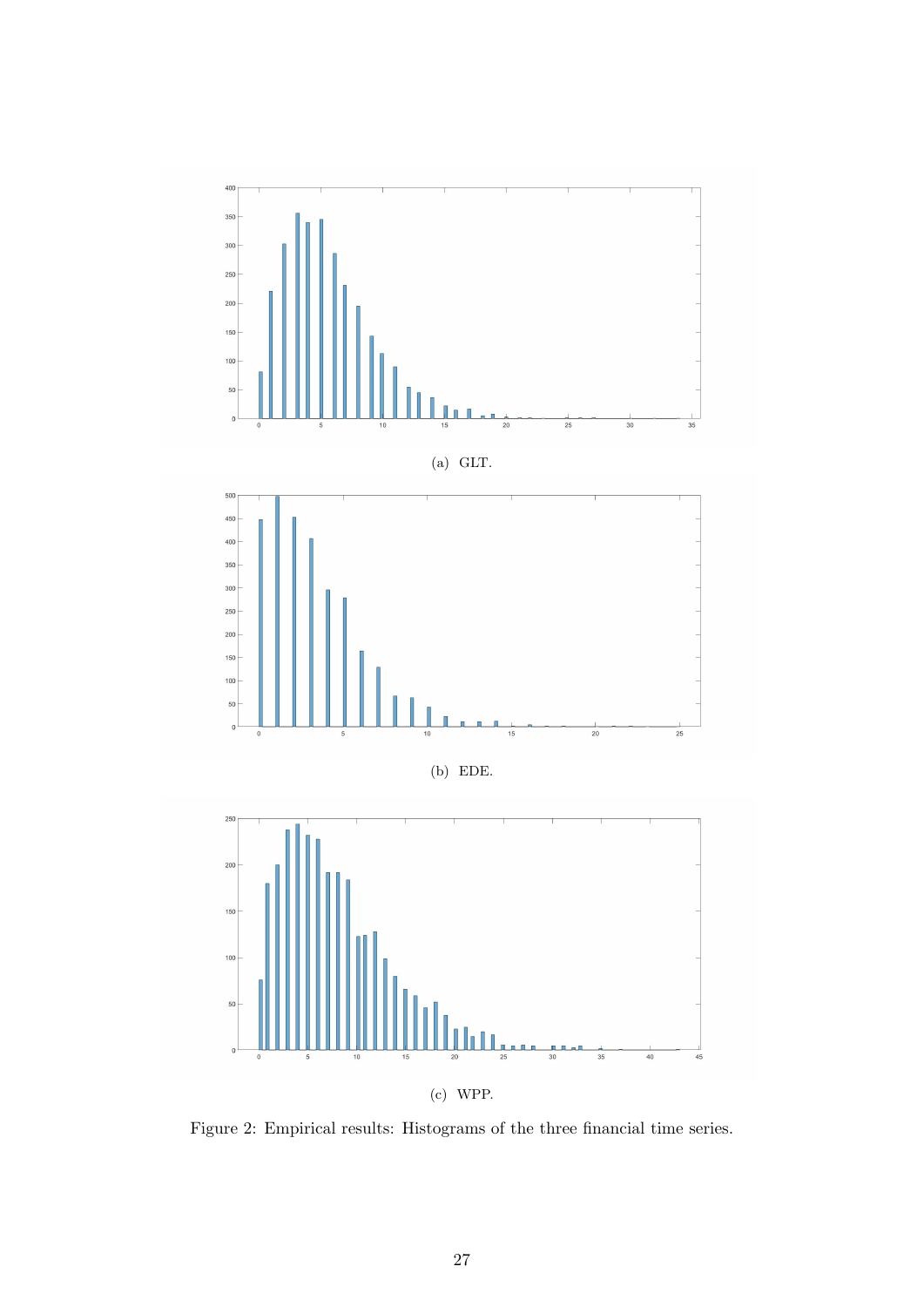

Figure 3: Empirical results for the financial data set GLT. Evolution of model weights in the twomodel pool of one-step ahead predictive densities.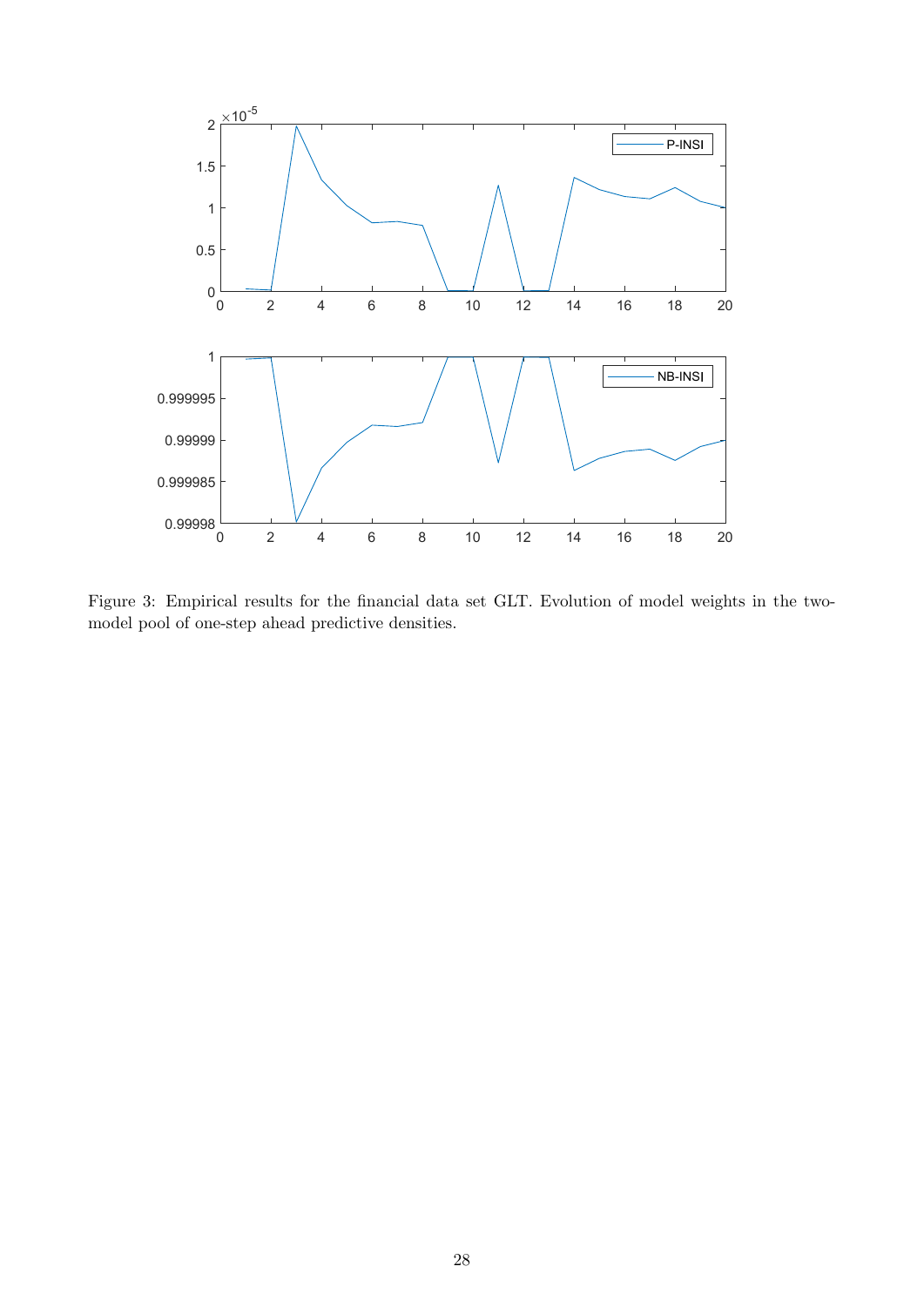

(c) WPP.

Figure 4: Empirical results for the financial data: Real series and estimated conditional mean and variance obtained from the  $NB\mbox{-}{\it INSI}$  model.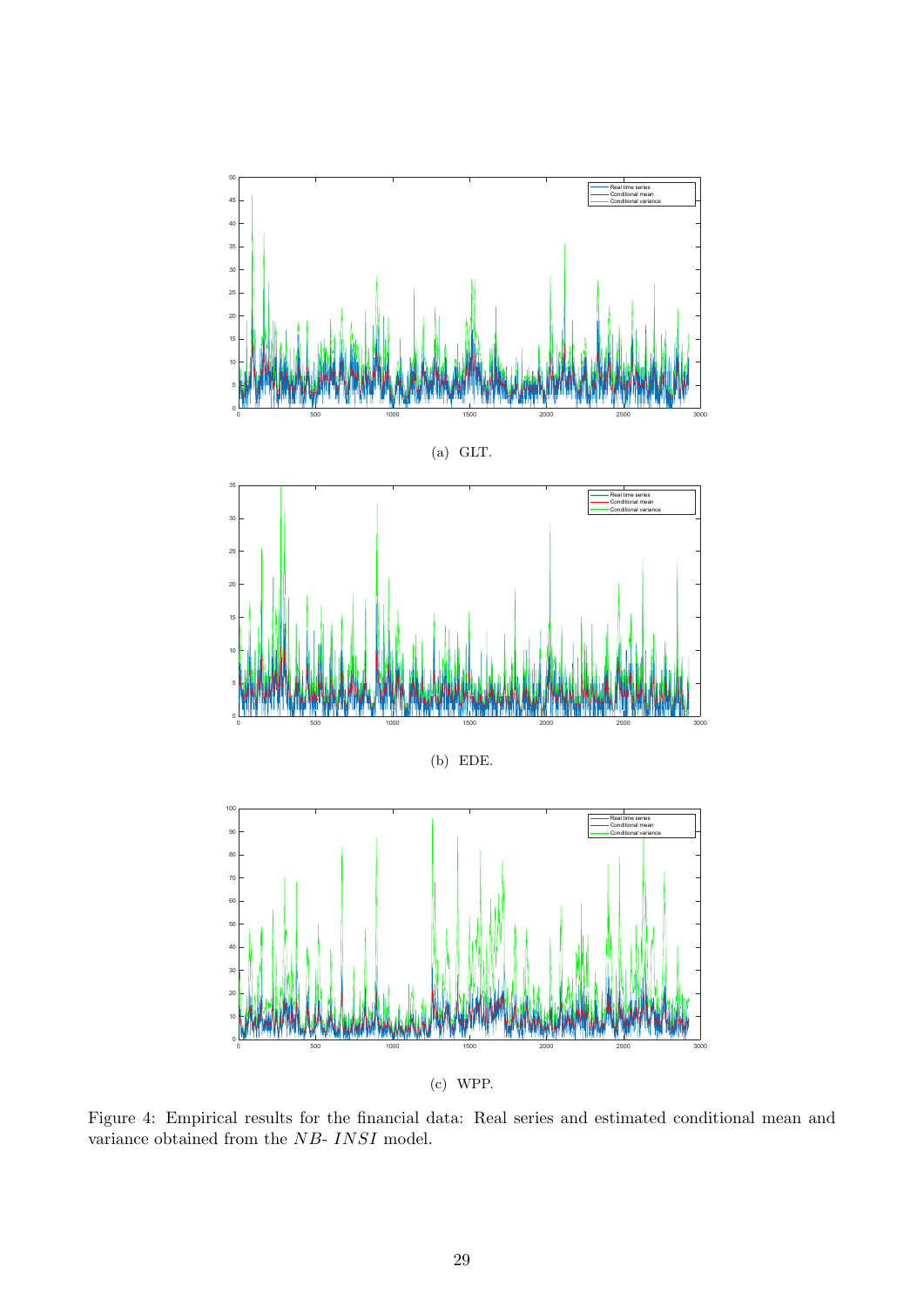

(c) Sample autocorrelations of the randomized Y -residuals.

Figure 5: Empirical results for the financial data GLT. Residual autocorrelation analysis for the NB-INSI model.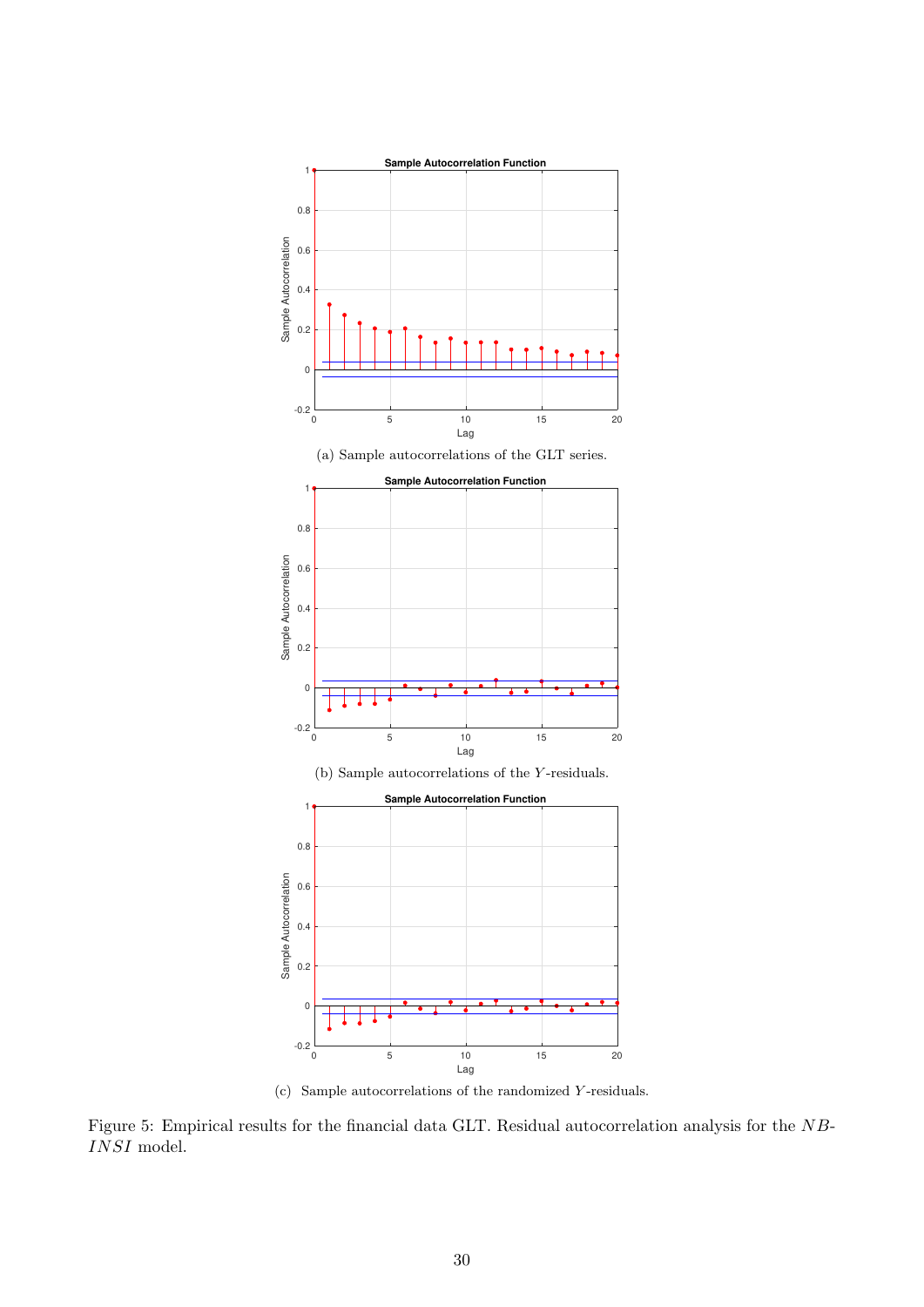

Figure 6: Empirical results: Plot of the E.coli time series.



Figure 7: Empirical results for the E.coli data. Evolution of model weights in the two-model pool of one-step ahead predictive densities.



Figure 8: Empirical results for the E.coli data: Real series and estimated conditional mean and variance obtained from the  ${\it NB\text{-}INSI}$  model.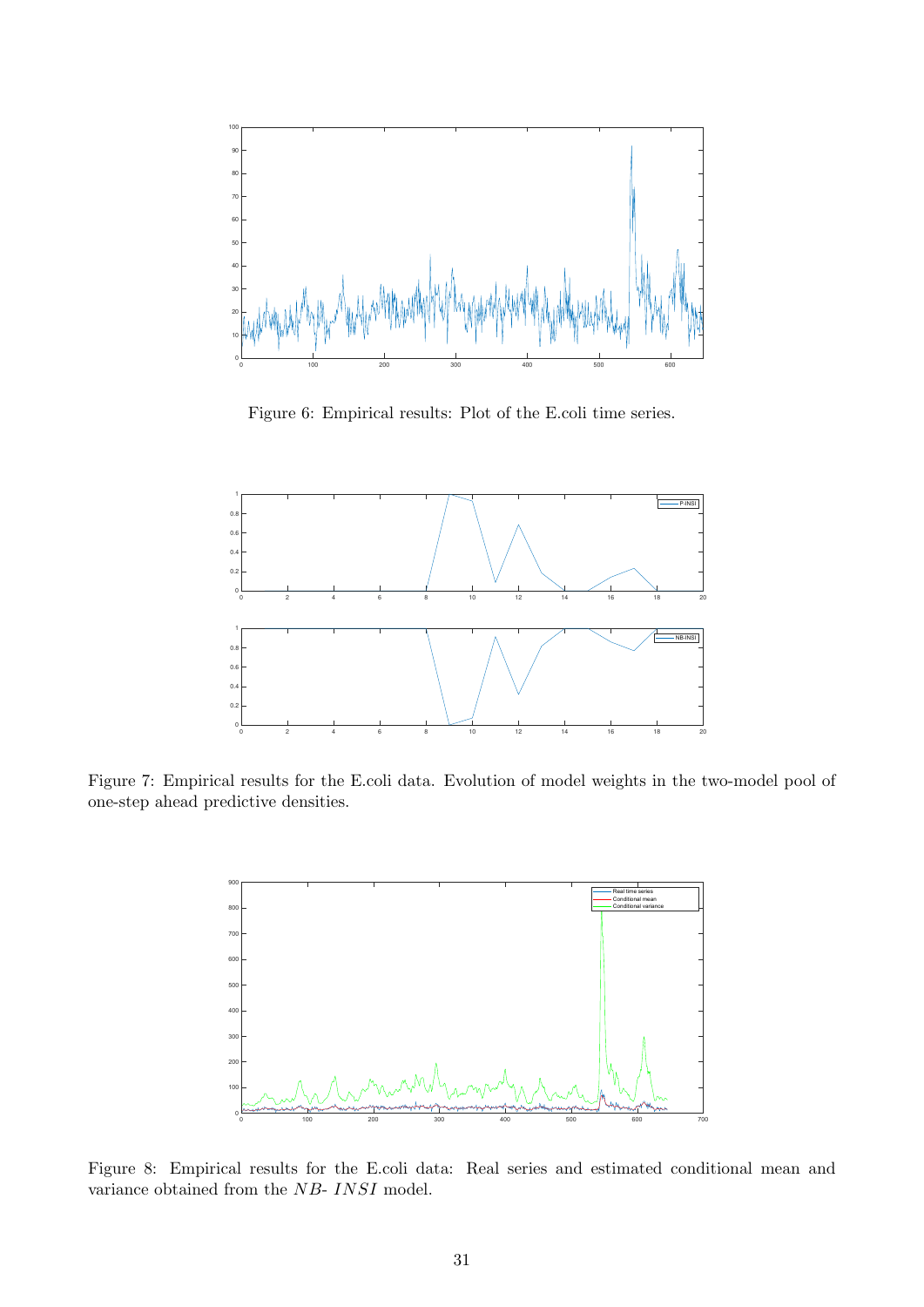

(c) Sample autocorrelations of the randomized Y -residuals.

Figure 9: Empirical results for the E.coli data. Residual autocorrelation analysis for the NB-INSI model.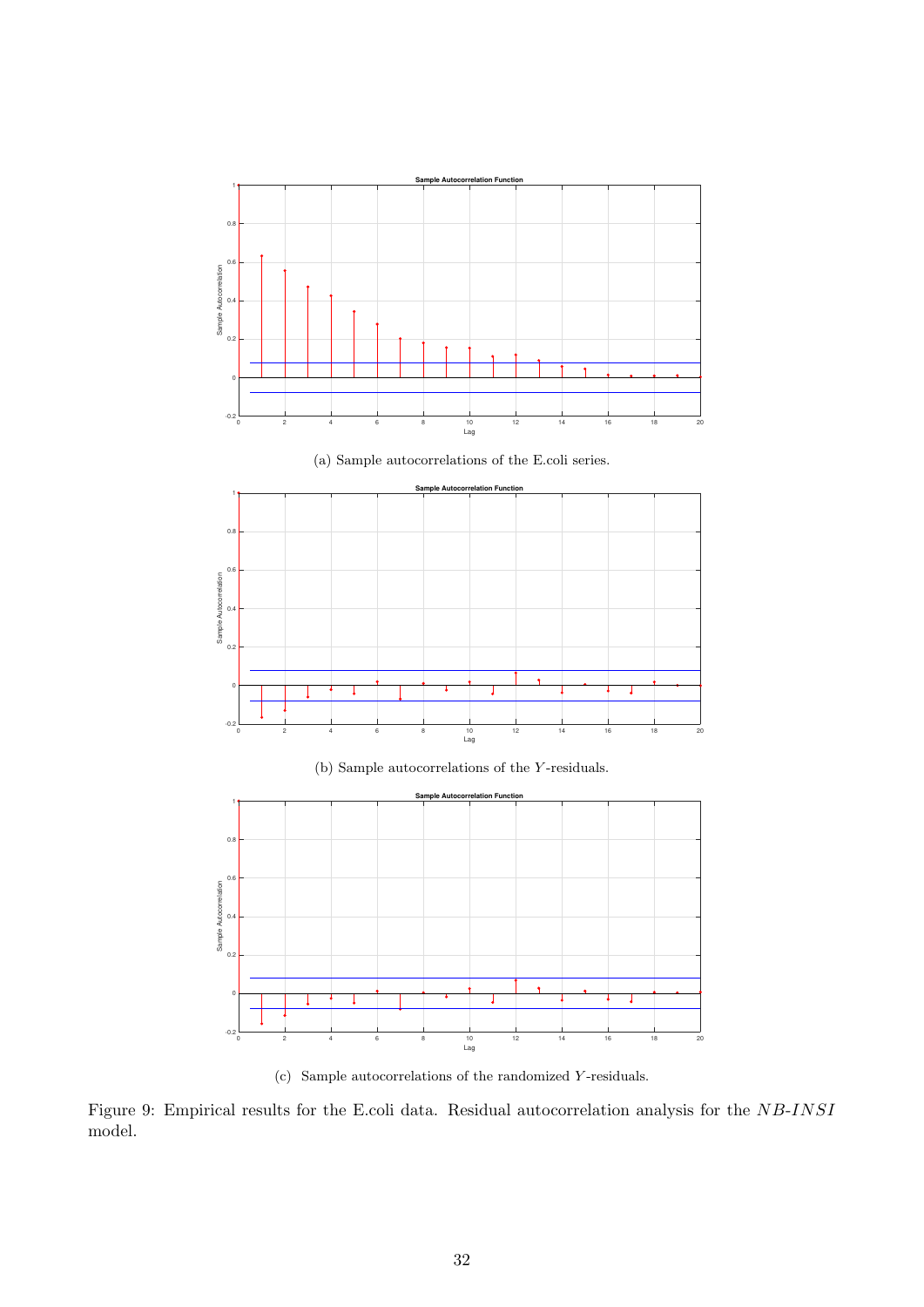|      | $\phi_0$ | $\phi_1$  | $\sigma^2$ |
|------|----------|-----------|------------|
| True | 0.5      | 0.5       | 0.5        |
| Mean | 0.4521   | 0.4753    | 0.4553     |
| Std  | 0.0468   | 0.0480    | 0.0443     |
| IF   | 1.5421   | 6.6377    | 10.237     |
| CD   | 0.8217   | 0.1832    | 0.6925     |
| True | 1.2      | 0.9       | 0.2        |
| Mean | 1.141    | 0.8985    | 0.1711     |
| Std  | 0.1317   | 0.0157    | 0.0135     |
| IF   | 1.0298   | 2.1512    | 5.3778     |
| CD   | 1.6501   | $-0.5089$ | $-0.2514$  |
| True | 0.1      | 0.3       | 0.1        |
| Mean | 0.0694   | 0.2336    | 0.1135     |
| Std  | 0.0266   | 0.1312    | 0.0217     |
| IF   | 9.7371   | 45.218    | 39.082     |
| CD   | 0.8656   | 0.3712    | $-1.3626$  |

Table 1: Simulation results for the  $P{\text -}INSI$  model (n=1000).

Table 2: Simulation results for the  $NB\text{-}INSI$  model (n=1000).

| True | $\phi_0 = 1$   | $\phi_1 = 0.6$ | $\sigma^2=0.2$ | $\tau = 7$ |
|------|----------------|----------------|----------------|------------|
| Mean | 0.94128        | 0.5938         | 0.2009         | 6.9872     |
| Std  | 0.0399         | 0.0487         | 0.0245         | 1.6761     |
| IF   | 1.5057         | 16.158         | 22.842         | 26.054     |
| CD   | 0.1072         | $-0.1116$      | $-0.1544$      | 0.3449     |
| True | $\phi_0 = 1.5$ | $\phi_1 = 0.8$ | $\sigma^2=0.4$ | $\tau = 6$ |
| Mean | 1.5695         | 0.79825        | 0.40576        | 6.2843     |
| Std  | 0.1037         | 0.0252         | 0.0404         | 1.3102     |
| IF   | 1.0468         | 7.9823         | 15.687         | 29.094     |
| CD   | 1.1652         | 0.0576         | $-0.0691$      | 0.4560     |
| True | $\phi_0 = 2$   | $\phi_1 = 0.5$ | $\sigma^2=0.1$ | $\tau=5$   |
| Mean | 2.005          | 0.4897         | 0.1061         | 4.9326     |
| Std  | 0.0247         | 0.0625         | 0.0147         | 0.5529     |
| IF   | 1.7169         | 17.183         | 24.573         | 20.671     |
| СĐ   | 0.5869         | $-0.9878$      | 0.9223         | 0.7136     |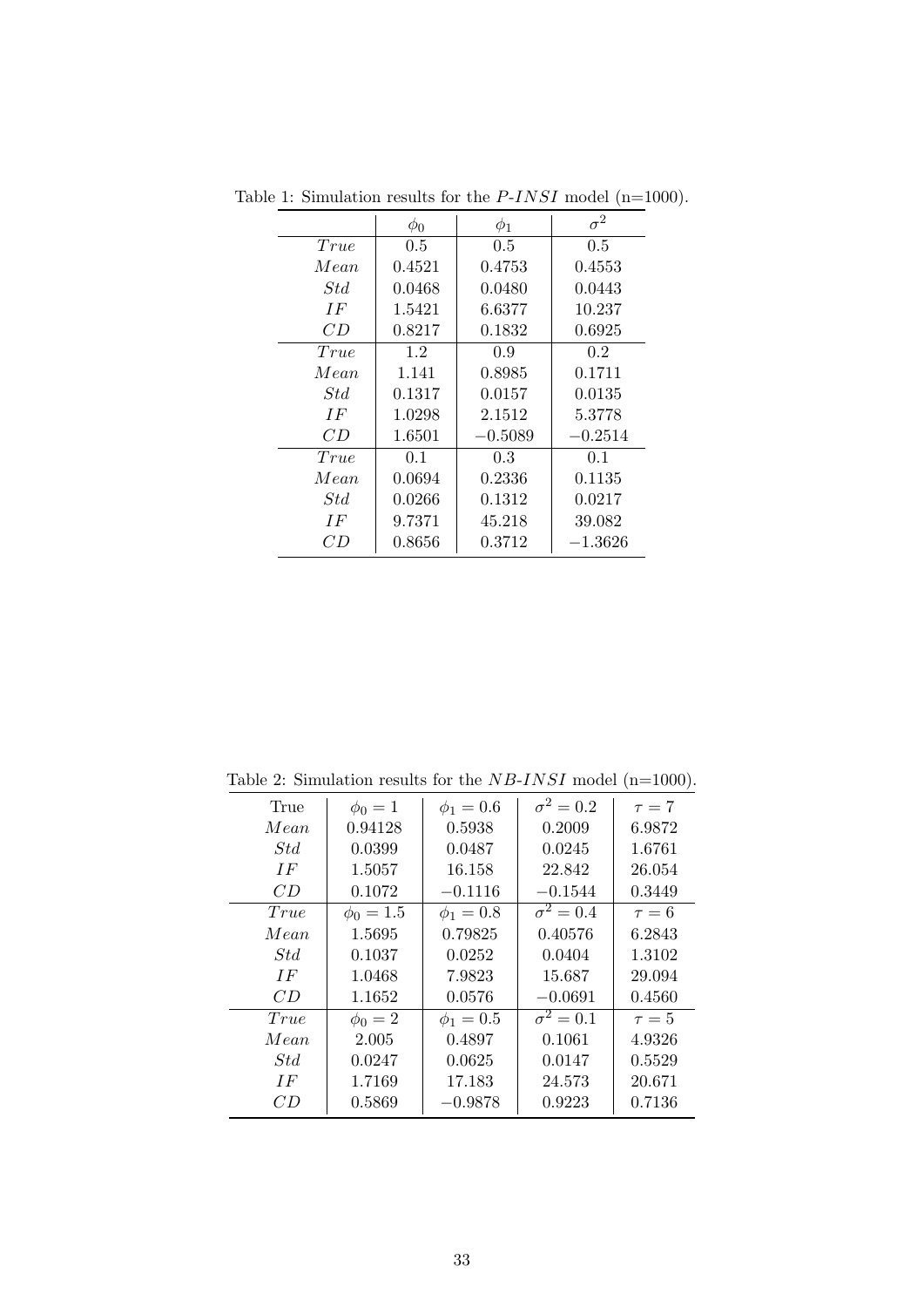Table 3: Empirical results for financial data. Descriptive statistics.

|  |              | Sample Mean Sample Variance |
|--|--------------|-----------------------------|
|  | $GLT$ 5.6632 | 15.2070                     |
|  | EDE 3.3138   | 9.2086                      |
|  | WPP 8.1115   | 35.5382                     |
|  |              |                             |

Table 4: Empirical results for financial data. Competing mixed Poisson models

| Model        |              | $GLT$ ( <i>P-INSI</i> ) |         |           | $EDE(P-INSI)$ |           |           | WPP $(P{\text -}INSI)$ |         |           | $GLT (NB-INSI)$ |           |            | $EDE(NB-INSI)$ |           | WPP $(NB{\text -}INSI)$ |        |           |  |
|--------------|--------------|-------------------------|---------|-----------|---------------|-----------|-----------|------------------------|---------|-----------|-----------------|-----------|------------|----------------|-----------|-------------------------|--------|-----------|--|
|              | Mean         | IF                      | CD      | Mean      | ΙF            | CD        | Mean      | ΙF                     | CD      | Mean      | ΙF              | <b>CD</b> | Mean       | IF             | CD        | Mean                    | ΙF     | CD        |  |
| $\varphi_0$  | $1.6059^{*}$ | .4899                   | -1.1431 | $0.9643*$ | $1.8106\,$    | $-0.3830$ | 1.8933*   | .2096                  | -1.4585 | $1.6556*$ | 1.3474          | $-0.4803$ | $1.0557*$  | 3.7415         | -1.1944   | $1.9677*$               | .1736  | 0.2220    |  |
|              | (0.0248)     |                         |         | (0.0316)  |               |           | (0.0293)  |                        |         | (0.0377)  |                 |           | (0.0432)   |                |           | (0.0458)                |        |           |  |
| $\varphi_1$  | $0.7052*$    | 13.101                  | -2.2474 | $0.6638*$ | 14.99         | $-0.1564$ | $0.6899*$ | 5.2679                 | 0.1095  | $0.9137*$ | 46.139          | $-1.1018$ | $0.8750*$  | 59.074         | $-0.8670$ | $0.9093*$               | 37.095 | 0.2851    |  |
|              | (0.0245)     |                         |         | (0.027)   |               |           | (0.0192)  |                        |         | (0.0134)  |                 |           | (0.0180)   |                |           | (0.0128)                |        |           |  |
| $\sigma^2$   | $0.1323*$    | 18.426                  | 2.2985  | $0.2748*$ | 19.024        | $-0.0600$ | $0.2208*$ | 10.284                 | 1.3006  | $0.0277*$ | 60.342          | 1.4457    | $0.0695*$  | 45.132         | 1.0877    | $0.0462*$               | 66.842 | $-0.0862$ |  |
|              | (0.0105)     |                         |         | (0.0197)  |               |           | (0.0120)  |                        |         | (0.0041)  |                 |           | (0.0115)   |                |           | (0.0066)                |        |           |  |
|              |              |                         |         |           |               |           |           |                        |         | $9.1157*$ | 21.459          | 1.0989    | $4.8963*$  | 69.381         | 0.777     | $6.4353*$               | 30.039 | 0.6873    |  |
|              |              |                         |         |           |               |           |           |                        |         | (0.8125)  |                 |           | (0.5314)   |                |           | (0.4921)                |        |           |  |
| Log CML      | $-6888.2$    |                         |         | $-5848.4$ |               |           | -7721.6   |                        |         | $-5938.7$ |                 |           | $-4878.1$  |                |           | $-6179.3$               |        |           |  |
|              | (0.21)       |                         |         | (0.11)    |               |           | (0.16)    |                        |         | (0.70)    |                 |           | (0.82)     |                |           | (0.99)                  |        |           |  |
| <b>LPS</b>   | $-45.136$    |                         |         | -34.893   |               |           | $-52.23$  |                        |         | $-44.006$ |                 |           | $-29.7885$ |                |           | -48.5892                |        |           |  |
| <b>RMSFE</b> | 294.63       |                         |         | 20.912    |               |           | 640.21    |                        |         | 285.98    |                 |           | 19.25      |                |           | 632.41                  |        |           |  |

 $*$ Significant based on the 95% highest posterior density interval. Standard deviation in parentheses (for the estimated parameters). For the Log ML estimates, we also report the numerical standard errors in parentheses. CD stands for Converge Diagnostics and IF stands for Inefficiency Factor.

|      | $P{\text -}INSI$ | NB-INSI |
|------|------------------|---------|
| GLT. | -1.003e-05 -     | 0.999   |
| EDE. | 3.0901e-07       |         |
|      | WPP 2.7304e-07   |         |

Table 5: Empirical results for financial data. Optimal pool.